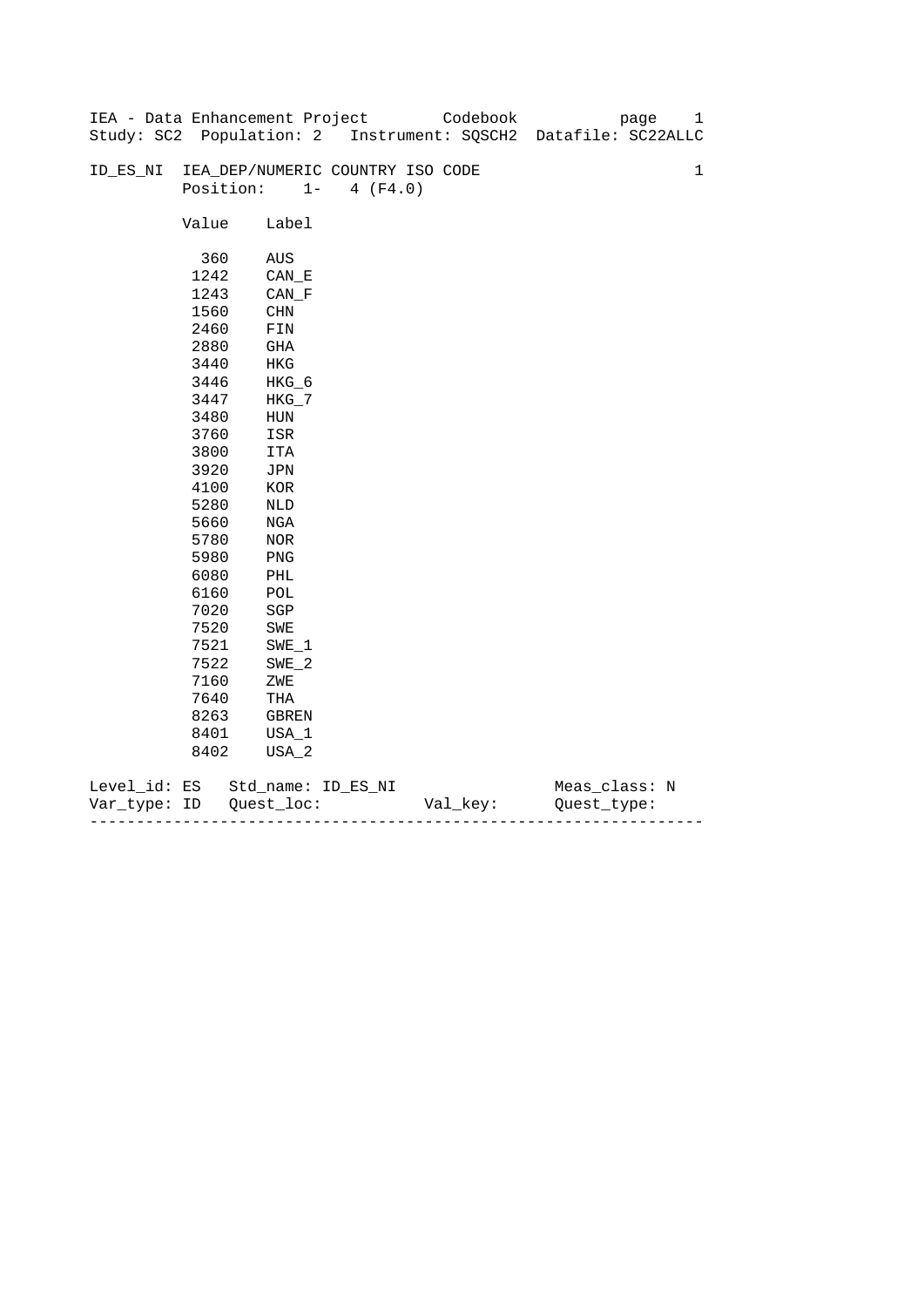| Study: SC2 Population: 2     |                                                                                                                                                                                                                                               | IEA - Data Enhancement Project<br>Codebook<br>page<br>Instrument: SQSCH2 Datafile: SC22ALLC                                                                                                                                                                                                                                                                                                         | 2 |
|------------------------------|-----------------------------------------------------------------------------------------------------------------------------------------------------------------------------------------------------------------------------------------------|-----------------------------------------------------------------------------------------------------------------------------------------------------------------------------------------------------------------------------------------------------------------------------------------------------------------------------------------------------------------------------------------------------|---|
| ID ES AI                     | Position:                                                                                                                                                                                                                                     | IEA_DEP/ALPHANUMERIC COUNTRY ISO CODE<br>$5-$<br>9(AB)                                                                                                                                                                                                                                                                                                                                              | 2 |
|                              | Value                                                                                                                                                                                                                                         | Label                                                                                                                                                                                                                                                                                                                                                                                               |   |
|                              | AUS<br>CAN E<br>CAN F<br><b>CHN</b><br>FIN<br>GBREN<br>GHA<br><b>HKG</b><br>HKG 6<br>$HKG_7$<br>HUN<br>ISR<br>ITA<br>JPN<br>KOR<br>NLD<br>NGA<br>NOR<br><b>PNG</b><br>PHL<br>POL<br>SGP<br>SWE<br>SWE 1<br>$SWE_2$<br>THA<br>USA_1<br>$USA_2$ | Australia<br>Canada (English)<br>Canada (French)<br>China<br>Finland<br>UK (England)<br>Ghana<br>Hong Kong<br>Hong Kong (6)<br>Hong Kong (7)<br>Hungary<br>Israel<br>Italy<br>Japan<br>Korea, Republic of<br>Netherlands<br>Nigeria<br>Norway<br>Papua New Guinea<br>Philippines<br>Poland<br>Singapore<br>Sweden<br>Sweden (A)<br>Sweden (B)<br>Thailand<br>United States (A)<br>United States (B) |   |
|                              | ZWE                                                                                                                                                                                                                                           | Zimbabwe                                                                                                                                                                                                                                                                                                                                                                                            |   |
| Level_id: ES<br>Var type: ID |                                                                                                                                                                                                                                               | Meas_class: N<br>Std name: ID ES AI<br>Quest loc:<br>Ouest type:<br>Val key:                                                                                                                                                                                                                                                                                                                        |   |

------------------------------------------------------------------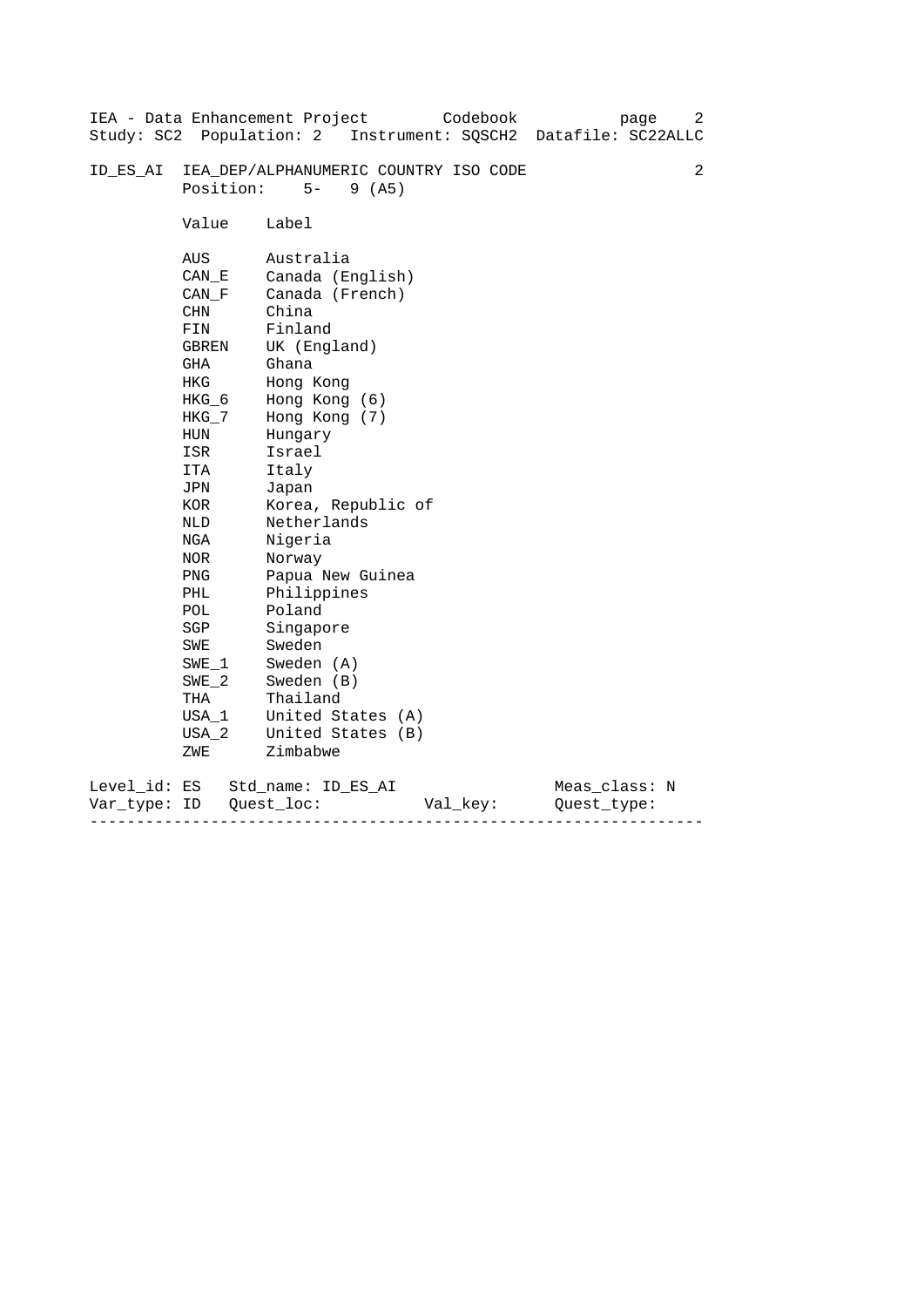| IEA - Data Enhancement Project |                                                                                                                                  |                                                                                                                                                                                                                                                                                       |  | Codebook | page<br>Study: SC2 Population: 2 Instrument: SQSCH2 Datafile: SC22ALLC | 3 |
|--------------------------------|----------------------------------------------------------------------------------------------------------------------------------|---------------------------------------------------------------------------------------------------------------------------------------------------------------------------------------------------------------------------------------------------------------------------------------|--|----------|------------------------------------------------------------------------|---|
| CNTRYNUM                       | COUNTRY NUMBER<br>Position: 10- 11 (F2.0)                                                                                        |                                                                                                                                                                                                                                                                                       |  |          |                                                                        | 3 |
|                                | Value                                                                                                                            | Label                                                                                                                                                                                                                                                                                 |  |          |                                                                        |   |
|                                | 10<br>16<br>18<br>20<br>22<br>24<br>26<br>30<br>32<br>34<br>36<br>38<br>40<br>44<br>48<br>50<br>52<br>54<br>56<br>60<br>66<br>70 | Australia<br>Canada (French)<br>Canada (English)<br>China<br>UK (England)<br>Finland<br>Ghana<br>Hong Kong<br>Hungary<br>Israel<br>Italy<br>Japan<br>Korea<br>Netherlands<br>Nigeria<br>Norway<br>Papua New Guinea<br>Philippines<br>Poland<br>Singapore<br>Sweden (A, B)<br>Thailand |  |          |                                                                        |   |
| Level_id: ES Std_name: ID_ES_N | 72<br>74                                                                                                                         | United States (A, B)<br>Zimbabwe                                                                                                                                                                                                                                                      |  |          | Meas_class: N                                                          |   |
|                                |                                                                                                                                  |                                                                                                                                                                                                                                                                                       |  | Val_key: | Quest_type:                                                            |   |
| POPN                           | POPULATION<br>Position: 12- 12 (F1.0)<br>Value Label                                                                             |                                                                                                                                                                                                                                                                                       |  |          |                                                                        | 4 |
|                                | 1<br>2<br>3                                                                                                                      | I (10-year olds)<br>II (14-year olds)<br>III (preuniversity)                                                                                                                                                                                                                          |  |          |                                                                        |   |
| Level_id: Std_name: ID_POP     |                                                                                                                                  |                                                                                                                                                                                                                                                                                       |  |          | Meas_class: N                                                          |   |
| STRATUM STRATUM NUMBER         | Position: 13- 14 (F2.0)                                                                                                          |                                                                                                                                                                                                                                                                                       |  |          |                                                                        | 5 |
| Level_id: SM Std_name: ID_SM_N | ---------------------                                                                                                            |                                                                                                                                                                                                                                                                                       |  |          | Meas_class: N<br>Val_key: Quest_type:                                  |   |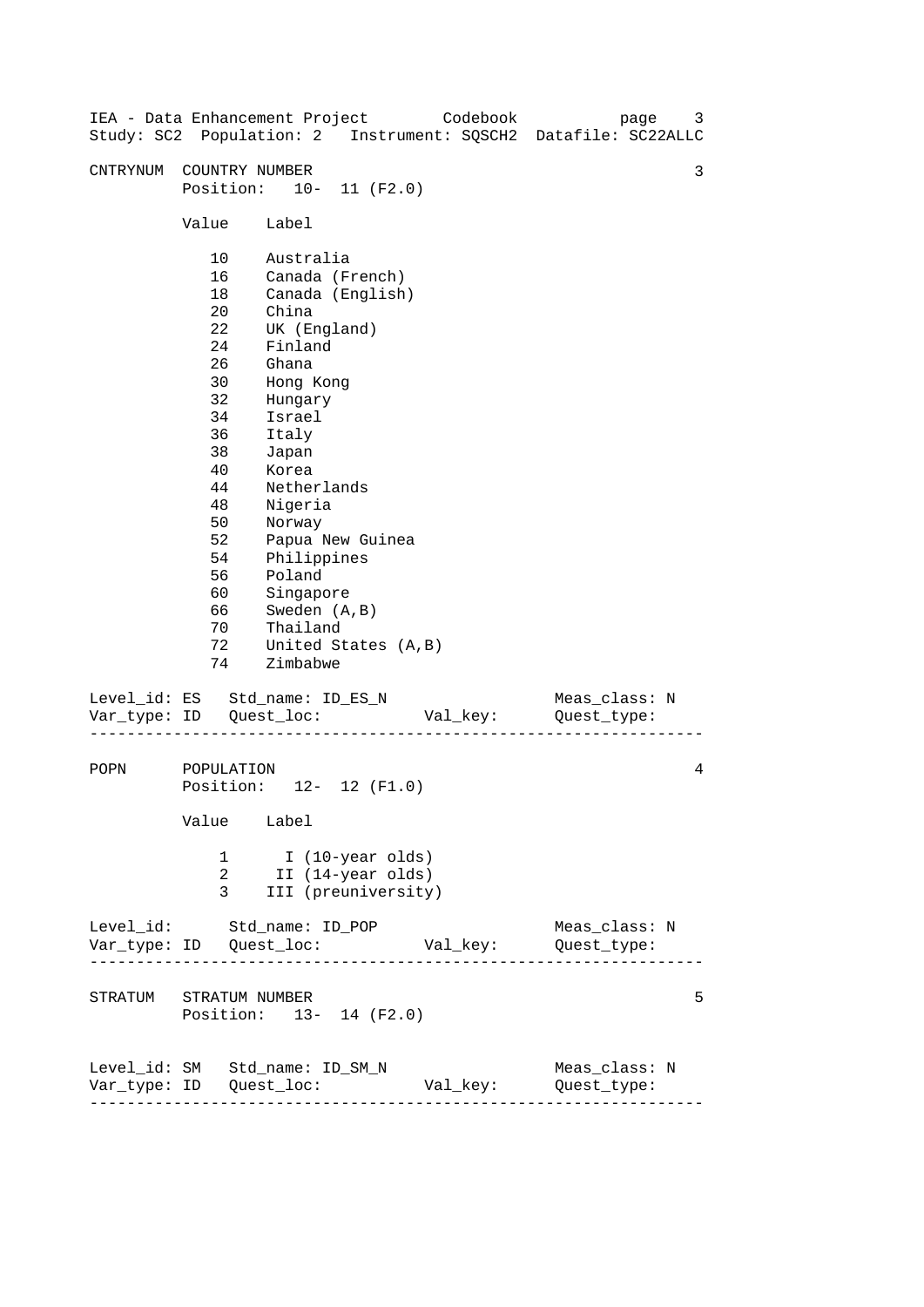------------------------------------------------------------------ ------------------------------------------------------------------ ------------------------------------------------------------------ ------------------------------------------------------------------ ------------------------------------------------------------------ IEA - Data Enhancement Project Codebook page 4 Study: SC2 Population: 2 Instrument: SQSCH2 Datafile: SC22ALLC SCHOOL SCHOOL NUMBER 6 Position: 15- 19 (F5.0) Level\_id: SC Std\_name: ID\_SC\_N Meas\_class: N Var\_type: ID Quest\_loc: Val\_key: Quest\_type: STRWT STRATUM WEIGHT (2 decimals) 7 Position: 20- 23 (F4.2) Level\_id: SM Std\_name: WT\_SM\_2 Meas\_class: R Var\_type: WT Quest\_loc: Val\_key: Quest\_type: SCHWT SCHOOL WEIGHT (2 decimals) 8 Position: 24- 27 (F4.2) Value Label 9 .A missing data Level\_id: SC Std\_name: WT\_SC Meas\_class: R Var\_type: WT Quest\_loc: Val\_key: Quest\_type: STRWGT STRATUM WEIGHT 39 Position: 28- 35 (F8.6) Level\_id: SM Std\_name: WT\_SM Meas\_class: R Var\_type: WT Quest\_loc: Val\_key: Quest\_type: LOCATION TYPE OF COMMUNITY LOCATION OF SCHOOL 10 Position: 36- 36 (F1.0) Value Label 1 inner urban 2 outer suburban 3 not metropolitan 4 rural 8 .A not ascertained 9 .O missing data Level\_id: SC Std\_name: BCBTYCOM Meas\_class: N Var\_type: BG Quest\_loc: 1 Val\_key: Quest\_type: MC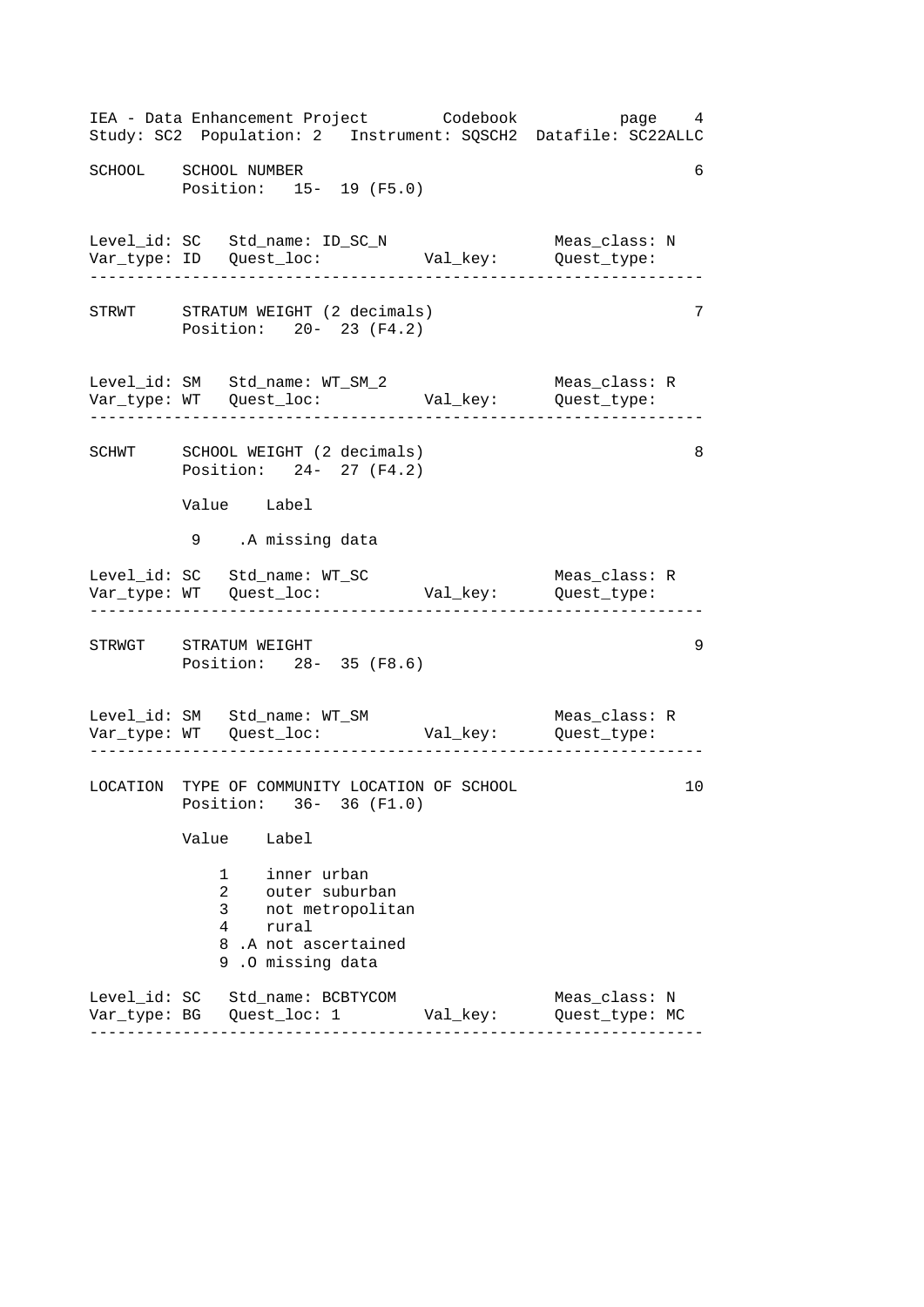------------------------------------------------------------------ ------------------------------------------------------------------ ------------------------------------------------------------------ ------------------------------------------------------------------ 11 IEA - Data Enhancement Project Codebook page 5 Study: SC2 Population: 2 Instrument: SQSCH2 Datafile: SC22ALLC AREAPOPN POPULATION SIZE OF AREA Position: 37- 37 (F1.0) Value Label 1 more than 1,000,000<br>2 100,000 - 1.000.000  $\begin{array}{r} 2 & 100,000 - 1,000,000 \\ 3 & 10,000 - 100.000 \end{array}$  $10,000 - 100,000$ 4 1,000 - 10,000 5 less than 1,000 8 .A not ascertained 9 .O missing data Level\_id: SC Std\_name: BCBPSIZE Meas\_class: O Var\_type: BG Quest\_loc: 2 Val\_key: Quest\_type: MC SCHPER SCHOOL WEEK DIVIDED INTO PERIODS 12 Position: 38- 38 (F1.0) Value Label 1 yes 2 no 8 .A not ascertained 9 .O missing data Level\_id: SC Std\_name: BCBPERIO Meas\_class: N Var\_type: BG Quest\_loc: 3 Val\_key: Quest\_type: MC NRPER NUMBER OF PERIODS PER SCHOOL WEEK 13 Position: 39- 40 (F2.0) Value Label 98 .A not ascertained 99 .O missing data Level\_id: SC Std\_name: BCBPERIW Meas\_class: R Var\_type: BG Quest\_loc: 4/A Val\_key: Quest\_type: FR NRMIN NUMBER OF MINUTES PER PERIOD 14 Position: 41- 42 (F2.0) Value Label 98 .A not ascertained 99 .O missing data Level\_id: SC Std\_name: BCBMINUP Meas\_class: R Var\_type: BG Quest\_loc: 4/B Val\_key: Quest\_type: FR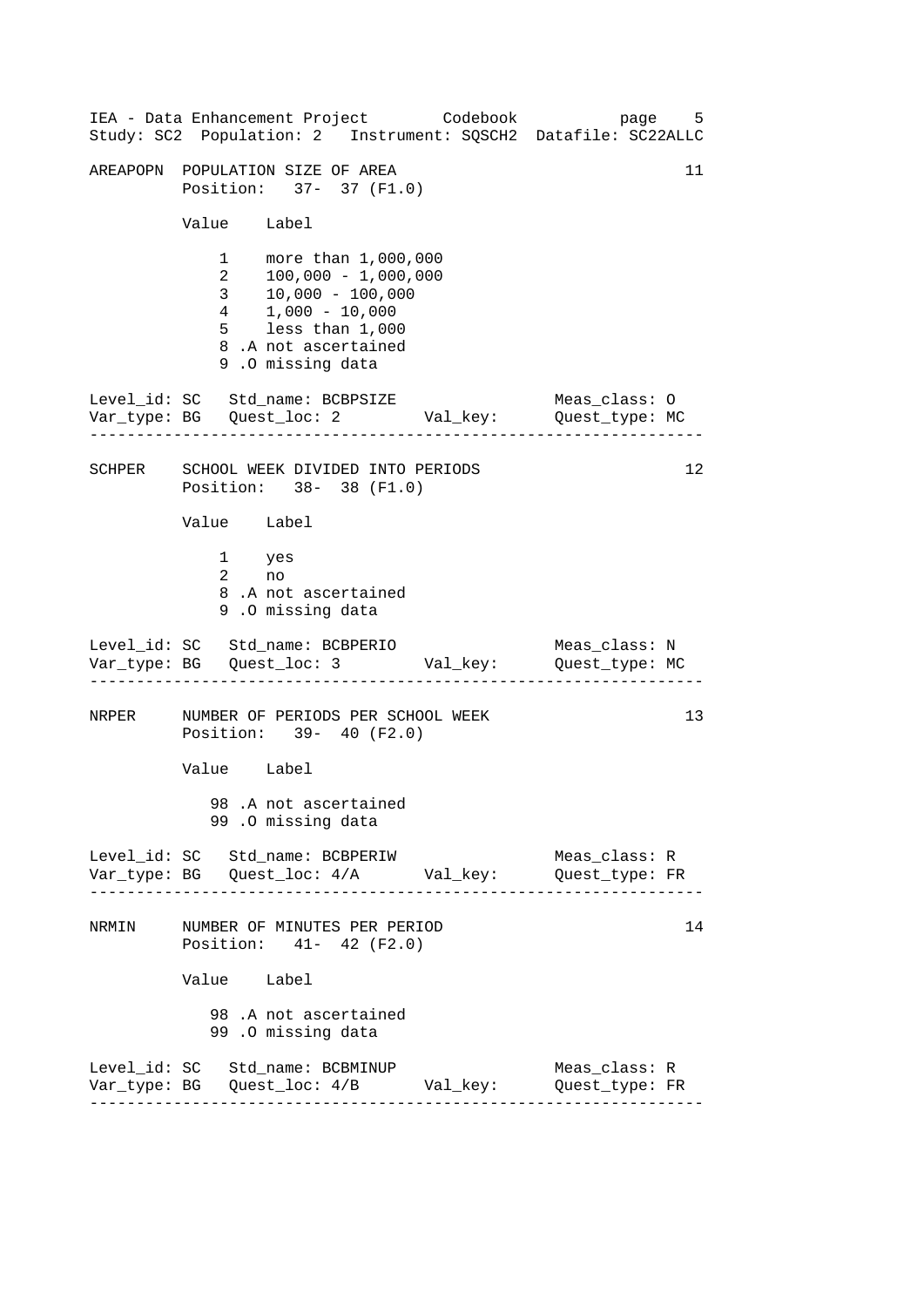------------------------------------------------------------------ ------------------------------------------------------------------ ------------------------------------------------------------------ ------------------------------------------------------------------ IEA - Data Enhancement Project Codebook page 6 Study: SC2 Population: 2 Instrument: SQSCH2 Datafile: SC22ALLC NRHRS MUMBER OF INSTRUCTION HOURS PER WEEK 15 Position: 43- 44 (F2.0) Value Label 98 .A not ascertained 99 .O missing data Level\_id: SC Std\_name: BCBINSTH Meas\_class: R Var\_type: BG Quest\_loc: 5 Val\_key: Quest\_type: FR WEEKS NUMBER OF WEEKS PER YEAR SCHOOL IS OPEN 16 Position: 45- 46 (F2.0) Value Label 98 .A not ascertained 99 .O missing data Level\_id: SC Std\_name: BCBWEOP Meas\_class: R Var\_type: BG Quest\_loc: 6 Val\_key: Quest\_type: FR YRPM YEAR P/NUMBER OF MALE STUDENTS 17 Position: 47- 49 (F3.0) Value Label 998 .A not ascertained 999 .O missing data Level\_id: SC Std\_name: BCBSG00M Meas\_class: R Var\_type: BG Quest\_loc: 7/A Val\_key: Quest\_type: FR YRPF YEAR P/NUMBER OF FEMALE STUDENTS 18 Position: 50- 52 (F3.0) Value Label 998 .A not ascertained 999 .O missing data Level\_id: SC Std\_name: BCBSG00F Meas\_class: R Var\_type: BG Quest\_loc: 7/A Val\_key: Quest\_type: FR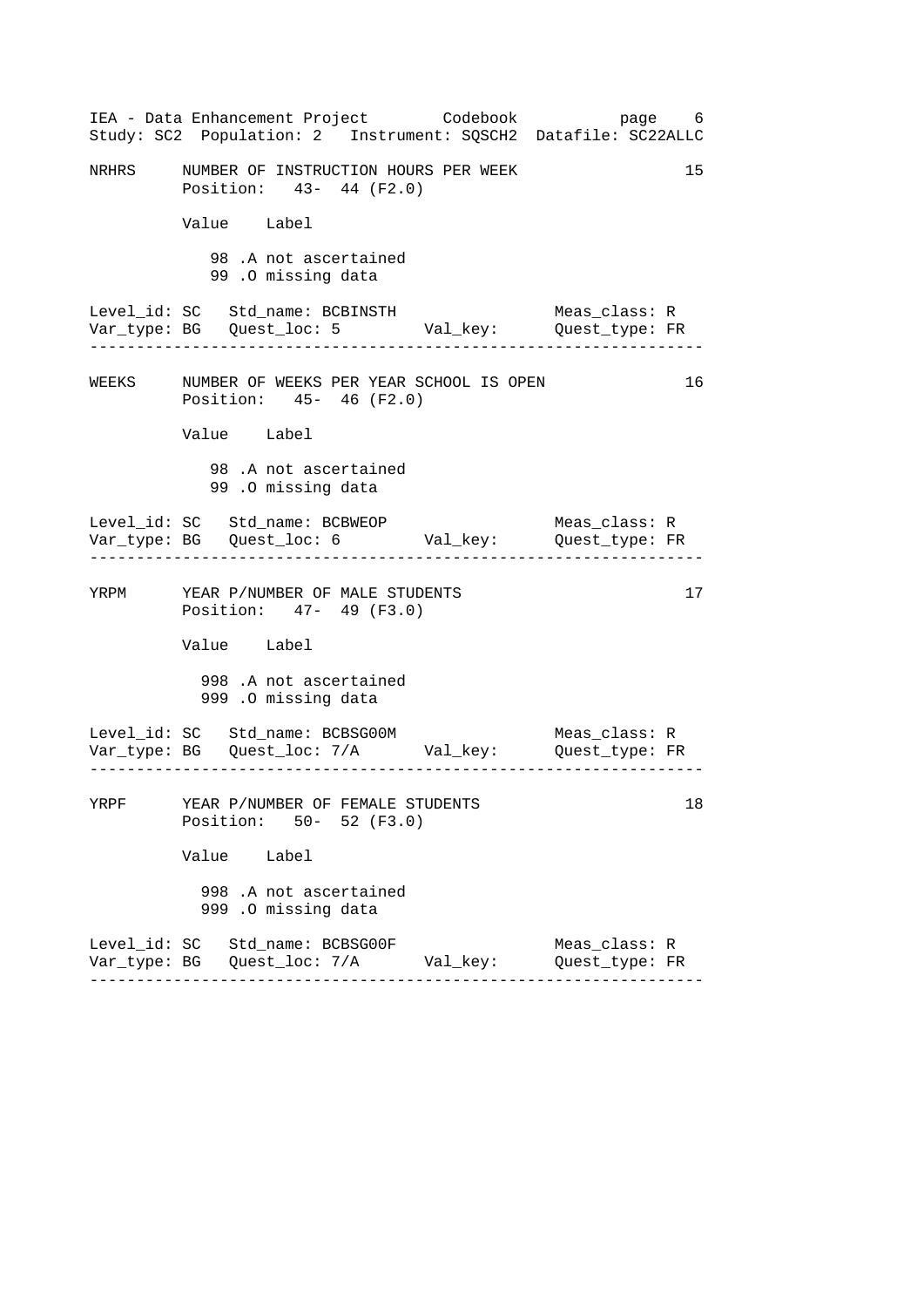|                                       |              |                                                             | IEA - Data Enhancement Project       Codebook  | Study: SC2 Population: 2 Instrument: SQSCH2 Datafile: SC22ALLC | page 7 |
|---------------------------------------|--------------|-------------------------------------------------------------|------------------------------------------------|----------------------------------------------------------------|--------|
| YR1M YEAR 1/NUMBER OF MALE STUDENTS   |              | Position: 53- 55 (F3.0)                                     |                                                |                                                                | 19     |
|                                       | Value Label  |                                                             |                                                |                                                                |        |
|                                       |              | 998 .A not ascertained<br>999 .O missing data               |                                                |                                                                |        |
| Level_id: SC   Std_name: BCBSG01M     | . <u>.</u> . |                                                             |                                                | Meas_class: R                                                  |        |
| YR1F YEAR 1/NUMBER OF FEMALE STUDENTS |              | Position: 56- 58 (F3.0)                                     |                                                |                                                                | 20     |
|                                       | Value Label  |                                                             |                                                |                                                                |        |
|                                       |              | 998 .A not ascertained<br>999 .O missing data               |                                                |                                                                |        |
|                                       |              |                                                             |                                                | Meas_class: R                                                  |        |
| YR2M YEAR 2/NUMBER OF MALE STUDENTS   |              | Position: 59- 61 (F3.0)                                     |                                                |                                                                | 21     |
|                                       | Value Label  |                                                             |                                                |                                                                |        |
|                                       |              | 998 .A not ascertained<br>999 .O missing data               |                                                |                                                                |        |
| Level_id: SC Std_name: BCBSG02M       |              |                                                             |                                                | Meas_class: R                                                  |        |
| YR2F                                  |              | YEAR 2/NUMBER OF FEMALE STUDENTS<br>Position: 62- 64 (F3.0) |                                                |                                                                | 22     |
|                                       | Value Label  |                                                             |                                                |                                                                |        |
|                                       |              | 998 .A not ascertained<br>999 .O missing data               |                                                |                                                                |        |
| Level_id: SC Std_name: BCBSG02F       |              |                                                             | Var_type: BG   Quest_loc: 7/C         Val_key: | Meas_class: R<br>Quest_type: FR                                |        |
|                                       |              |                                                             |                                                |                                                                |        |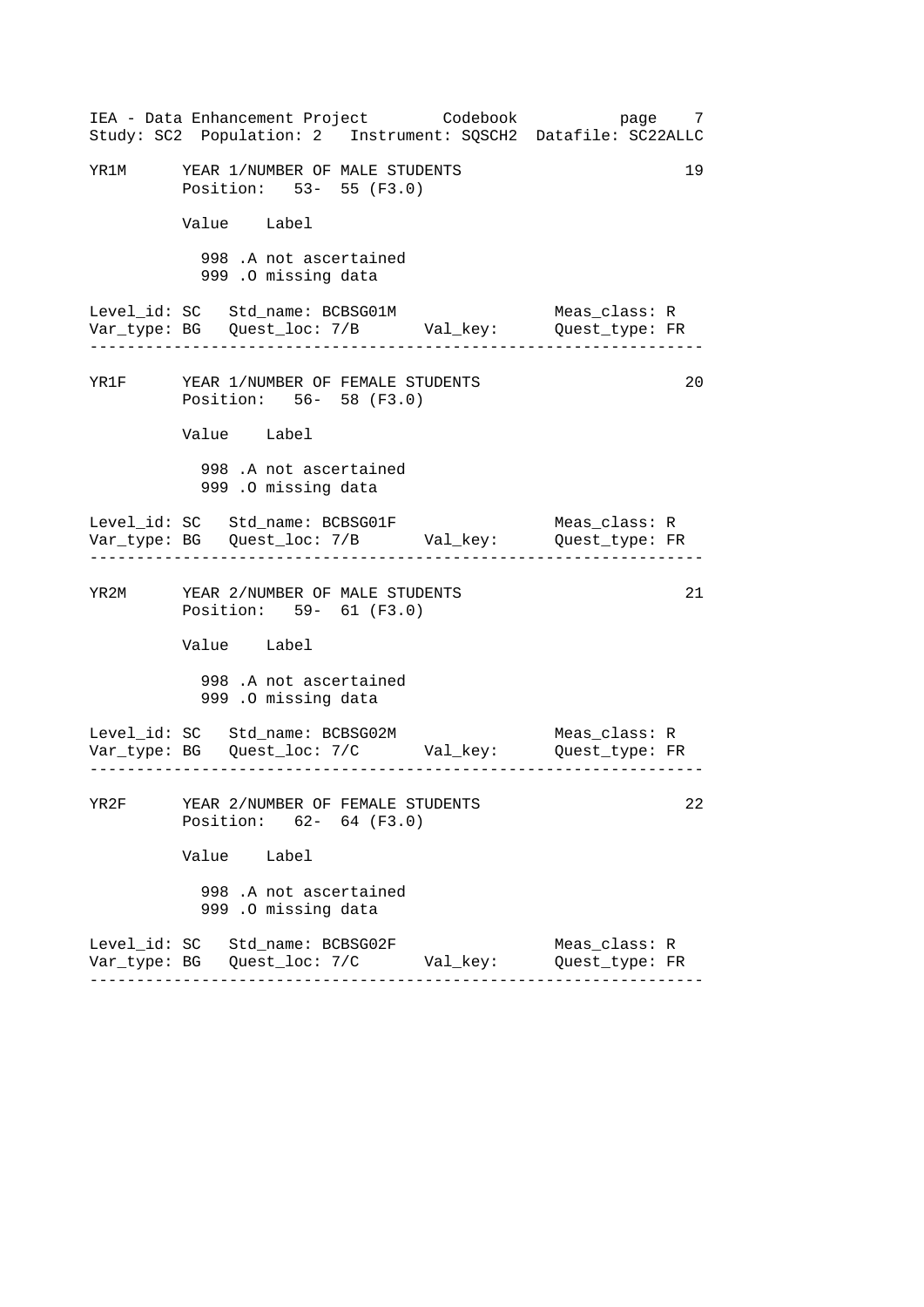|      | IEA - Data Enhancement Project       Codebook                                     |  | Study: SC2 Population: 2 Instrument: SQSCH2 Datafile: SC22ALLC | page 8 |
|------|-----------------------------------------------------------------------------------|--|----------------------------------------------------------------|--------|
|      | YR3M YEAR 3/NUMBER OF MALE STUDENTS<br>Position: 65- 67 (F3.0)                    |  |                                                                | 23     |
|      | Value Label                                                                       |  |                                                                |        |
|      | 998 .A not ascertained<br>999 .O missing data                                     |  |                                                                |        |
|      | Level_id: SC   Std_name: BCBSG03M<br>. _ _ _ _ _ _ _ _ _ _ _ _ _ _ _              |  | Meas_class: R                                                  |        |
|      | YR3F YEAR 3/NUMBER OF FEMALE STUDENTS<br>Position: 68- 70 (F3.0)                  |  |                                                                | 24     |
|      | Value Label                                                                       |  |                                                                |        |
|      | 998 .A not ascertained<br>999 .O missing data                                     |  |                                                                |        |
|      | Level_id: SC   Std_name: BCBSG03F                                                 |  | Meas_class: R                                                  |        |
|      | YR4M YEAR 4/NUMBER OF MALE STUDENTS<br>Position: 71- 73 (F3.0)                    |  |                                                                | 25     |
|      | Value Label                                                                       |  |                                                                |        |
|      | 998 .A not ascertained<br>999 .O missing data                                     |  |                                                                |        |
|      | Level_id: SC Std_name: BCBSG04M                                                   |  | Meas_class: R                                                  |        |
| YR4F | YEAR 4/NUMBER OF FEMALE STUDENTS<br>Position: 74- 76 (F3.0)                       |  |                                                                | 26     |
|      | Value Label                                                                       |  |                                                                |        |
|      | 998 .A not ascertained<br>999 .O missing data                                     |  |                                                                |        |
|      | Level_id: SC Std_name: BCBSG04F<br>Var_type: BG   Quest_loc: 7/E         Val_key: |  | Meas_class: R<br>Quest_type: FR                                |        |
|      |                                                                                   |  |                                                                |        |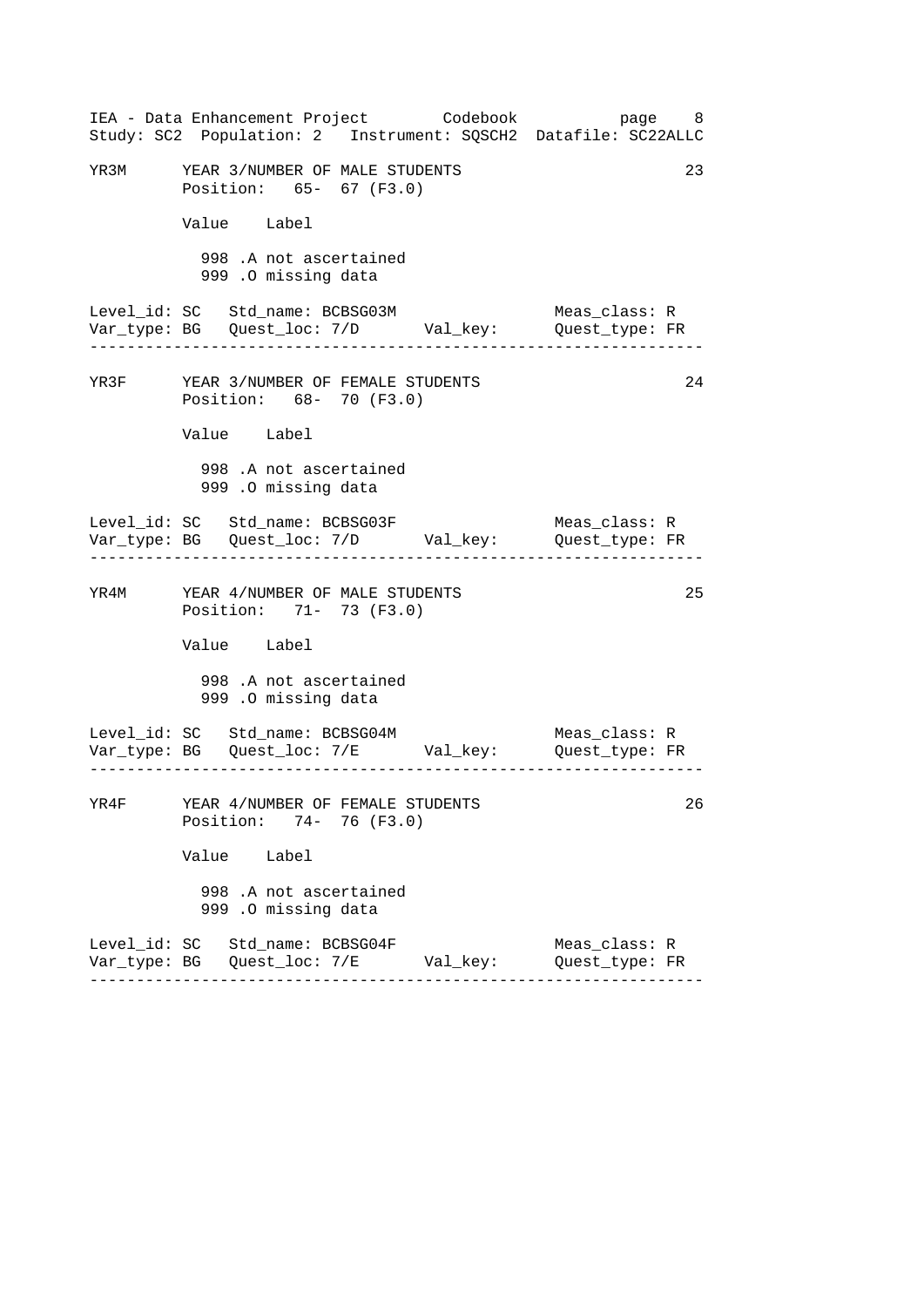|      |                                                                  | IEA - Data Enhancement Project Codebook          | page 9<br>Study: SC2 Population: 2 Instrument: SQSCH2 Datafile: SC22ALLC |    |
|------|------------------------------------------------------------------|--------------------------------------------------|--------------------------------------------------------------------------|----|
|      | YR5M YEAR 5/NUMBER OF MALE STUDENTS<br>Position: 77- 79 (F3.0)   |                                                  |                                                                          | 27 |
|      | Value Label                                                      |                                                  |                                                                          |    |
|      | 998 .A not ascertained<br>999 .O missing data                    |                                                  |                                                                          |    |
|      | Level_id: SC Std_name: BCBSG05M                                  |                                                  | Meas_class: R                                                            |    |
|      | YR5F YEAR 5/NUMBER OF FEMALE STUDENTS<br>Position: 80- 82 (F3.0) |                                                  |                                                                          | 28 |
|      | Value Label                                                      |                                                  |                                                                          |    |
|      | 998 .A not ascertained<br>999 .O missing data                    |                                                  |                                                                          |    |
|      |                                                                  |                                                  | Meas_class: R                                                            |    |
|      | YR6M YEAR 6/NUMBER OF MALE STUDENTS<br>Position: 83- 85 (F3.0)   |                                                  |                                                                          | 29 |
|      | Value Label                                                      |                                                  |                                                                          |    |
|      | 998 .A not ascertained<br>999 .O missing data                    |                                                  |                                                                          |    |
|      | Level_id: SC Std_name: BCBSG06M                                  |                                                  | Meas_class: R                                                            |    |
| YR6F | YEAR 6/NUMBER OF FEMALE STUDENTS<br>Position: 86- 88 (F3.0)      |                                                  |                                                                          | 30 |
|      | Value Label                                                      |                                                  |                                                                          |    |
|      | 998 .A not ascertained<br>999 .O missing data                    |                                                  |                                                                          |    |
|      | Level_id: SC Std_name: BCBSG06F                                  | Var_type: BG    Quest_loc: 7/G          Val_key: | Meas_class: R<br>Quest_type: FR                                          |    |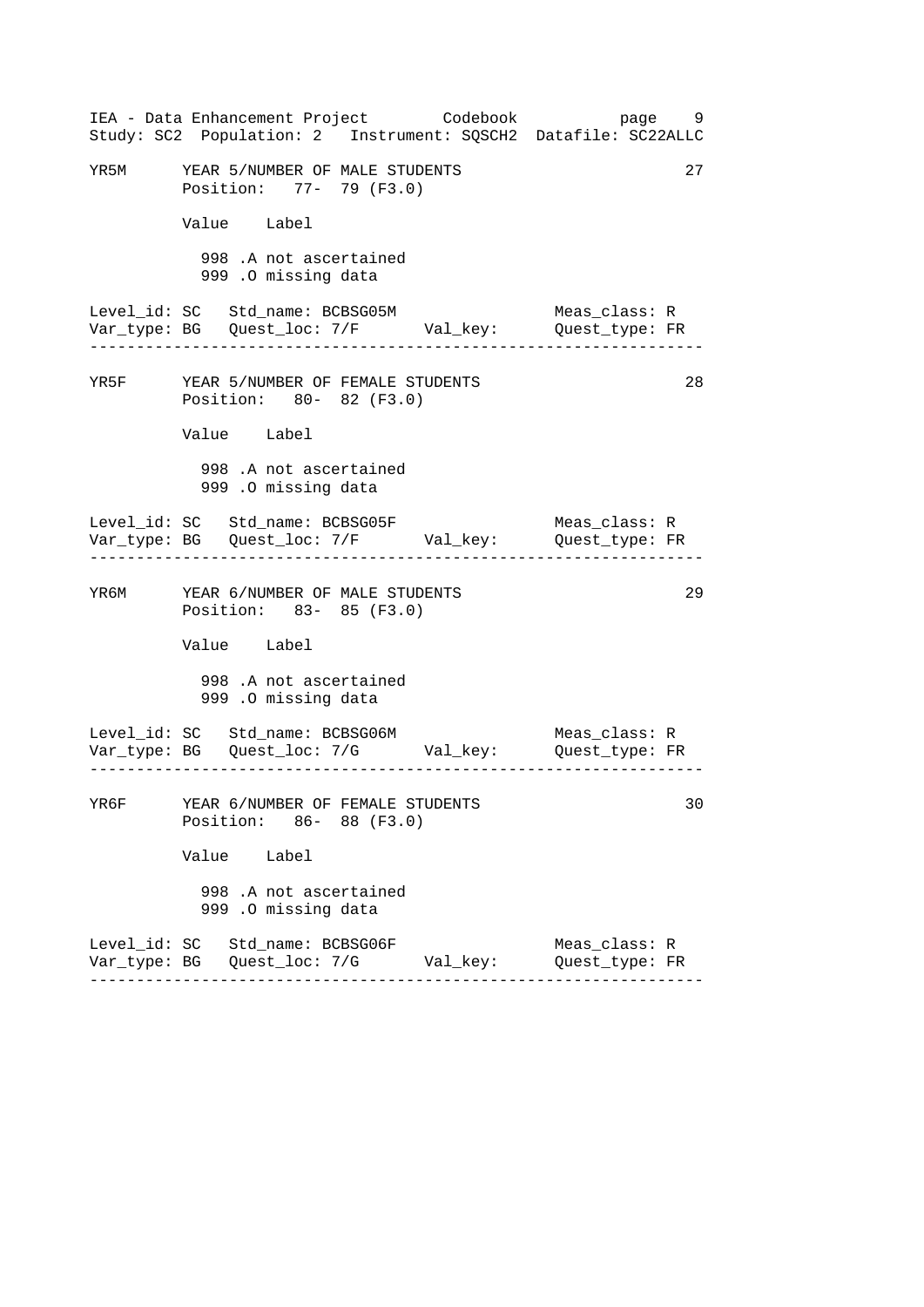|      | IEA - Data Enhancement Project Codebook<br>Study: SC2 Population: 2 Instrument: SQSCH2 Datafile: SC22ALLC                                                  | page 10                              |
|------|------------------------------------------------------------------------------------------------------------------------------------------------------------|--------------------------------------|
|      | YR7M YEAR 7/NUMBER OF MALE STUDENTS<br>Position: 89- 91 (F3.0)                                                                                             | 31                                   |
|      | Value Label                                                                                                                                                |                                      |
|      | 998 .A not ascertained<br>999 .O missing data                                                                                                              |                                      |
|      | Level_id: SC Std_name: BCBSG07M<br>. 2222222222223                                                                                                         | Meas_class: R                        |
|      | YR7F YEAR 7/NUMBER OF FEMALE STUDENTS<br>Position: 92- 94 (F3.0)                                                                                           | 32                                   |
|      | Value Label                                                                                                                                                |                                      |
|      | 998 .A not ascertained<br>999 .O missing data                                                                                                              |                                      |
|      | Level_id: SC Std_name: BCBSG07F                                                                                                                            | Meas_class: R<br>------------------- |
|      | YR8M YEAR 8/NUMBER OF MALE STUDENTS<br>Position: 95- 97 (F3.0)                                                                                             | 33                                   |
|      | Value Label                                                                                                                                                |                                      |
|      | 998 .A not ascertained<br>999 .O missing data                                                                                                              |                                      |
|      | Level_id: SC     Std_name: BCBSG08M                             Meas_class: R<br>Var_type: BG     Quest_loc: 7/I           Val_key:         Quest_type: FR |                                      |
| YR8F | YEAR 8/NUMBER OF FEMALE STUDENTS<br>Position: 98- 100 (F3.0)                                                                                               | 34                                   |
|      | Value Label                                                                                                                                                |                                      |
|      | 998 .A not ascertained<br>999 .O missing data                                                                                                              |                                      |
|      | Level_id: SC Std_name: BCBSG08F<br>Var_type: BG    Quest_loc: 7/I         Val_key:                                                                         | Meas_class: R<br>Quest_type: FR      |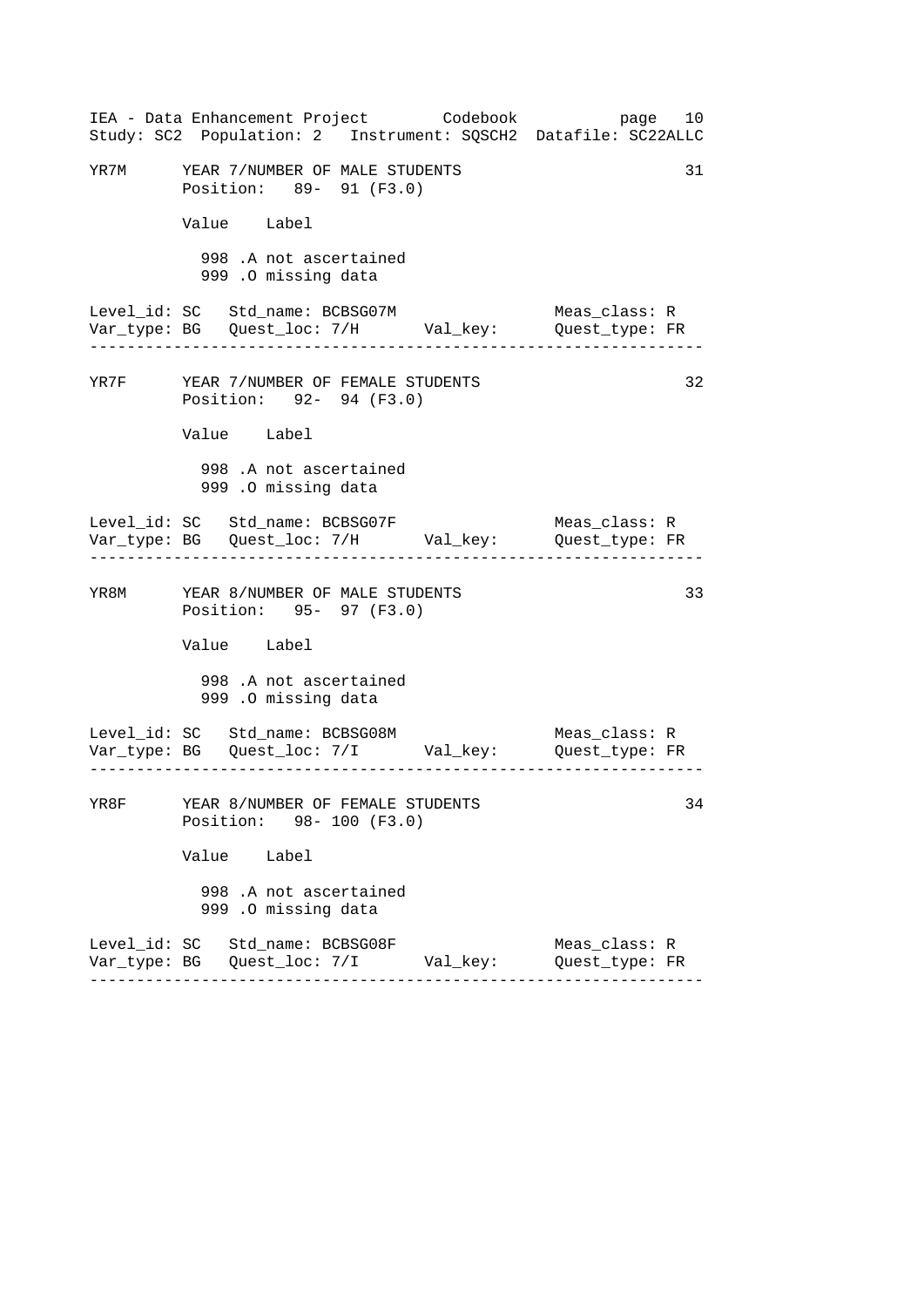|  |                                                                      | IEA - Data Enhancement Project Codebook         | Study: SC2 Population: 2 Instrument: SQSCH2 Datafile: SC22ALLC                         | page 11 |
|--|----------------------------------------------------------------------|-------------------------------------------------|----------------------------------------------------------------------------------------|---------|
|  | YR9M YEAR 9/NUMBER OF MALE STUDENTS<br>Position: 101- 103 (F3.0)     |                                                 |                                                                                        | 35      |
|  | Value Label                                                          |                                                 |                                                                                        |         |
|  | 998 .A not ascertained<br>999 .O missing data                        |                                                 |                                                                                        |         |
|  | Level_id: SC Std_name: BCBSG09M<br>. _ _ _ _ _ _ _ _ _ _ _ _ _ _     |                                                 | Meas_class: R                                                                          |         |
|  | YR9F YEAR 9/NUMBER OF FEMALE STUDENTS<br>Position: 104-106 (F3.0)    |                                                 |                                                                                        | 36      |
|  | Value Label                                                          |                                                 |                                                                                        |         |
|  | 998 .A not ascertained<br>999 .O missing data                        |                                                 |                                                                                        |         |
|  | ----------------------------------                                   |                                                 | Meas_class: R<br>-------------------------                                             |         |
|  | YR10M YEAR 10/NUMBER OF MALE STUDENTS<br>Position: 107- 109 (F3.0)   |                                                 |                                                                                        | 37      |
|  | Value Label                                                          |                                                 |                                                                                        |         |
|  | 998 .A not ascertained<br>999 .O missing data                        |                                                 |                                                                                        |         |
|  | Level_id: SC Std_name: BCBSG10M                                      |                                                 | Meas_class: R<br>Var_type: BG    Quest_loc: 7/K         Val_key:        Quest_type: FR |         |
|  | YR10F YEAR 10/NUMBER OF FEMALE STUDENTS<br>Position: 110- 112 (F3.0) |                                                 |                                                                                        | 38      |
|  | Value Label                                                          |                                                 |                                                                                        |         |
|  | 998 .A not ascertained<br>999 .O missing data                        |                                                 |                                                                                        |         |
|  | Level_id: SC   Std_name: BCBSG10F                                    | Var_type: BG    Quest_loc: 7/K         Val_key: | Meas_class: R<br>Quest type: FR                                                        |         |
|  |                                                                      |                                                 |                                                                                        |         |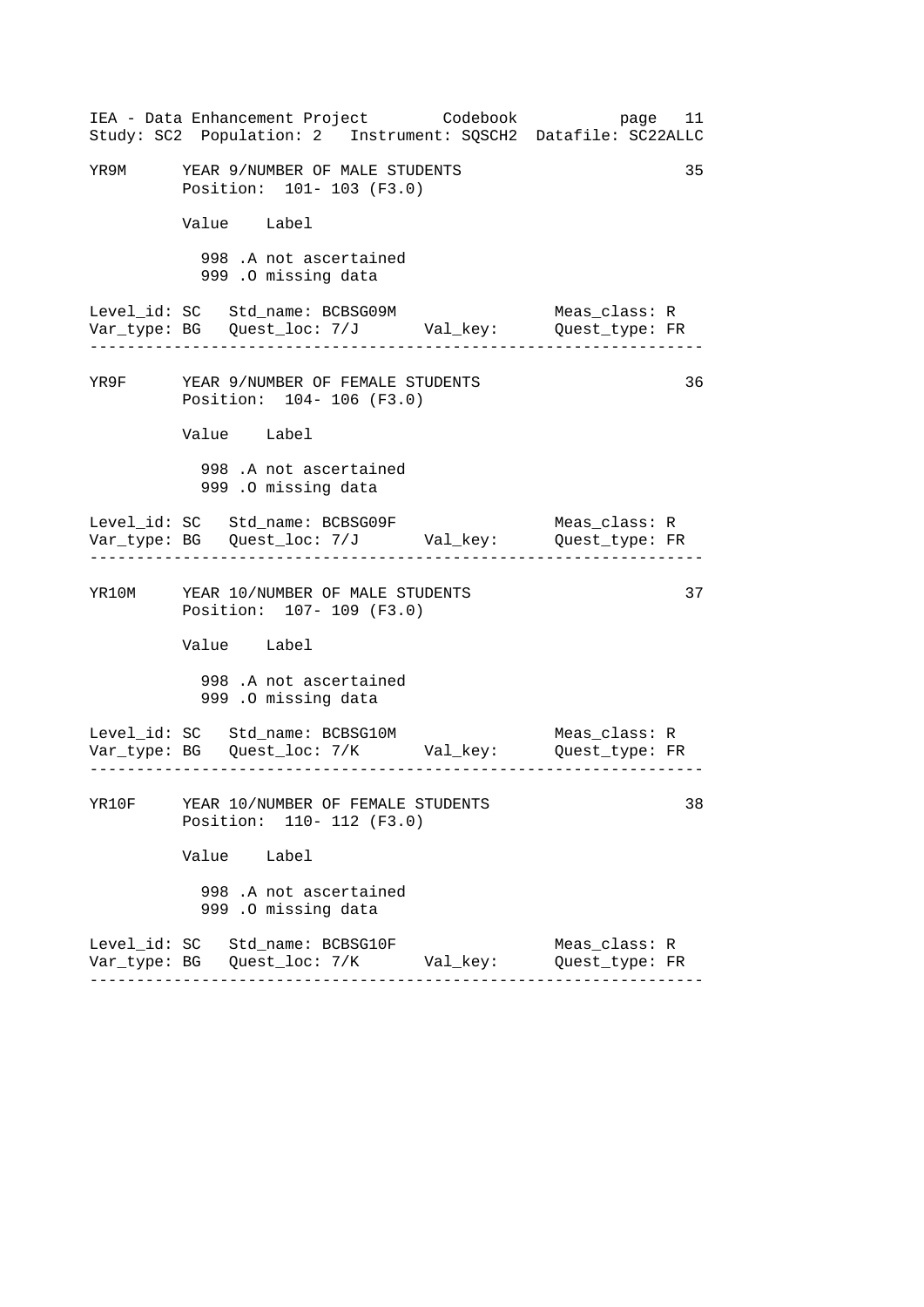| IEA - Data Enhancement Project Codebook<br>Study: SC2 Population: 2 Instrument: SQSCH2 Datafile: SC22ALLC | page 12                         |
|-----------------------------------------------------------------------------------------------------------|---------------------------------|
| YR11M YEAR 11/NUMBER OF MALE STUDENTS<br>Position: 113- 115 (F3.0)                                        | 39                              |
| Value Label                                                                                               |                                 |
| 998 .A not ascertained<br>999 .O missing data                                                             |                                 |
| Level_id: SC Std_name: BCBSG11M                                                                           | Meas_class: R                   |
| YR11F YEAR 11/NUMBER OF FEMALE STUDENTS<br>Position: 116- 118 (F3.0)                                      | 40                              |
| Value Label                                                                                               |                                 |
| 998 .A not ascertained<br>999 .O missing data                                                             |                                 |
|                                                                                                           | Meas_class: R                   |
| YR12M YEAR 12/NUMBER OF MALE STUDENTS<br>Position: 119- 121 (F3.0)                                        | 41                              |
| Value Label                                                                                               |                                 |
| 998 .A not ascertained<br>999 .O missing data                                                             |                                 |
|                                                                                                           |                                 |
| YR12F YEAR 12/NUMBER OF FEMALE STUDENTS<br>Position: 122- 124 (F3.0)                                      | 42                              |
| Value Label                                                                                               |                                 |
| 998 .A not ascertained<br>999 .O missing data                                                             |                                 |
| Level_id: SC Std_name: BCBSG12F                                                                           | Meas_class: R<br>Quest_type: FR |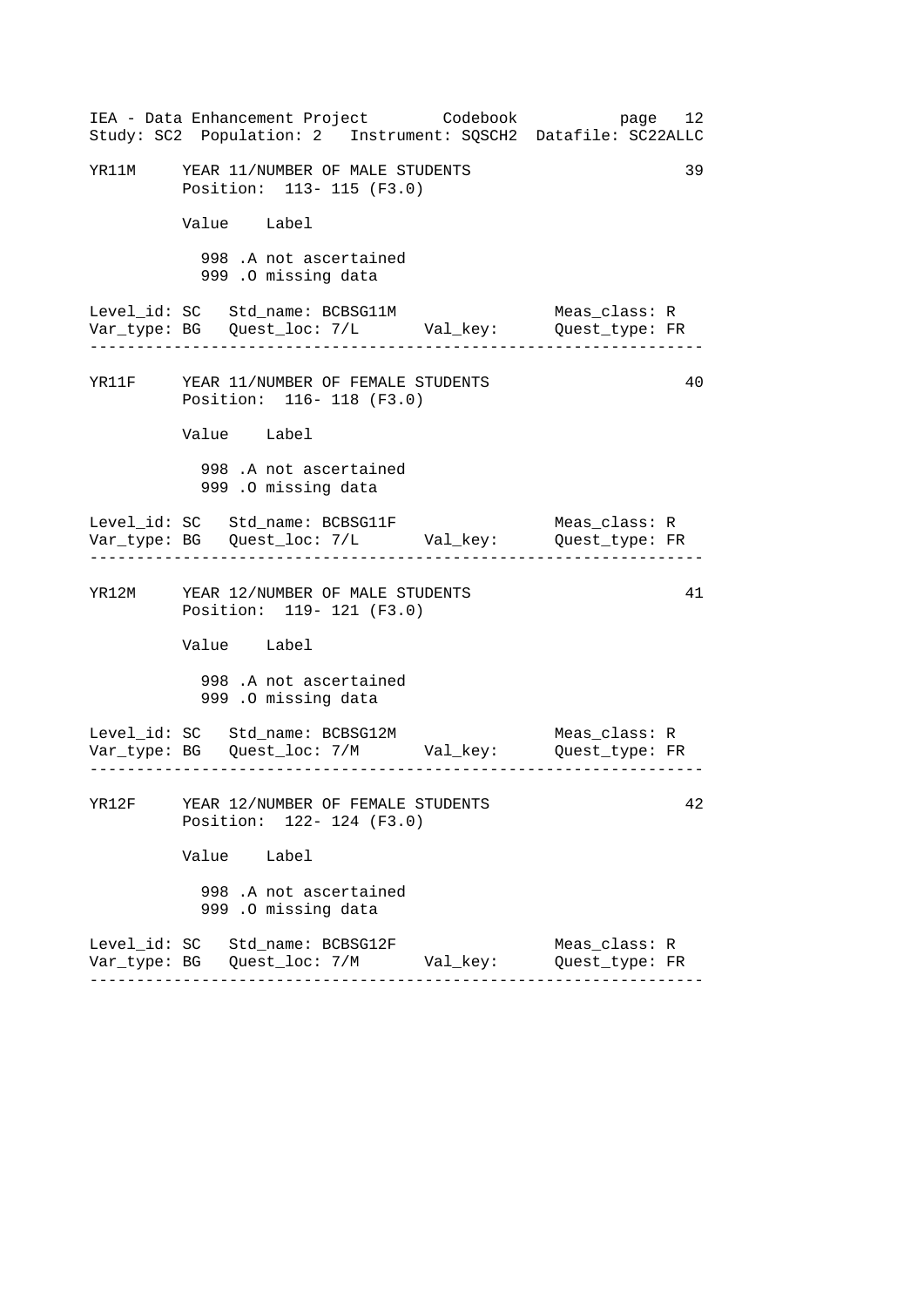| IEA - Data Enhancement Project Codebook<br>Study: SC2 Population: 2 Instrument: SQSCH2 Datafile: SC22ALLC | page 13                         |
|-----------------------------------------------------------------------------------------------------------|---------------------------------|
| YR13M YEAR 13/NUMBER OF MALE STUDENTS<br>Position: 125- 127 (F3.0)                                        | 43                              |
| Value Label                                                                                               |                                 |
| 998 .A not ascertained<br>999 .O missing data                                                             |                                 |
| Level_id: SC Std_name: BCBSG13M<br>Var_type: BG    Quest_loc: 7/N    Val_key:    Quest_type: FR           | Meas_class: R                   |
| YR13F YEAR 13/NUMBER OF FEMALE STUDENTS<br>Position: 128- 130 (F3.0)                                      | 44                              |
| Value Label                                                                                               |                                 |
| 998 .A not ascertained<br>999 .0 missing data                                                             |                                 |
| Level_id: SC Std_name: BCBSG13F<br>Var_type: BG    Quest_loc: 7/N    Val_key:    Quest_type: FR           | Meas_class: R                   |
| LASTYRSC LAST YEAR SCIENCE COMPULSORY<br>Position: 131- 132 (F2.0)                                        | 45                              |
| Value Label                                                                                               |                                 |
| 98.A not ascertained<br>99.0 missing data                                                                 |                                 |
|                                                                                                           |                                 |
| LASTYRMA LAST YEAR MATHEMATICS COMPULSORY<br>Position: 133- 134 (F2.0)                                    | 46                              |
| Value Label                                                                                               |                                 |
| 98 .A not ascertained<br>99.0 missing data                                                                |                                 |
| Level_id: SC Std_name: BCBLACOM                                                                           | Meas_class: 0<br>Quest_type: FR |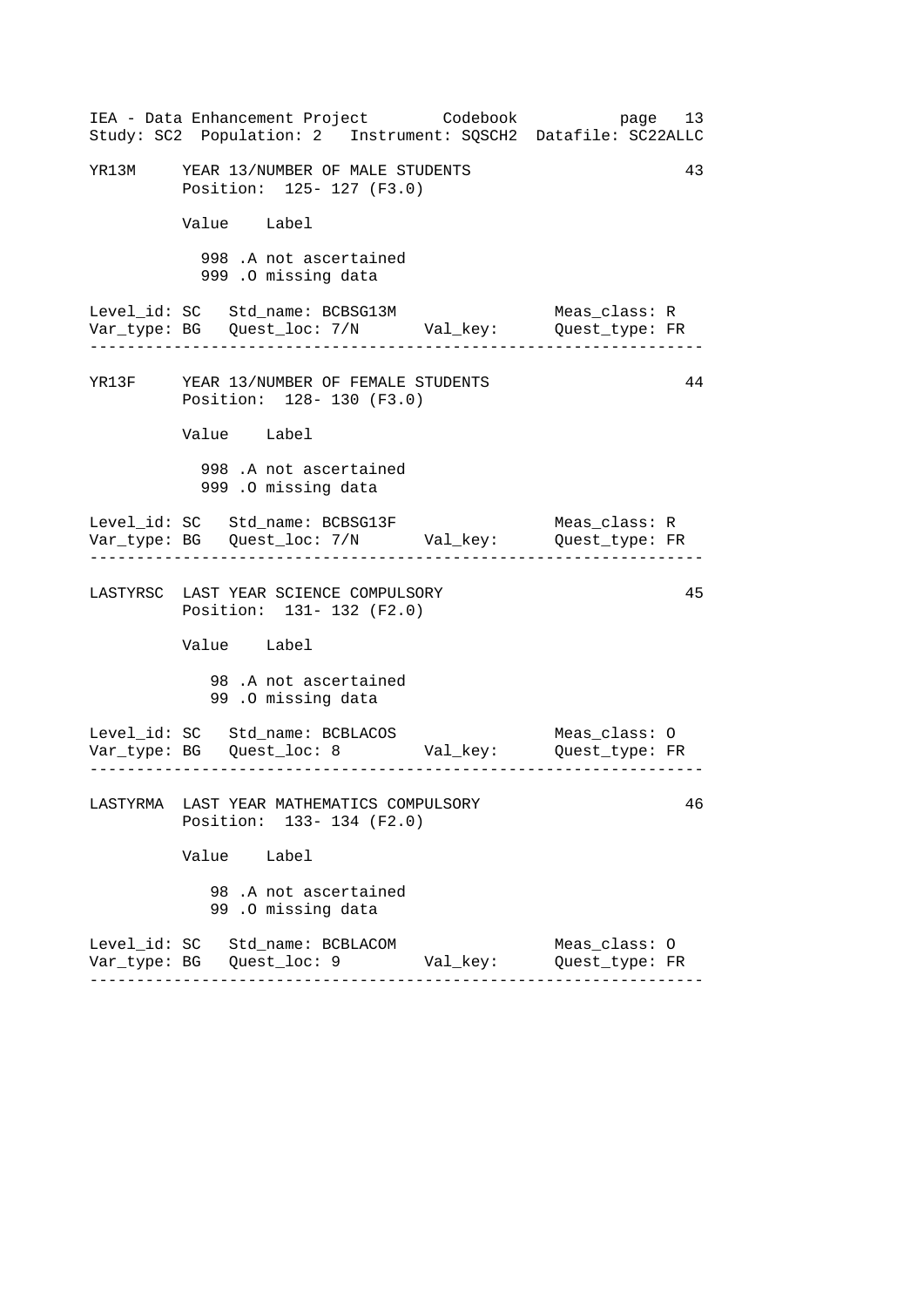| SECTCHM NUMBER OF SECONDARY TEACHERS/MALE<br>Position: 135- 137 (F3.0)<br>Value Label<br>998 .A not ascertained<br>999 .O missing data<br>Level_id: SC Std_name: BCBTEACM<br>Meas_class: R<br>48<br>SECTCHF NUMBER OF SECONDARY TEACHERS/FEMALE<br>Position: 138- 140 (F3.0)<br>Value Label<br>998 .A not ascertained<br>999 .O missing data<br>Meas_class: R<br>SCITCHM NUMBER OF SCIENCE TEACHERS/MALE<br>Position: 141- 142 (F2.0)<br>Value Label<br>98.A not ascertained<br>99 .0 missing data<br>SCITCHF NUMBER OF SCIENCE TEACHERS/FEMALE<br>Position: 143- 144 (F2.0)<br>Value Label<br>98 .A not ascertained<br>99.0 missing data<br>Level_id: SC Std_name: BCBTSCIF<br>Meas_class: R<br>Var_type: BG   Quest_loc: 11/B        Val_key:<br>Quest type: FR | IEA - Data Enhancement Project Codebook<br>Study: SC2 Population: 2 Instrument: SQSCH2 Datafile: SC22ALLC |  | page 14 |
|-------------------------------------------------------------------------------------------------------------------------------------------------------------------------------------------------------------------------------------------------------------------------------------------------------------------------------------------------------------------------------------------------------------------------------------------------------------------------------------------------------------------------------------------------------------------------------------------------------------------------------------------------------------------------------------------------------------------------------------------------------------------|-----------------------------------------------------------------------------------------------------------|--|---------|
|                                                                                                                                                                                                                                                                                                                                                                                                                                                                                                                                                                                                                                                                                                                                                                   |                                                                                                           |  | 47      |
|                                                                                                                                                                                                                                                                                                                                                                                                                                                                                                                                                                                                                                                                                                                                                                   |                                                                                                           |  |         |
|                                                                                                                                                                                                                                                                                                                                                                                                                                                                                                                                                                                                                                                                                                                                                                   |                                                                                                           |  |         |
|                                                                                                                                                                                                                                                                                                                                                                                                                                                                                                                                                                                                                                                                                                                                                                   |                                                                                                           |  |         |
|                                                                                                                                                                                                                                                                                                                                                                                                                                                                                                                                                                                                                                                                                                                                                                   |                                                                                                           |  |         |
|                                                                                                                                                                                                                                                                                                                                                                                                                                                                                                                                                                                                                                                                                                                                                                   |                                                                                                           |  |         |
|                                                                                                                                                                                                                                                                                                                                                                                                                                                                                                                                                                                                                                                                                                                                                                   |                                                                                                           |  |         |
|                                                                                                                                                                                                                                                                                                                                                                                                                                                                                                                                                                                                                                                                                                                                                                   |                                                                                                           |  |         |
|                                                                                                                                                                                                                                                                                                                                                                                                                                                                                                                                                                                                                                                                                                                                                                   |                                                                                                           |  | 49      |
|                                                                                                                                                                                                                                                                                                                                                                                                                                                                                                                                                                                                                                                                                                                                                                   |                                                                                                           |  |         |
|                                                                                                                                                                                                                                                                                                                                                                                                                                                                                                                                                                                                                                                                                                                                                                   |                                                                                                           |  |         |
|                                                                                                                                                                                                                                                                                                                                                                                                                                                                                                                                                                                                                                                                                                                                                                   |                                                                                                           |  |         |
|                                                                                                                                                                                                                                                                                                                                                                                                                                                                                                                                                                                                                                                                                                                                                                   |                                                                                                           |  | 50      |
|                                                                                                                                                                                                                                                                                                                                                                                                                                                                                                                                                                                                                                                                                                                                                                   |                                                                                                           |  |         |
|                                                                                                                                                                                                                                                                                                                                                                                                                                                                                                                                                                                                                                                                                                                                                                   |                                                                                                           |  |         |
|                                                                                                                                                                                                                                                                                                                                                                                                                                                                                                                                                                                                                                                                                                                                                                   |                                                                                                           |  |         |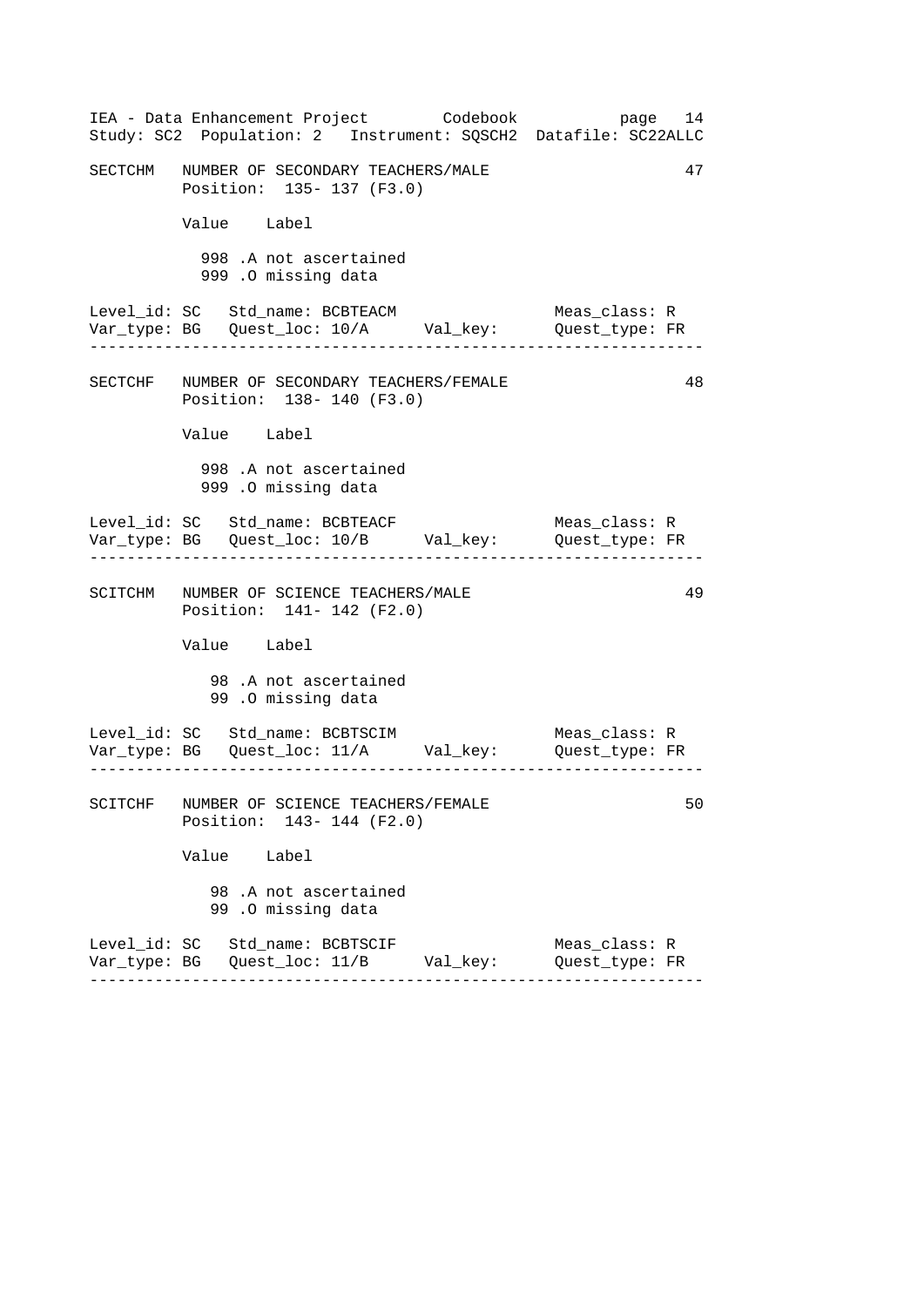| IEA - Data Enhancement Project Codebook<br>Study: SC2 Population: 2 Instrument: SQSCH2 Datafile: SC22ALLC               | page 15                              |
|-------------------------------------------------------------------------------------------------------------------------|--------------------------------------|
| YR6HRSC YEAR 6/HOURS PER WEEK SCIENCE<br>Position: 145- 146 (F2.0)                                                      | 51                                   |
| Value Label                                                                                                             |                                      |
| 98 .A not ascertained<br>99 .0 missing data                                                                             |                                      |
| Level_id: SC Std_name: BCBHR06S<br>. 2222222222222                                                                      | Meas class: R                        |
| YR6HRGE YEAR 6/HOURS PER WEEK EARTH SCIENCE<br>Position: 147- 148 (F2.0)                                                | 52                                   |
| Value Label                                                                                                             |                                      |
| 98.A not ascertained<br>99.0 missing data                                                                               |                                      |
| Level_id: SC Std_name: BCBHR06E<br>------------------------------------                                                 | Meas_class: R<br>------------------- |
| YR6HRBI YEAR 6/HOURS PER WEEK BIOLOGY<br>Position: 149- 150 (F2.0)                                                      | 53                                   |
| Value Label                                                                                                             |                                      |
| 98.A not ascertained<br>99.0 missing data                                                                               |                                      |
| Level_id: SC Std_name: BCBHR06B<br>__ __ __ __<br>Var_type: BG    Quest_loc: 12/X        Val_key:        Quest_type: FR | Meas_class: R                        |
| YR6HRCH YEAR 6/HOURS PER WEEK CHEMISTRY<br>Position: 151- 152 (F2.0)                                                    | 54                                   |
| Value Label                                                                                                             |                                      |
| 98.A not ascertained<br>99.0 missing data                                                                               |                                      |
| Level_id: SC Std_name: BCBHR06C<br>Var_type: BG    Quest_loc: 12/X        Val_key:                                      | Meas_class: R<br>Quest type: FR      |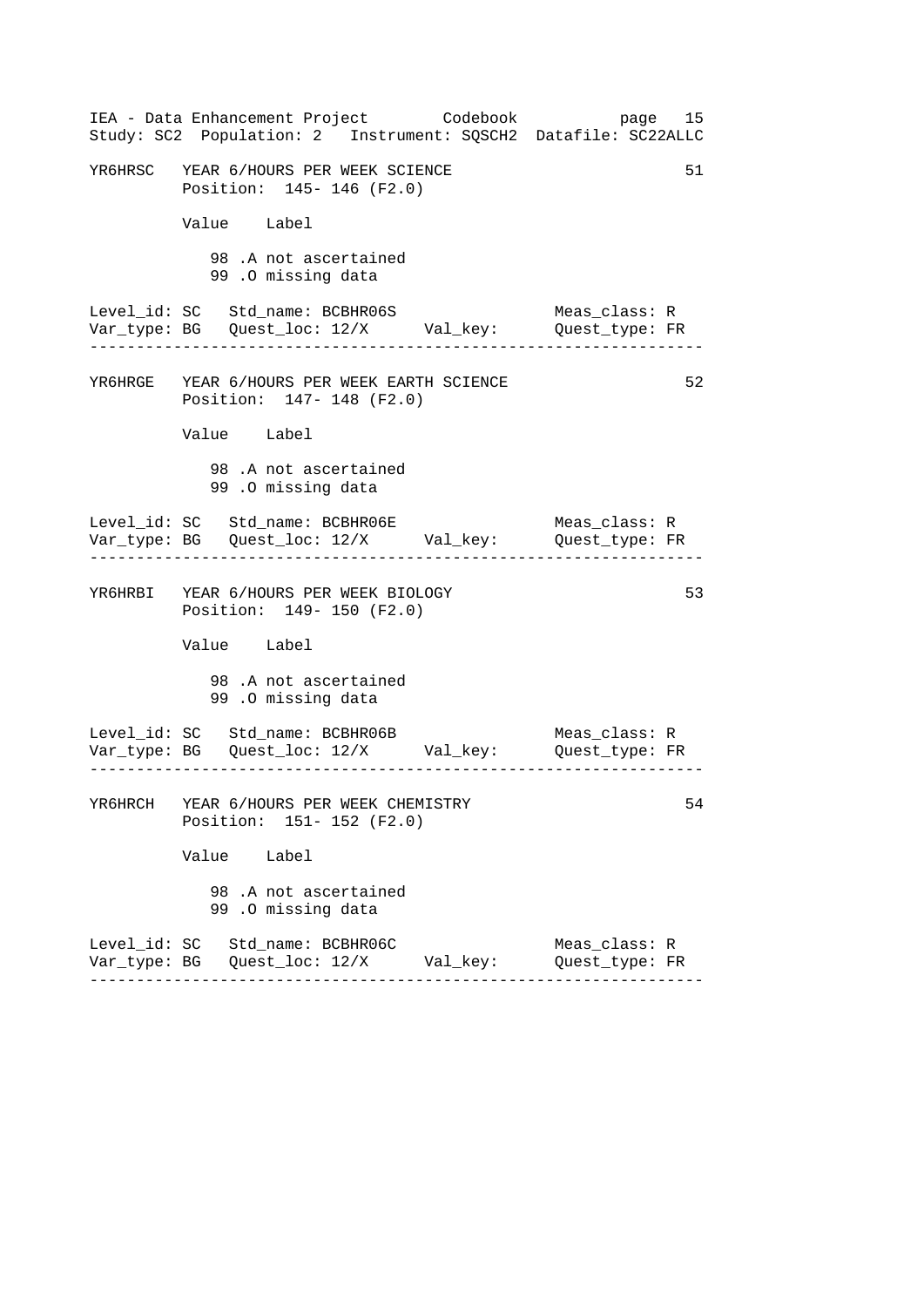| IEA - Data Enhancement Project Codebook<br>Study: SC2 Population: 2 Instrument: SQSCH2 Datafile: SC22ALLC | page 16                         |
|-----------------------------------------------------------------------------------------------------------|---------------------------------|
| YR6HRPH YEAR 6/HOURS PER WEEK PHYSICS<br>Position: 153- 154 (F2.0)                                        | 55                              |
| Value Label                                                                                               |                                 |
| 98.A not ascertained<br>99.0 missing data                                                                 |                                 |
| Level_id: SC Std_name: BCBHR06P<br>Var_type: BG    Quest_loc: 12/X    Val_key:    Quest_type: FR          | Meas_class: R                   |
| YR7HRSC YEAR 7/HOURS PER WEEK SCIENCE<br>Position: 155-156 (F2.0)                                         | 56                              |
| Value Label                                                                                               |                                 |
| 98.A not ascertained<br>99.0 missing data                                                                 |                                 |
| Level_id: SC Std_name: BCBHR07S<br>Var_type: BG    Quest_loc: 12/A    Val_key:    Quest_type: FR          | Meas_class: R                   |
| YR7HRGE YEAR 7/HOURS PER WEEK EARTH SCIENCE<br>Position: 157- 158 (F2.0)                                  | 57                              |
| Value Label                                                                                               |                                 |
| 98.A not ascertained<br>99.0 missing data                                                                 |                                 |
| Level_id: SC Std_name: BCBHR07E<br>Var_type: BG    Quest_loc: 12/A    Val_key:    Quest_type: FR          | Meas_class: R                   |
| YR7HRBI YEAR 7/HOURS PER WEEK BIOLOGY<br>Position: 159-160 (F2.0)                                         | 58                              |
| Value Label                                                                                               |                                 |
| 98 .A not ascertained<br>99.0 missing data                                                                |                                 |
| Level_id: SC Std_name: BCBHR07B                                                                           | Meas_class: R<br>Quest_type: FR |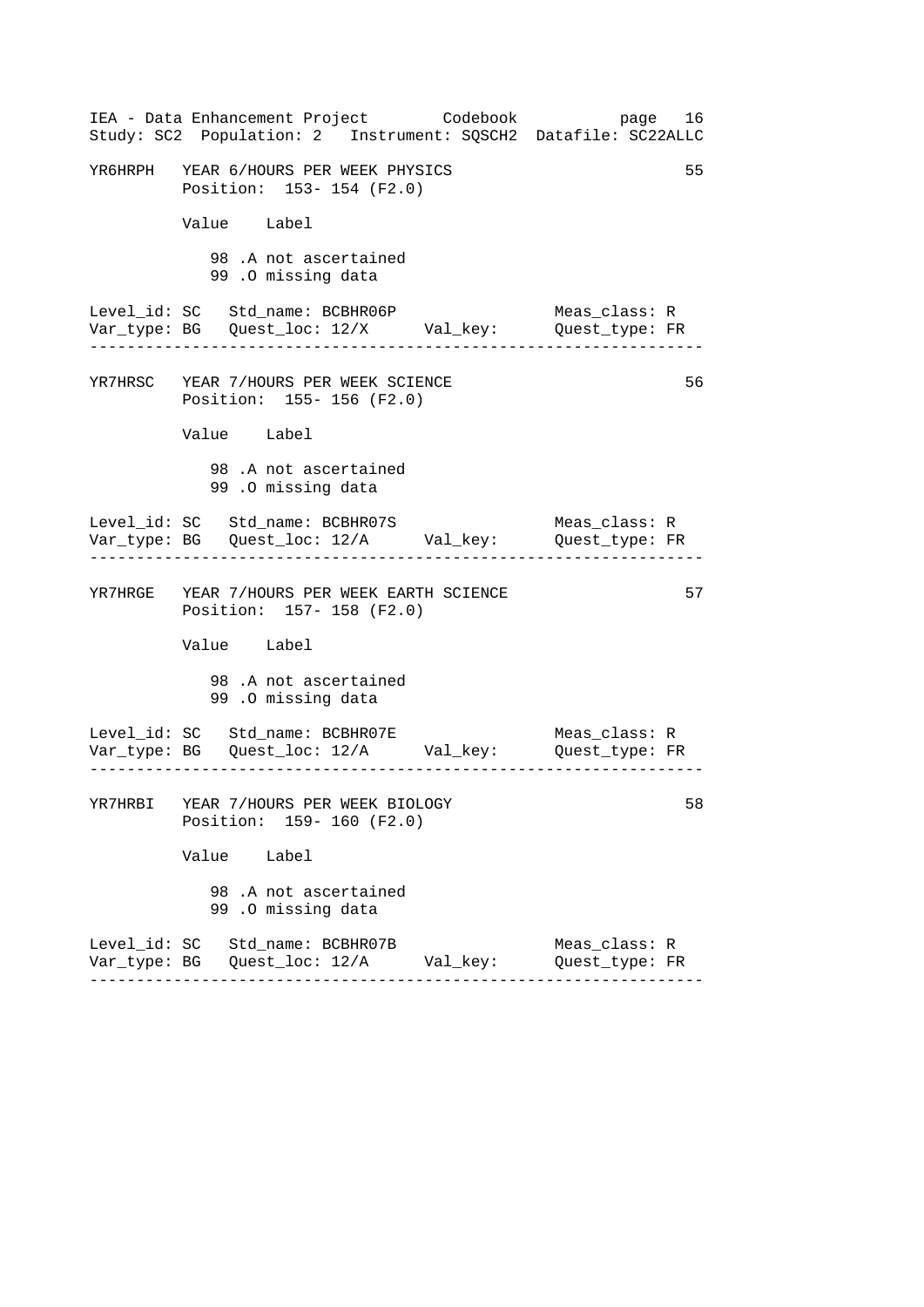| IEA - Data Enhancement Project Codebook<br>Study: SC2 Population: 2 Instrument: SQSCH2 Datafile: SC22ALLC | page 17                         |
|-----------------------------------------------------------------------------------------------------------|---------------------------------|
| YR7HRCH YEAR 7/HOURS PER WEEK CHEMISTRY<br>Position: 161- 162 (F2.0)                                      | 59                              |
| Value Label                                                                                               |                                 |
| 98 .A not ascertained<br>99.0 missing data                                                                |                                 |
| Level_id: SC Std_name: BCBHR07C                                                                           | Meas_class: R<br>Quest_type: FR |
| YR7HRPH YEAR 7/HOURS PER WEEK PHYSICS<br>Position: 163-164 (F2.0)                                         | 60                              |
| Value Label                                                                                               |                                 |
| 98.A not ascertained<br>99.0 missing data                                                                 |                                 |
| Level_id: SC Std_name: BCBHR07P                                                                           | Meas_class: R                   |
| YR8HRSC YEAR 8/HOURS PER WEEK SCIENCE<br>Position: 165- 166 (F2.0)                                        | 61                              |
| Value Label                                                                                               |                                 |
| 98.A not ascertained<br>99.0 missing data                                                                 |                                 |
| Level_id: SC Std_name: BCBHR08S                                                                           | Meas_class: R                   |
| YR8HRGE YEAR 8/HOURS PER WEEK EARTH SCIENCE<br>Position: 167- 168 (F2.0)                                  | 62                              |
| Value Label                                                                                               |                                 |
| 98.A not ascertained<br>99.0 missing data                                                                 |                                 |
| Level_id: SC Std_name: BCBHR08E<br>Var_type: BG   Quest_loc: 12/B        Val_key:                         | Meas_class: R<br>Quest_type: FR |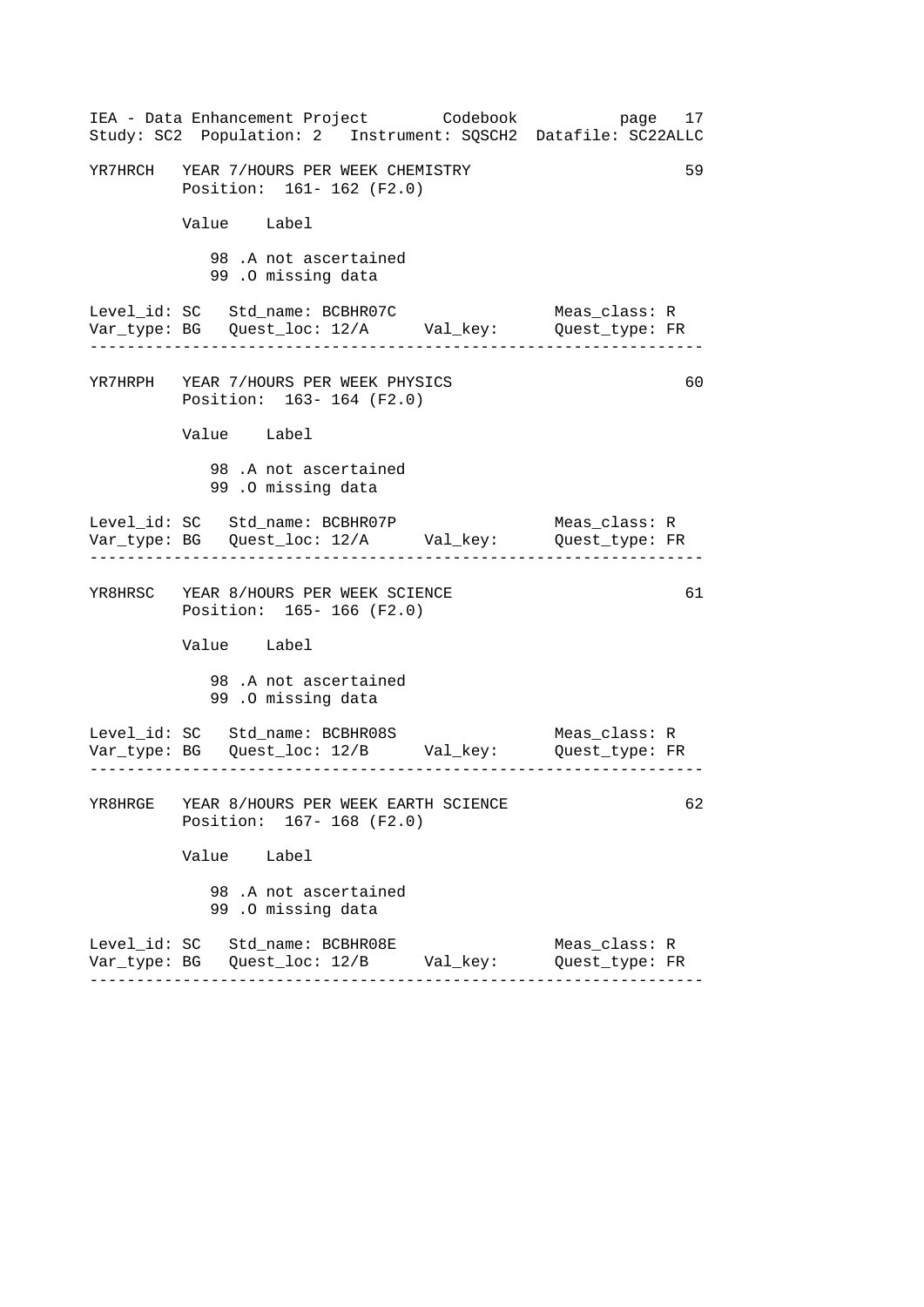| IEA - Data Enhancement Project Codebook<br>Study: SC2 Population: 2 Instrument: SQSCH2 Datafile: SC22ALLC                              | page 18                             |
|----------------------------------------------------------------------------------------------------------------------------------------|-------------------------------------|
| YR8HRBI YEAR 8/HOURS PER WEEK BIOLOGY<br>Position: 169- 170 (F2.0)                                                                     | 63                                  |
| Value Label                                                                                                                            |                                     |
| 98.A not ascertained<br>99.0 missing data                                                                                              |                                     |
| Level_id: SC Std_name: BCBHR08B<br>Var_type: BG    Quest_loc: 12/B    Val_key:    Quest_type: FR                                       | Meas_class: R                       |
| YR8HRCH YEAR 8/HOURS PER WEEK CHEMISTRY<br>Position: 171- 172 (F2.0)                                                                   | 64                                  |
| Value Label                                                                                                                            |                                     |
| 98.A not ascertained<br>99.0 missing data                                                                                              |                                     |
| Level_id: SC Std_name: BCBHR08C<br>Var_type: BG    Quest_loc: 12/B    Val_key:    Quest_type: FR<br>__________________________________ | Meas_class: R<br>------------------ |
| YR8HRPH YEAR 8/HOURS PER WEEK PHYSICS<br>Position: 173- 174 (F2.0)                                                                     | 65                                  |
| Value Label                                                                                                                            |                                     |
| 98.A not ascertained<br>99.0 missing data                                                                                              |                                     |
| Level_id: SC Std_name: BCBHR08P                                                                                                        | Meas_class: R                       |
| YR9HRSC YEAR 9/HOURS PER WEEK SCIENCE<br>Position: 175- 176 (F2.0)                                                                     | 66                                  |
| Value Label                                                                                                                            |                                     |
| 98.A not ascertained<br>99.0 missing data                                                                                              |                                     |
| Level_id: SC Std_name: BCBHR09S                                                                                                        | Meas_class: R<br>Quest_type: FR     |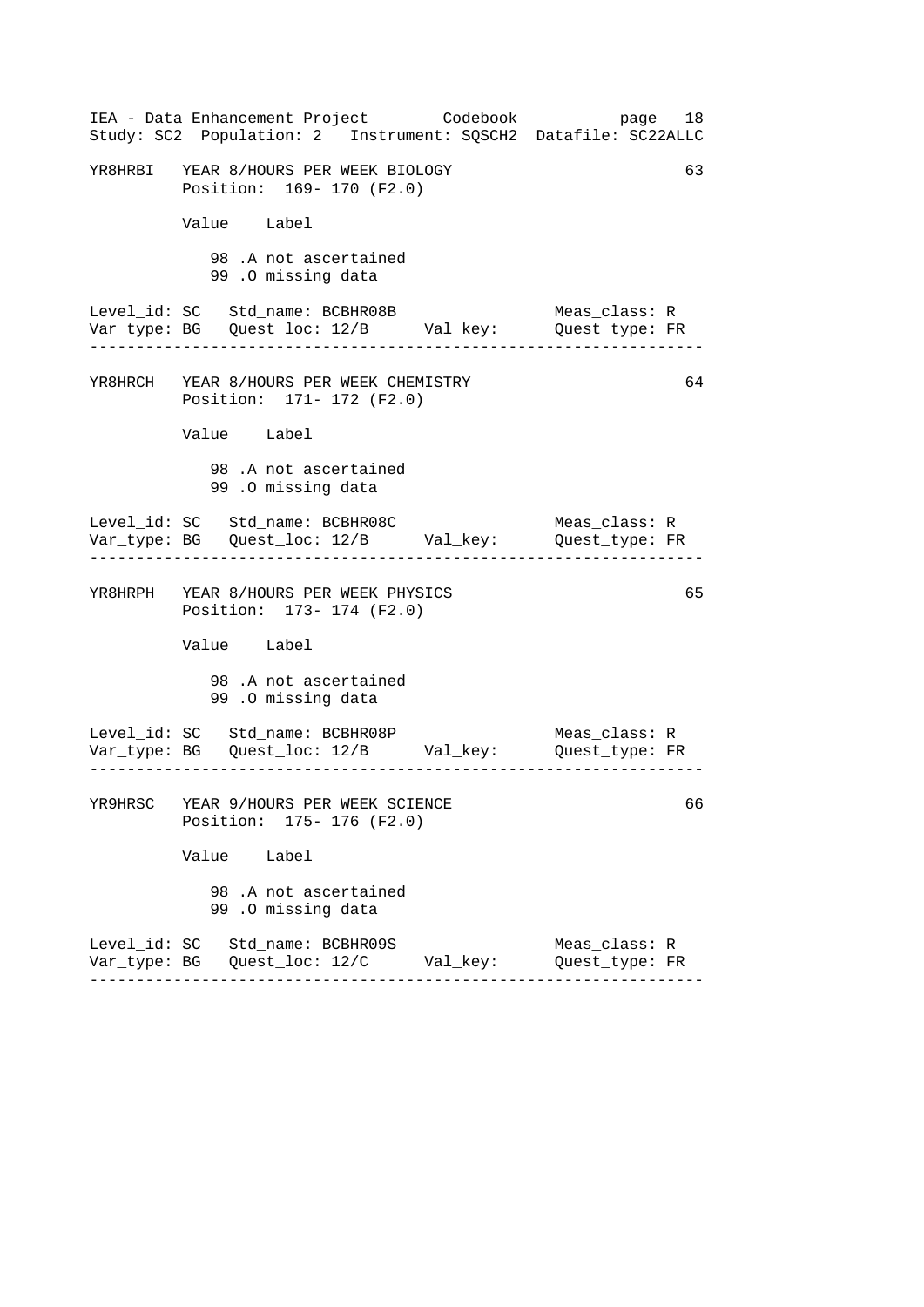| IEA - Data Enhancement Project Codebook<br>Study: SC2 Population: 2 Instrument: SQSCH2 Datafile: SC22ALLC | page 19                         |
|-----------------------------------------------------------------------------------------------------------|---------------------------------|
| YR9HRGE YEAR 9/HOURS PER WEEK EARTH SCIENCE<br>Position: 177- 178 (F2.0)                                  | 67                              |
| Value Label                                                                                               |                                 |
| 98.A not ascertained<br>99.0 missing data                                                                 |                                 |
| Level_id: SC Std_name: BCBHR09E<br>Var_type: BG    Quest_loc: 12/C    Val_key:    Quest_type: FR          | Meas_class: R                   |
| YR9HRBI YEAR 9/HOURS PER WEEK BIOLOGY<br>Position: 179- 180 (F2.0)                                        | 68                              |
| Value Label                                                                                               |                                 |
| 98.A not ascertained<br>99.0 missing data                                                                 |                                 |
| Level_id: SC Std_name: BCBHR09B<br>Var_type: BG    Quest_loc: 12/C    Val_key:    Quest_type: FR          | Meas_class: R                   |
| YR9HRCH YEAR 9/HOURS PER WEEK CHEMISTRY<br>Position: 181- 182 (F2.0)                                      | 69                              |
| Value Label                                                                                               |                                 |
| 98.A not ascertained<br>99.0 missing data                                                                 |                                 |
| Level_id: SC Std_name: BCBHR09C Meas_class: R<br>Var_type: BG Quest_loc: 12/C Val_key: Quest_type: FR     |                                 |
| YR9HRPH YEAR 9/HOURS PER WEEK PHYSICS<br>Position: 183-184 (F2.0)                                         | 70                              |
| Value Label                                                                                               |                                 |
| 98.A not ascertained<br>99.0 missing data                                                                 |                                 |
| Level_id: SC Std_name: BCBHR09P                                                                           | Meas_class: R<br>Quest type: FR |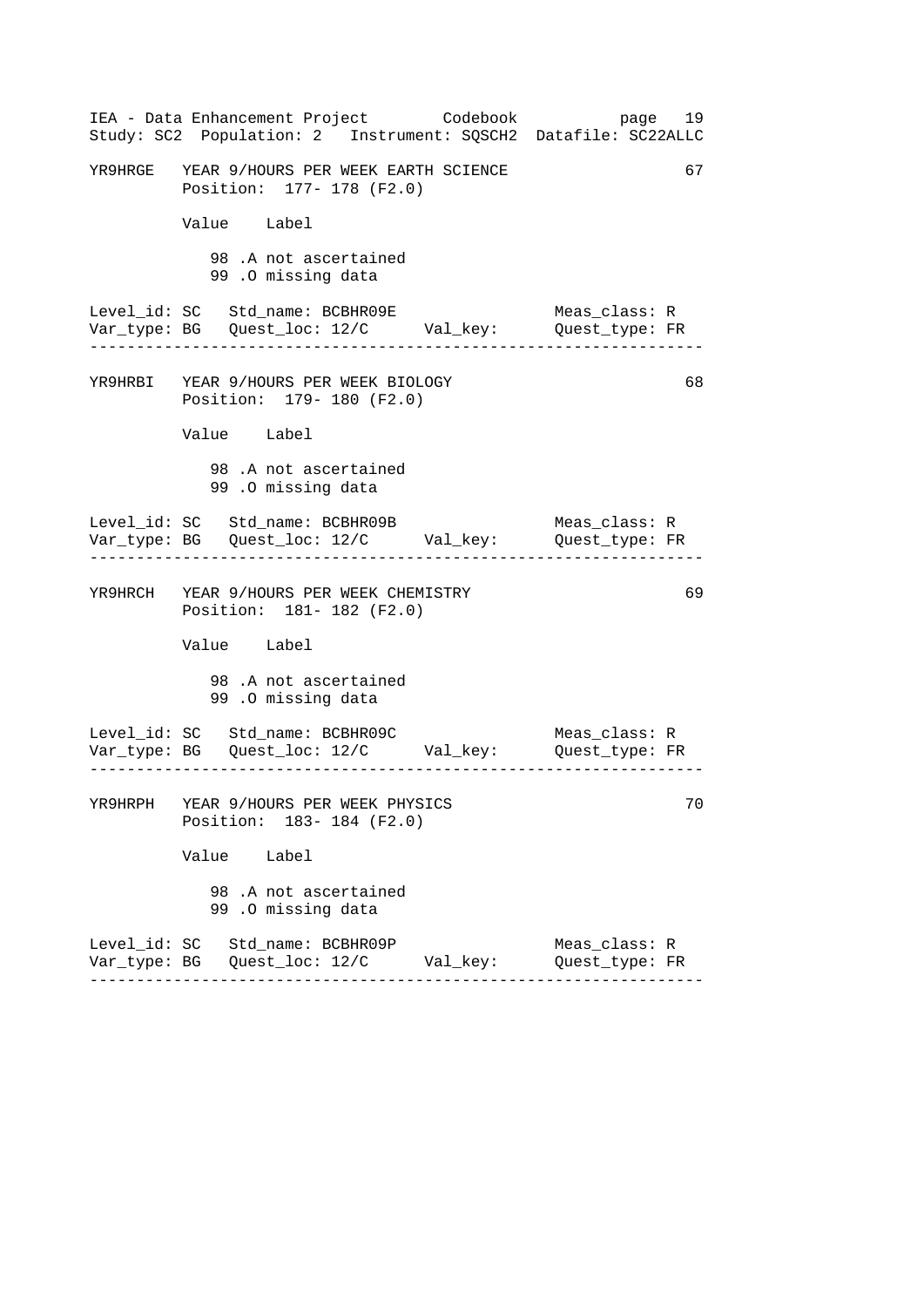| IEA - Data Enhancement Project Codebook<br>Study: SC2 Population: 2 Instrument: SQSCH2 Datafile: SC22ALLC | page 20                         |
|-----------------------------------------------------------------------------------------------------------|---------------------------------|
| YR10HRSC YEAR 10/HOURS PER WEEK SCIENCE<br>Position: 185- 186 (F2.0)                                      | 71                              |
| Value Label                                                                                               |                                 |
| 98.A not ascertained<br>99 .0 missing data                                                                |                                 |
| Level_id: SC Std_name: BCBHR10S                                                                           | Meas_class: R                   |
| YR10HRGE YEAR 10/HOURS PER WEEK EARTH SCIENCE<br>Position: 187- 188 (F2.0)                                | 72                              |
| Value Label                                                                                               |                                 |
| 98.A not ascertained<br>99 .0 missing data                                                                |                                 |
| Level_id: SC Std_name: BCBHR10E                                                                           | Meas_class: R                   |
| YR10HRBI YEAR 10/HOURS PER WEEK BIOLOGY<br>Position: 189- 190 (F2.0)                                      | 73                              |
| Value Label                                                                                               |                                 |
| 98.A not ascertained<br>99.0 missing data                                                                 |                                 |
|                                                                                                           |                                 |
| YR10HRCH YEAR 10/HOURS PER WEEK CHEMISTRY<br>Position: 191- 192 (F2.0)                                    | 74                              |
| Value Label                                                                                               |                                 |
| 98.A not ascertained<br>99.0 missing data                                                                 |                                 |
| Level_id: SC Std_name: BCBHR10C                                                                           | Meas_class: R<br>Quest type: FR |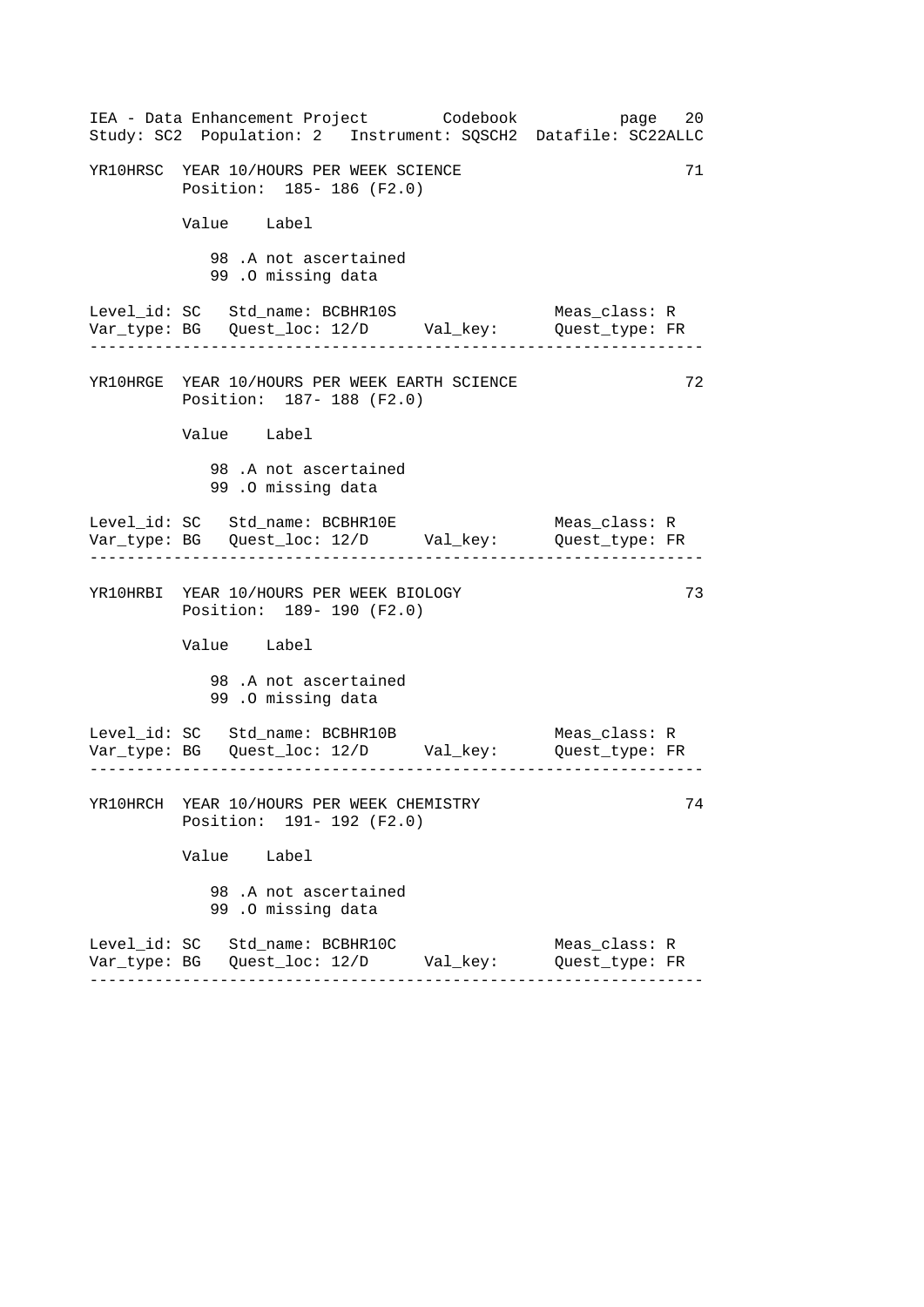| IEA - Data Enhancement Project Codebook<br>Study: SC2 Population: 2 Instrument: SQSCH2 Datafile: SC22ALLC | 21<br>page                                       |
|-----------------------------------------------------------------------------------------------------------|--------------------------------------------------|
| YR10HRPH YEAR 10/HOURS PER WEEK PHYSICS<br>Position: 193- 194 (F2.0)                                      | 75                                               |
| Value Label                                                                                               |                                                  |
| 98 .A not ascertained<br>99.0 missing data                                                                |                                                  |
| Level_id: SC Std_name: BCBHR10P<br>Var_type: BG    Quest_loc: 12/D    Val_key:    Quest_type: FR          | Meas_class: R                                    |
| YR11HRSC YEAR 11/HOURS PER WEEK SCIENCE<br>Position: 195- 196 (F2.0)                                      | 76                                               |
| Value Label                                                                                               |                                                  |
| 98.A not ascertained<br>99.0 missing data                                                                 |                                                  |
|                                                                                                           | Meas_class: R<br>. Lie die Lie die Lie die Lie d |
| YR11HRGE YEAR 11/HOURS PER WEEK EARTH SCIENCE<br>Position: 197- 198 (F2.0)                                | 77                                               |
| Value Label                                                                                               |                                                  |
| 98.A not ascertained<br>99.0 missing data                                                                 |                                                  |
| Level_id: SC Std_name: BCBHR11E                                                                           | Meas_class: R                                    |
| YR11HRBI YEAR 11/HOURS PER WEEK BIOLOGY<br>Position: 199- 200 (F2.0)                                      | 78                                               |
| Value Label                                                                                               |                                                  |
| 98.A not ascertained<br>99.0 missing data                                                                 |                                                  |
| Level_id: SC Std_name: BCBHR11B<br>Var_type: BG    Quest_loc: 12/E        Val_key:                        | Meas_class: R<br>Quest_type: FR                  |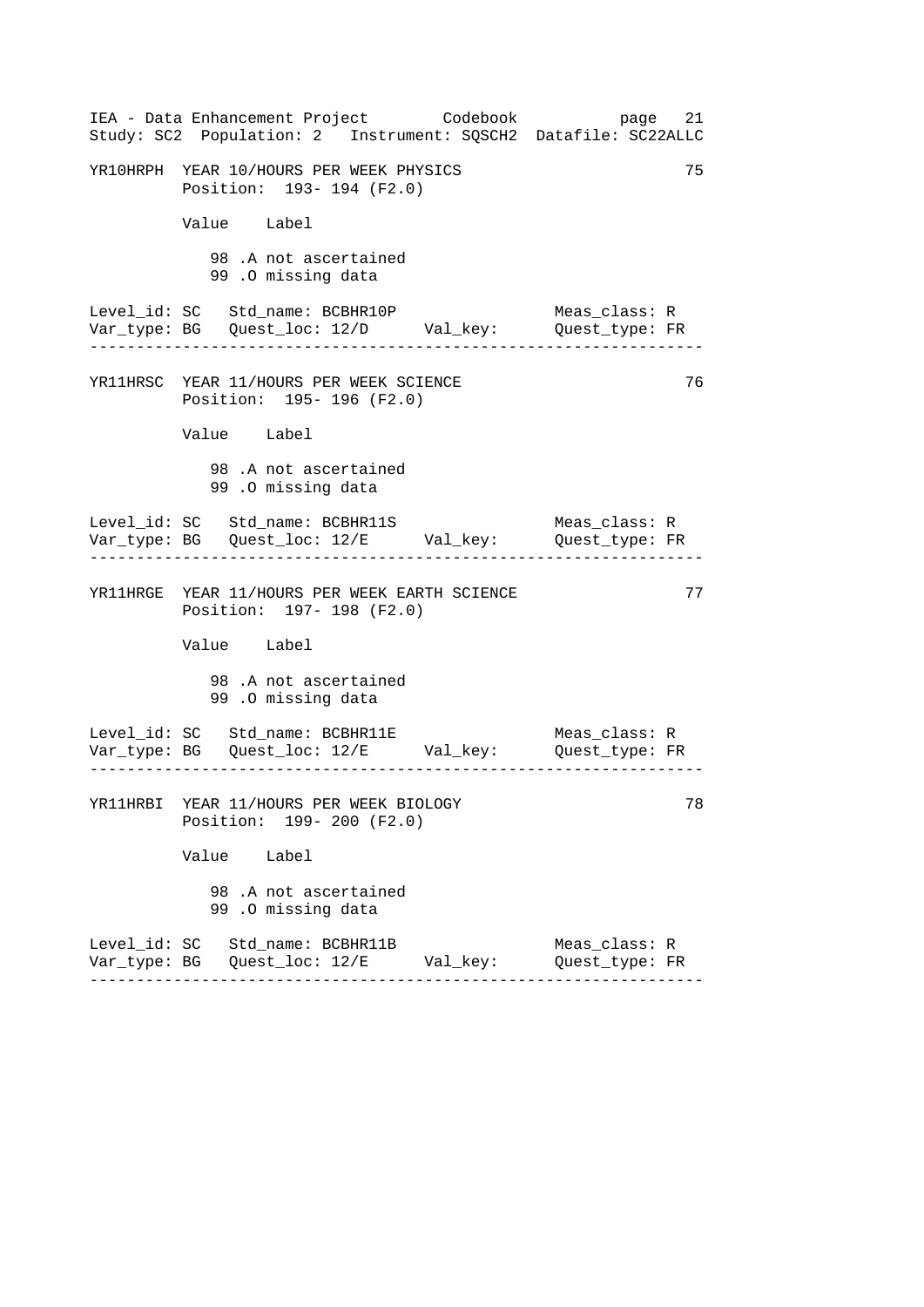| IEA - Data Enhancement Project Codebook<br>Study: SC2 Population: 2 Instrument: SQSCH2 Datafile: SC22ALLC | page 22                         |
|-----------------------------------------------------------------------------------------------------------|---------------------------------|
| YR11HRCH YEAR 11/HOURS PER WEEK CHEMISTRY<br>Position: 201- 202 (F2.0)                                    | 79                              |
| Value Label                                                                                               |                                 |
| 98.A not ascertained<br>99.0 missing data                                                                 |                                 |
| Level_id: SC Std_name: BCBHR11C<br>Var_type: BG    Quest_loc: 12/E    Val_key:    Quest_type: FR          | Meas_class: R                   |
| YR11HRPH YEAR 11/HOURS PER WEEK PHYSICS<br>Position: 203- 204 (F2.0)                                      | 80                              |
| Value Label                                                                                               |                                 |
| 98.A not ascertained<br>99.0 missing data                                                                 |                                 |
| Level_id: SC Std_name: BCBHR11P<br>Var_type: BG    Quest_loc: 12/E    Val_key:    Quest_type: FR          | Meas_class: R                   |
| YR12HRSC YEAR 12/HOURS PER WEEK SCIENCE<br>Position: 205-206 (F2.0)                                       | 81                              |
| Value Label                                                                                               |                                 |
| 98.A not ascertained<br>99.0 missing data                                                                 |                                 |
| Level_id: SC Std_name: BCBHR12S Meas_class: R<br>Var_type: BG Quest_loc: 12/F Val_key: Quest_type: FR     |                                 |
| YR12HRGE YEAR 12/HOURS PER WEEK EARTH SCIENCE<br>Position: 207- 208 (F2.0)                                | 82                              |
| Value Label                                                                                               |                                 |
| 98 .A not ascertained<br>99.0 missing data                                                                |                                 |
| Level_id: SC Std_name: BCBHR12E                                                                           | Meas_class: R<br>Quest_type: FR |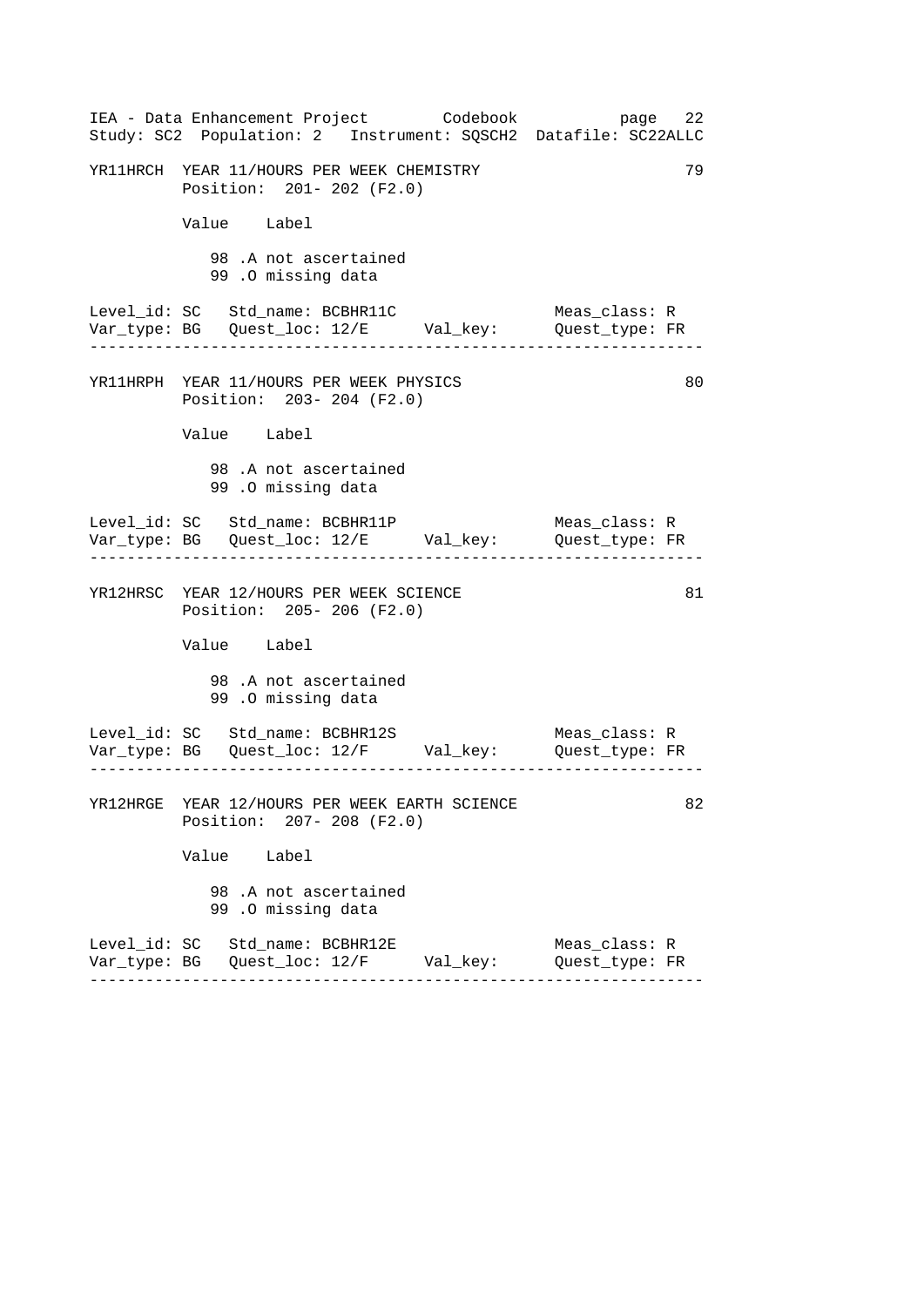| IEA - Data Enhancement Project Codebook<br>Study: SC2 Population: 2 Instrument: SQSCH2 Datafile: SC22ALLC | page 23                         |
|-----------------------------------------------------------------------------------------------------------|---------------------------------|
| YR12HRBI YEAR 12/HOURS PER WEEK BIOLOGY<br>Position: 209- 210 (F2.0)                                      | 83                              |
| Value Label                                                                                               |                                 |
| 98 .A not ascertained<br>99.0 missing data                                                                |                                 |
| Level_id: SC Std_name: BCBHR12B<br>Var_type: BG    Quest_loc: 12/F    Val_key:    Quest_type: FR          | Meas_class: R                   |
| YR12HRCH YEAR 12/HOURS PER WEEK CHEMISTRY<br>Position: 211- 212 (F2.0)                                    | 84                              |
| Value Label                                                                                               |                                 |
| 98.A not ascertained<br>99.0 missing data                                                                 |                                 |
|                                                                                                           | Meas_class: R                   |
| YR12HRPH YEAR 12/HOURS PER WEEK PHYSICS<br>Position: 213- 214 (F2.0)                                      | 85                              |
| Value Label                                                                                               |                                 |
| 98.A not ascertained<br>99.0 missing data                                                                 |                                 |
| Level_id: SC Std_name: BCBHR12P<br>Var_type: BG    Quest_loc: 12/F    Val_key:    Quest_type: FR          | Meas_class: R                   |
| YR13HRSC YEAR 13/HOURS PER WEEK SCIENCE<br>Position: 215- 216 (F2.0)                                      | 86                              |
| Value Label                                                                                               |                                 |
| 98.A not ascertained<br>99.0 missing data                                                                 |                                 |
| Level_id: SC Std_name: BCBHR13S<br>Var_type: BG    Quest_loc: 12/G        Val_key:                        | Meas_class: R<br>Quest_type: FR |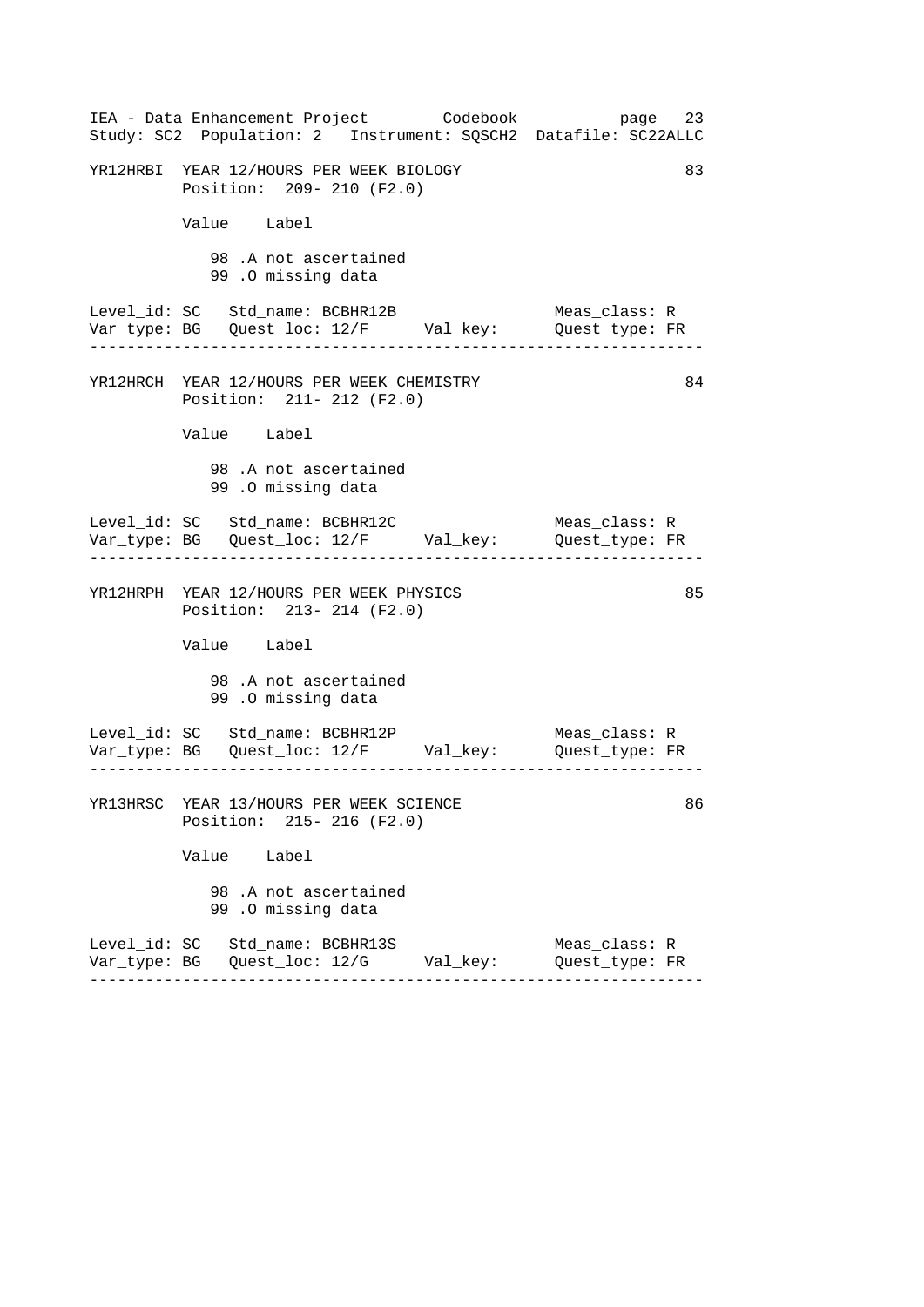| IEA - Data Enhancement Project Codebook<br>Study: SC2 Population: 2 Instrument: SQSCH2 Datafile: SC22ALLC | page 24                         |
|-----------------------------------------------------------------------------------------------------------|---------------------------------|
| YR13HRGE YEAR 13/HOURS PER WEEK EARTH SCIENCE<br>Position: 217- 218 (F2.0)                                | 87                              |
| Value Label                                                                                               |                                 |
| 98.A not ascertained<br>99.0 missing data                                                                 |                                 |
| Level_id: SC Std_name: BCBHR13E                                                                           | Meas_class: R                   |
| YR13HRBI YEAR 13/HOURS PER WEEK BIOLOGY<br>Position: 219- 220 (F2.0)                                      | 88                              |
| Value Label                                                                                               |                                 |
| 98.A not ascertained<br>99 .0 missing data                                                                |                                 |
|                                                                                                           | Meas_class: R                   |
| YR13HRCH YEAR 13/HOURS PER WEEK CHEMISTRY<br>Position: 221- 222 (F2.0)                                    | 89                              |
| Value Label                                                                                               |                                 |
| 98.A not ascertained<br>99.0 missing data                                                                 |                                 |
|                                                                                                           |                                 |
| YR13HRPH YEAR 13/HOURS PER WEEK PHYSICS<br>Position: 223- 224 (F2.0)                                      | 90                              |
| Value Label                                                                                               |                                 |
| 98.A not ascertained<br>99.0 missing data                                                                 |                                 |
| Level_id: SC Std_name: BCBHR13P                                                                           | Meas_class: R<br>Quest type: FR |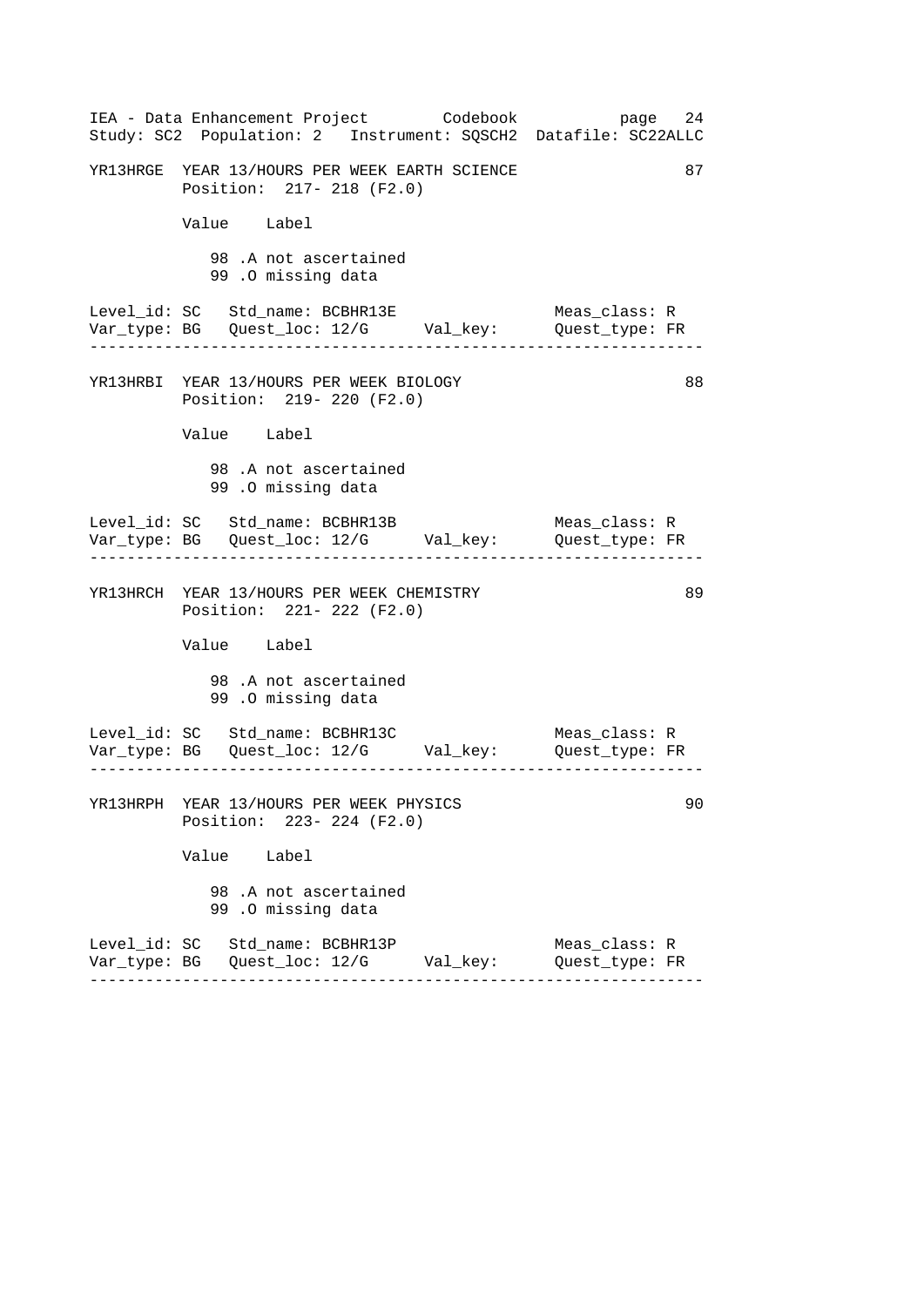|        |             |                                                                    | IEA - Data Enhancement Project Codebook         | Study: SC2 Population: 2 Instrument: SQSCH2 Datafile: SC22ALLC                 | page 25 |
|--------|-------------|--------------------------------------------------------------------|-------------------------------------------------|--------------------------------------------------------------------------------|---------|
|        |             | YR6SCM YEAR 6 N MALE STUDENTS/SCIENCE<br>Position: 225- 227 (F3.0) |                                                 |                                                                                | 91      |
|        | Value Label |                                                                    |                                                 |                                                                                |         |
|        |             | 998 .A not ascertained<br>999 .O missing data                      |                                                 |                                                                                |         |
|        |             | Level_id: SC Std_name: BCBS06MS                                    |                                                 | Meas_class: R<br>Var_type: BG    Quest_loc: 13/X    Val_key:    Quest_type: FR |         |
|        |             | Position: 228- 230 (F3.0)                                          | YR6GEM YEAR 6 N MALE STUDENTS/EARTH SCIENCE     |                                                                                | 92      |
|        | Value Label |                                                                    |                                                 |                                                                                |         |
|        |             | 998 .A not ascertained<br>999 .0 missing data                      |                                                 |                                                                                |         |
|        |             | Level_id: SC Std_name: BCBS06ME                                    |                                                 | Meas_class: R                                                                  |         |
|        |             | YR6BIM YEAR 6 N MALE STUDENTS/BIOLOGY<br>Position: 231- 233 (F3.0) |                                                 |                                                                                | 93      |
|        | Value Label |                                                                    |                                                 |                                                                                |         |
|        |             | 998 .A not ascertained<br>999 .O missing data                      |                                                 |                                                                                |         |
|        |             | Level_id: SC Std_name: BCBS06MB                                    |                                                 | Meas_class: R                                                                  |         |
| YR6CHM |             | YEAR 6 N MALE STUDENTS/CHEMISTRY<br>Position: 234- 236 (F3.0)      |                                                 |                                                                                | 94      |
|        | Value Label |                                                                    |                                                 |                                                                                |         |
|        |             | 998 .A not ascertained<br>999 .O missing data                      |                                                 |                                                                                |         |
|        |             | Level_id: SC Std_name: BCBS06MC                                    | Var_type: BG    Quest_loc: 13/X        Val_key: | Meas class: R<br>Quest_type: FR                                                |         |
|        |             |                                                                    |                                                 |                                                                                |         |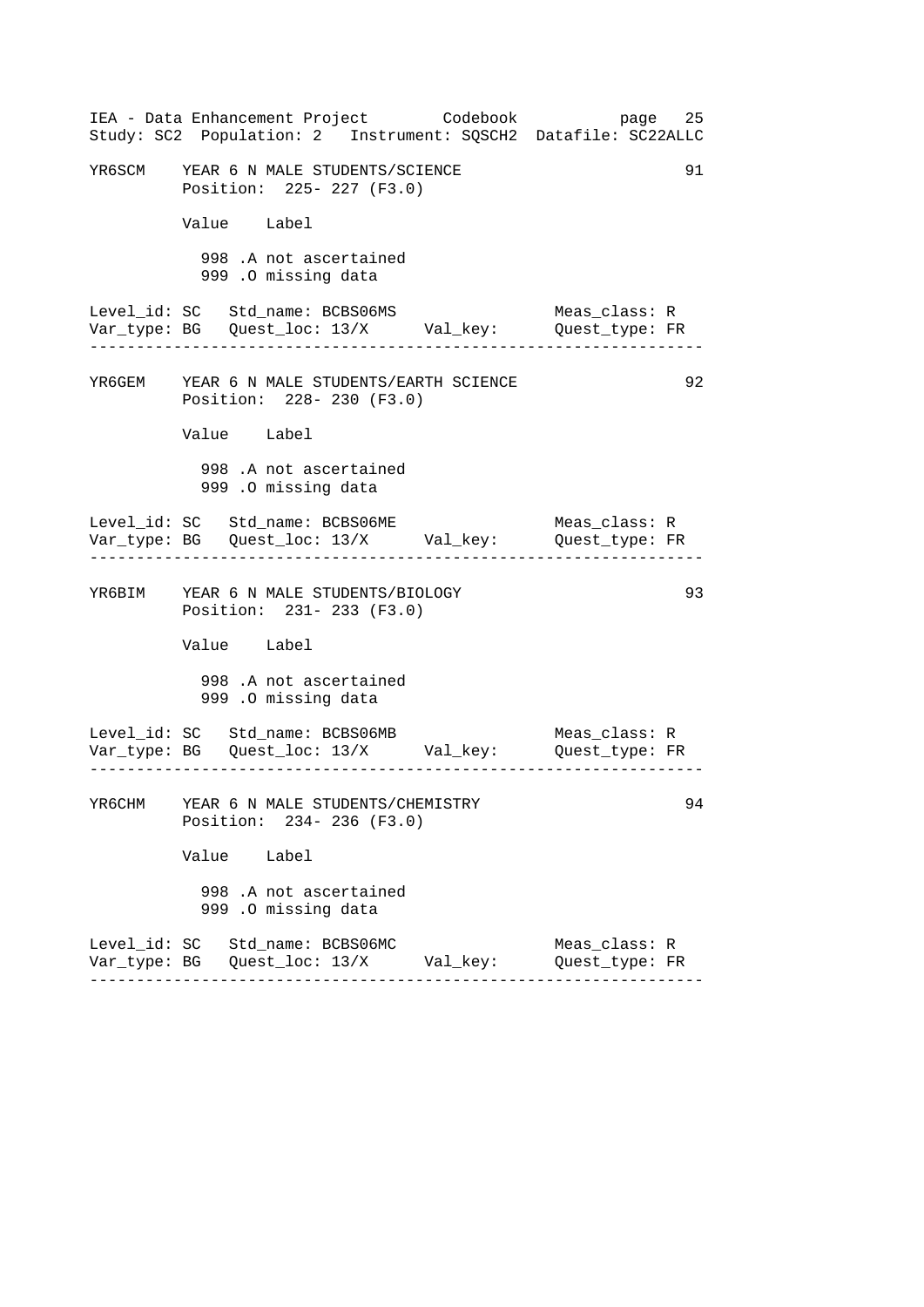|                                 |                     |                                                                      | IEA - Data Enhancement Project Codebook         | page<br>Study: SC2 Population: 2 Instrument: SQSCH2 Datafile: SC22ALLC                                | 26 |
|---------------------------------|---------------------|----------------------------------------------------------------------|-------------------------------------------------|-------------------------------------------------------------------------------------------------------|----|
|                                 |                     | YR6PHM YEAR 6 N MALE STUDENTS/PHYSICS<br>Position: 237- 239 (F3.0)   |                                                 |                                                                                                       | 95 |
|                                 | Value Label         |                                                                      |                                                 |                                                                                                       |    |
|                                 | 999 .O missing data | 998 .A not ascertained                                               |                                                 |                                                                                                       |    |
|                                 |                     | Level_id: SC Std_name: BCBS06MP                                      |                                                 | Meas class: R                                                                                         |    |
|                                 |                     | YR6SCF YEAR 6 N FEMALE STUDENTS/SCIENCE<br>Position: 240- 242 (F3.0) |                                                 |                                                                                                       | 96 |
|                                 | Value Label         |                                                                      |                                                 |                                                                                                       |    |
|                                 | 999 .O missing data | 998 .A not ascertained                                               |                                                 |                                                                                                       |    |
|                                 |                     | Level_id: SC Std_name: BCBS06FS                                      |                                                 | Meas_class: R                                                                                         |    |
|                                 |                     | Position: 243- 245 (F3.0)                                            | YR6GEF YEAR 6 N FEMALE STUDENTS/EARTH SCIENCE   |                                                                                                       | 97 |
|                                 | Value Label         |                                                                      |                                                 |                                                                                                       |    |
|                                 | 999 .O missing data | 998 .A not ascertained                                               |                                                 |                                                                                                       |    |
|                                 |                     | Level_id: SC Std_name: BCBS06FE                                      |                                                 | Meas_class: R<br>__ __ __ __<br>Var_type: BG    Quest_loc: 13/Y        Val_key:        Quest_type: FR |    |
|                                 |                     | YR6BIF YEAR 6 N FEMALE STUDENTS/BIOLOGY<br>Position: 246- 248 (F3.0) |                                                 |                                                                                                       | 98 |
|                                 | Value Label         |                                                                      |                                                 |                                                                                                       |    |
|                                 | 999 .O missing data | 998 .A not ascertained                                               |                                                 |                                                                                                       |    |
| Level_id: SC Std_name: BCBS06FB |                     |                                                                      | Var_type: BG    Quest_loc: 13/Y        Val_key: | Meas_class: R<br>Quest_type: FR                                                                       |    |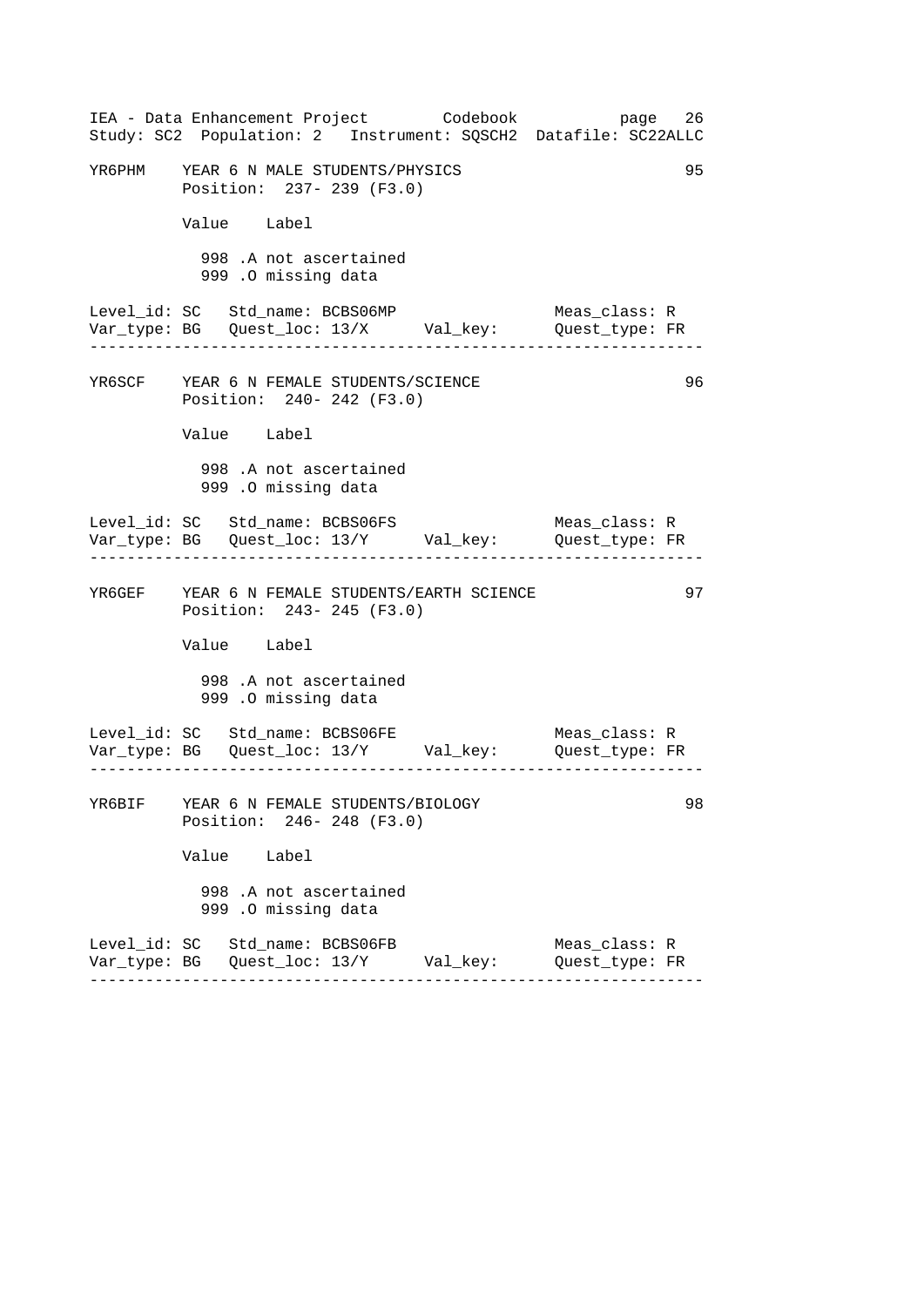|        | IEA - Data Enhancement Project Codebook<br>Study: SC2 Population: 2 Instrument: SQSCH2 Datafile: SC22ALLC | page 27                         |     |
|--------|-----------------------------------------------------------------------------------------------------------|---------------------------------|-----|
|        | YR6CHF YEAR 6 N FEMALE STUDENTS/CHEMISTRY<br>Position: 249- 251 (F3.0)                                    |                                 | 99  |
|        | Value Label                                                                                               |                                 |     |
|        | 998 .A not ascertained<br>999 .O missing data                                                             |                                 |     |
|        | Level_id: SC Std_name: BCBS06FC<br>Var_type: BG    Quest_loc: 13/Y    Val_key:    Quest_type: FR          | Meas_class: R                   |     |
|        | YR6PHF YEAR 6 N FEMALE STUDENTS/PHYSICS<br>Position: 252- 254 (F3.0)                                      |                                 | 100 |
|        | Value Label                                                                                               |                                 |     |
|        | 998 .A not ascertained<br>999 .0 missing data                                                             |                                 |     |
|        | Level_id: SC Std_name: BCBS06FP<br>Var_type: BG    Quest_loc: 13/Y    Val_key:    Quest_type: FR          | Meas_class: R                   |     |
|        | YR7SCM YEAR 7 N MALE STUDENTS/SCIENCE<br>Position: 255- 257 (F3.0)                                        |                                 | 101 |
|        | Value Label                                                                                               |                                 |     |
|        | 998 .A not ascertained<br>999 .O missing data                                                             |                                 |     |
|        | Level_id: SC Std_name: BCBS07MS<br>Var_type: BG    Quest_loc: 13/A    Val_key:    Quest_type: FR          | Meas_class: R                   |     |
| YR7GEM | YEAR 7 N MALE STUDENTS/EARTH SCIENCE<br>Position: 258-260 (F3.0)                                          |                                 | 102 |
|        | Value Label                                                                                               |                                 |     |
|        | 998 .A not ascertained<br>999 .O missing data                                                             |                                 |     |
|        | Level_id: SC Std_name: BCBS07ME<br>Var_type: BG   Quest_loc: 13/A      Val_key:                           | Meas_class: R<br>Quest_type: FR |     |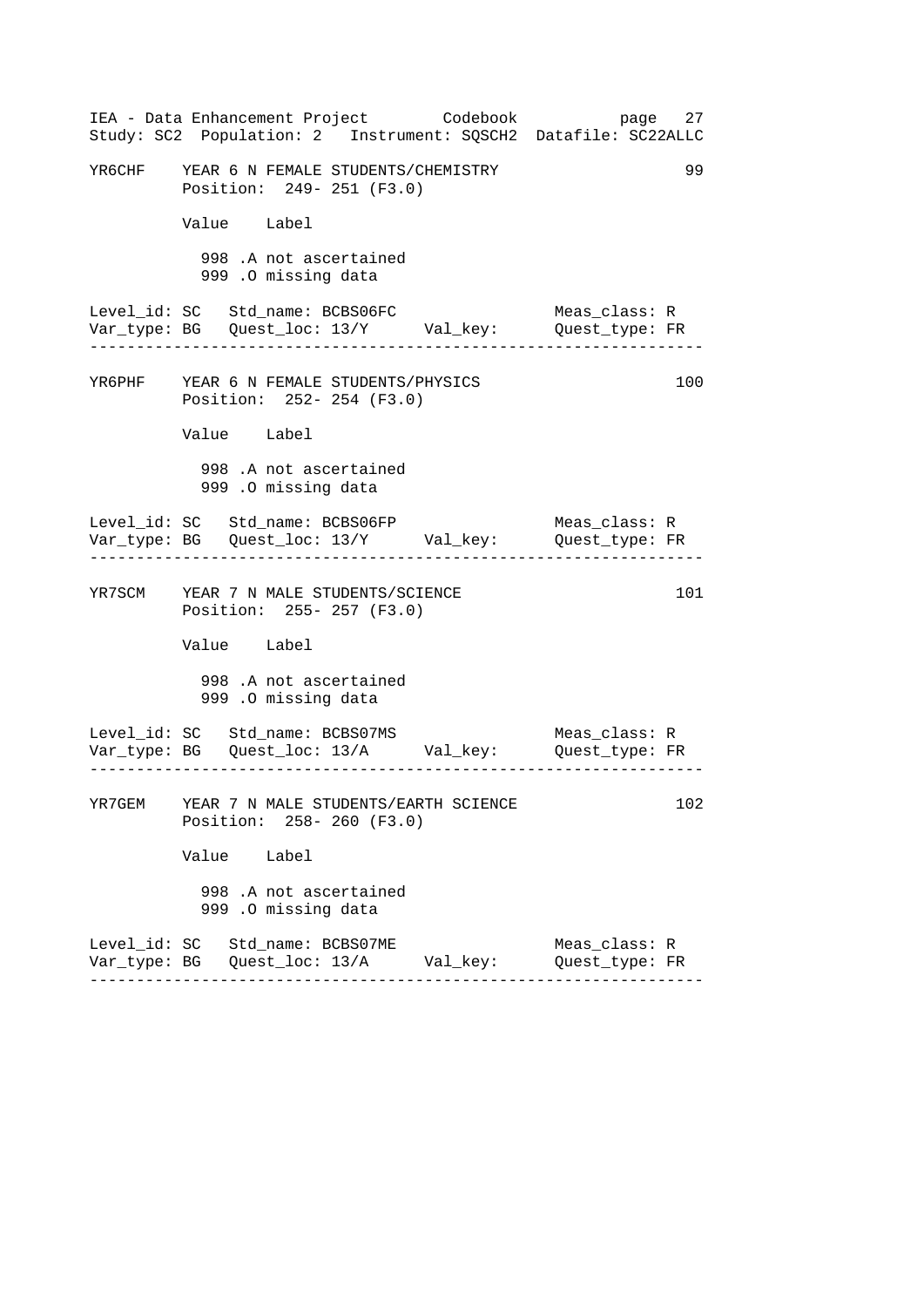|        | IEA - Data Enhancement Project Codebook<br>Study: SC2 Population: 2 Instrument: SQSCH2 Datafile: SC22ALLC |  | page 28                         |     |
|--------|-----------------------------------------------------------------------------------------------------------|--|---------------------------------|-----|
|        | YR7BIM YEAR 7 N MALE STUDENTS/BIOLOGY<br>Position: 261-263 (F3.0)                                         |  |                                 | 103 |
|        | Value Label                                                                                               |  |                                 |     |
|        | 998 .A not ascertained<br>999 .O missing data                                                             |  |                                 |     |
|        | Level_id: SC Std_name: BCBS07MB<br>Var_type: BG    Quest_loc: 13/A    Val_key:    Quest_type: FR          |  | Meas class: R                   |     |
|        | YR7CHM YEAR 7 N MALE STUDENTS/CHEMISTRY<br>Position: 264- 266 (F3.0)                                      |  |                                 | 104 |
|        | Value Label                                                                                               |  |                                 |     |
|        | 998 .A not ascertained<br>999 .0 missing data                                                             |  |                                 |     |
|        | Level_id: SC Std_name: BCBS07MC<br>Var_type: BG    Quest_loc: 13/A    Val_key:    Quest_type: FR          |  | Meas_class: R                   |     |
|        | YR7PHM YEAR 7 N MALE STUDENTS/PHYSICS<br>Position: 267- 269 (F3.0)                                        |  |                                 | 105 |
|        | Value Label                                                                                               |  |                                 |     |
|        | 998 .A not ascertained<br>999 .O missing data                                                             |  |                                 |     |
|        | Level_id: SC Std_name: BCBS07MP<br>Var_type: BG    Quest_loc: 13/A    Val_key:    Quest_type: FR          |  | Meas_class: R                   |     |
| YR7SCF | YEAR 7 N FEMALE STUDENTS/SCIENCE<br>Position: 270- 272 (F3.0)                                             |  |                                 | 106 |
|        | Value Label                                                                                               |  |                                 |     |
|        | 998 .A not ascertained<br>999 .O missing data                                                             |  |                                 |     |
|        | Level_id: SC Std_name: BCBS07FS<br>Var_type: BG   Quest_loc: 13/B       Val_key:                          |  | Meas_class: R<br>Quest_type: FR |     |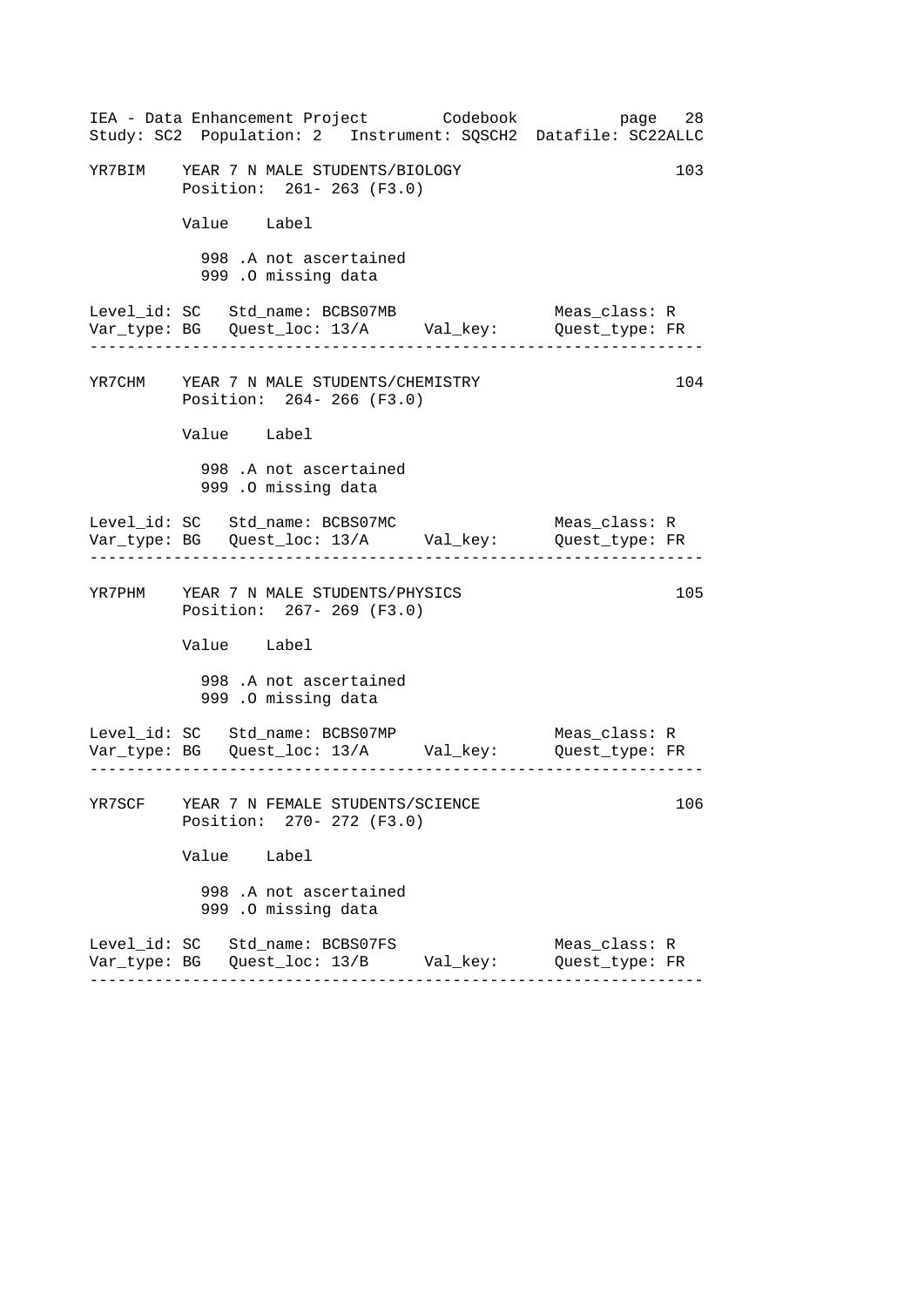| IEA - Data Enhancement Project Codebook<br>Study: SC2 Population: 2 Instrument: SQSCH2 Datafile: SC22ALLC |  | page 29                         |     |
|-----------------------------------------------------------------------------------------------------------|--|---------------------------------|-----|
| YR7GEF YEAR 7 N FEMALE STUDENTS/EARTH SCIENCE<br>Position: 273- 275 (F3.0)                                |  |                                 | 107 |
| Value Label                                                                                               |  |                                 |     |
| 998 .A not ascertained<br>999 .0 missing data                                                             |  |                                 |     |
| Level_id: SC Std_name: BCBS07FE<br>Var_type: BG    Quest_loc: 13/B    Val_key:    Quest_type: FR          |  | Meas_class: R                   |     |
| YR7BIF YEAR 7 N FEMALE STUDENTS/BIOLOGY<br>Position: 276- 278 (F3.0)                                      |  |                                 | 108 |
| Value Label                                                                                               |  |                                 |     |
| 998 .A not ascertained<br>999 .O missing data                                                             |  |                                 |     |
| Level_id: SC Std_name: BCBS07FB                                                                           |  | Meas_class: R                   |     |
| YR7CHF YEAR 7 N FEMALE STUDENTS/CHEMISTRY<br>Position: 279- 281 (F3.0)                                    |  |                                 | 109 |
| Value Label                                                                                               |  |                                 |     |
| 998 .A not ascertained<br>999 .O missing data                                                             |  |                                 |     |
| Level_id: SC Std_name: BCBS07FC                                                                           |  | Meas_class: R                   |     |
| YR7PHF YEAR 7 N FEMALE STUDENTS/PHYSICS<br>Position: 282- 284 (F3.0)                                      |  |                                 | 110 |
| Value Label                                                                                               |  |                                 |     |
| 998 .A not ascertained<br>999 .O missing data                                                             |  |                                 |     |
| Level_id: SC Std_name: BCBS07FP<br>Var_type: BG   Quest_loc: 13/B        Val_key:                         |  | Meas_class: R<br>Quest_type: FR |     |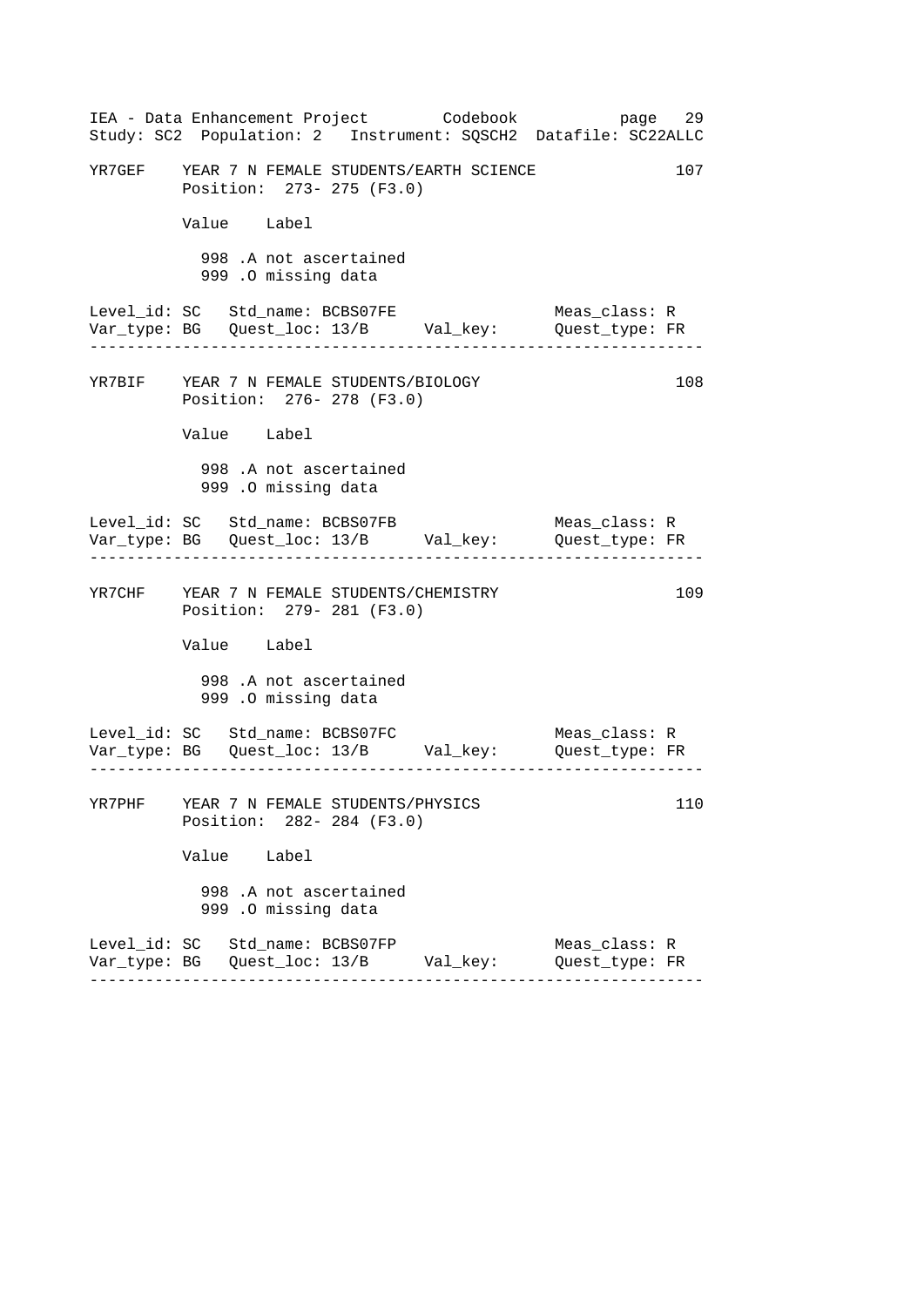|        |                                                                    | IEA - Data Enhancement Project Codebook        | page 30<br>Study: SC2 Population: 2 Instrument: SQSCH2 Datafile: SC22ALLC      |     |
|--------|--------------------------------------------------------------------|------------------------------------------------|--------------------------------------------------------------------------------|-----|
|        | YR8SCM YEAR 8 N MALE STUDENTS/SCIENCE<br>Position: 285- 287 (F3.0) |                                                |                                                                                | 111 |
|        | Value Label                                                        |                                                |                                                                                |     |
|        | 998 .A not ascertained<br>999 .O missing data                      |                                                |                                                                                |     |
|        | Level_id: SC Std_name: BCBS08MS                                    |                                                | Meas_class: R<br>Var_type: BG    Quest_loc: 13/C    Val_key:    Quest_type: FR |     |
|        | Position: 288- 290 (F3.0)                                          | YR8GEM YEAR 8 N MALE STUDENTS/EARTH SCIENCE    |                                                                                | 112 |
|        | Value Label                                                        |                                                |                                                                                |     |
|        | 998 .A not ascertained<br>999 .0 missing data                      |                                                |                                                                                |     |
|        | Level_id: SC Std_name: BCBS08ME                                    |                                                | Meas_class: R<br>Var_type: BG    Quest_loc: 13/C    Val_key:    Quest_type: FR |     |
|        | YR8BIM YEAR 8 N MALE STUDENTS/BIOLOGY<br>Position: 291- 293 (F3.0) |                                                |                                                                                | 113 |
|        | Value Label                                                        |                                                |                                                                                |     |
|        | 998 .A not ascertained<br>999 .O missing data                      |                                                |                                                                                |     |
|        | Level_id: SC Std_name: BCBS08MB                                    |                                                | Meas_class: R<br>Var_type: BG    Quest_loc: 13/C    Val_key:    Quest_type: FR |     |
| YR8CHM | YEAR 8 N MALE STUDENTS/CHEMISTRY<br>Position: 294- 296 (F3.0)      |                                                |                                                                                | 114 |
|        | Value Label                                                        |                                                |                                                                                |     |
|        | 998 .A not ascertained<br>999 .O missing data                      |                                                |                                                                                |     |
|        | Level_id: SC Std_name: BCBS08MC                                    | Var_type: BG   Quest_loc: 13/C        Val_key: | Meas_class: R<br>Quest_type: FR                                                |     |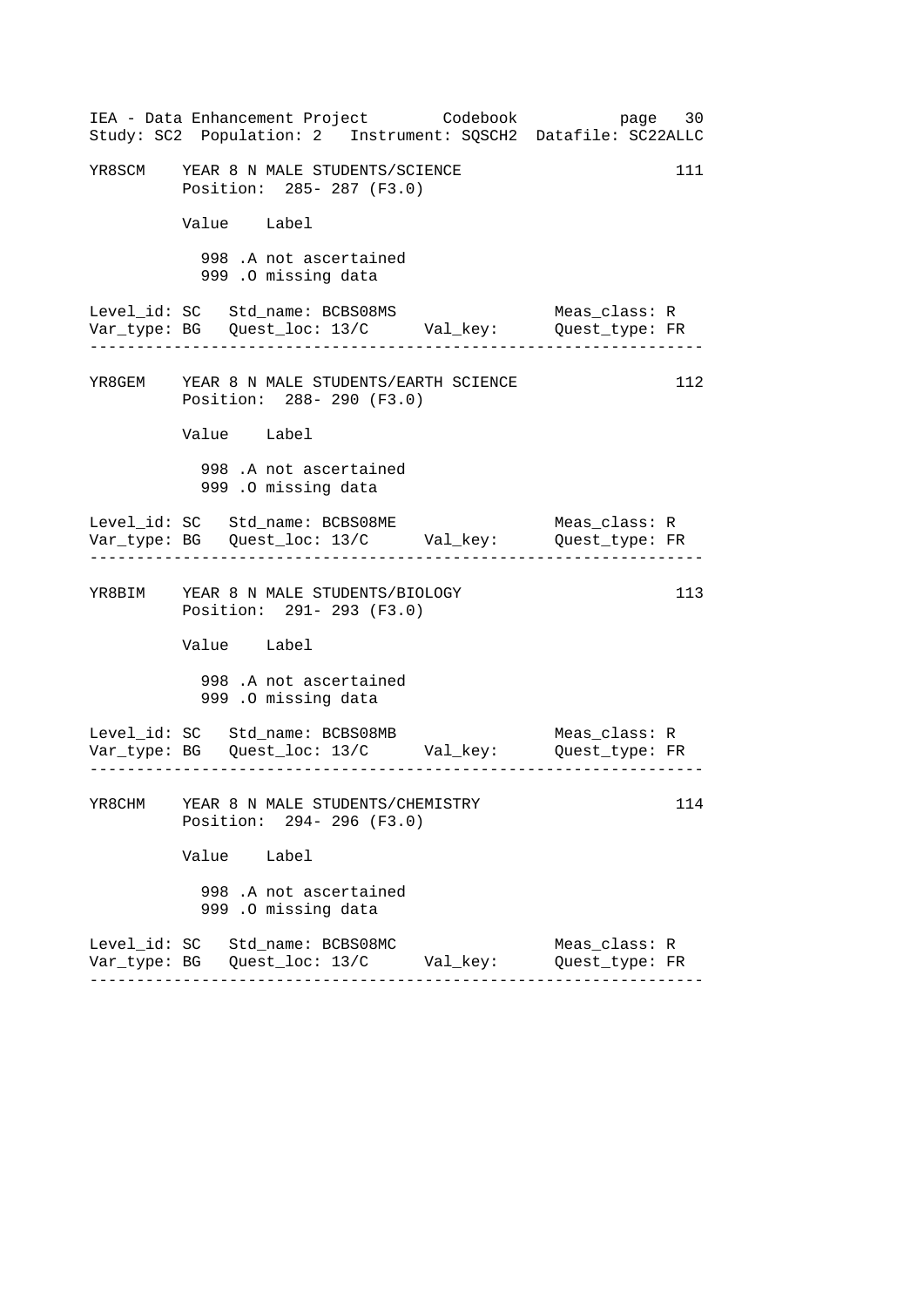|                                         |                                               | IEA - Data Enhancement Project Codebook<br>Study: SC2 Population: 2 Instrument: SQSCH2 Datafile: SC22ALLC |                                 | page 31 |
|-----------------------------------------|-----------------------------------------------|-----------------------------------------------------------------------------------------------------------|---------------------------------|---------|
| YR8PHM YEAR 8 N MALE STUDENTS/PHYSICS   | Position: 297- 299 (F3.0)                     |                                                                                                           |                                 | 115     |
|                                         | Value Label                                   |                                                                                                           |                                 |         |
|                                         | 998 .A not ascertained<br>999 .O missing data |                                                                                                           |                                 |         |
| Level_id: SC Std_name: BCBS08MP         |                                               |                                                                                                           | Meas_class: R                   |         |
| YR8SCF YEAR 8 N FEMALE STUDENTS/SCIENCE | Position: 300- 302 (F3.0)                     |                                                                                                           |                                 | 116     |
|                                         | Value Label                                   |                                                                                                           |                                 |         |
|                                         | 998 .A not ascertained<br>999 .O missing data |                                                                                                           |                                 |         |
| Level_id: SC Std_name: BCBS08FS         |                                               |                                                                                                           | Meas_class: R                   |         |
|                                         | Position: 303-305 (F3.0)                      | YR8GEF YEAR 8 N FEMALE STUDENTS/EARTH SCIENCE                                                             |                                 | 117     |
|                                         | Value Label                                   |                                                                                                           |                                 |         |
|                                         | 998 .A not ascertained<br>999 .O missing data |                                                                                                           |                                 |         |
| Level_id: SC Std_name: BCBS08FE         |                                               |                                                                                                           | Meas_class: R                   |         |
| YR8BIF YEAR 8 N FEMALE STUDENTS/BIOLOGY | Position: 306-308 (F3.0)                      |                                                                                                           |                                 | 118     |
|                                         | Value Label                                   |                                                                                                           |                                 |         |
|                                         | 998 .A not ascertained<br>999 .O missing data |                                                                                                           |                                 |         |
| Level_id: SC Std_name: BCBS08FB         |                                               | Var_type: BG   Quest_loc: 13/D        Val_key:                                                            | Meas_class: R<br>Quest_type: FR |         |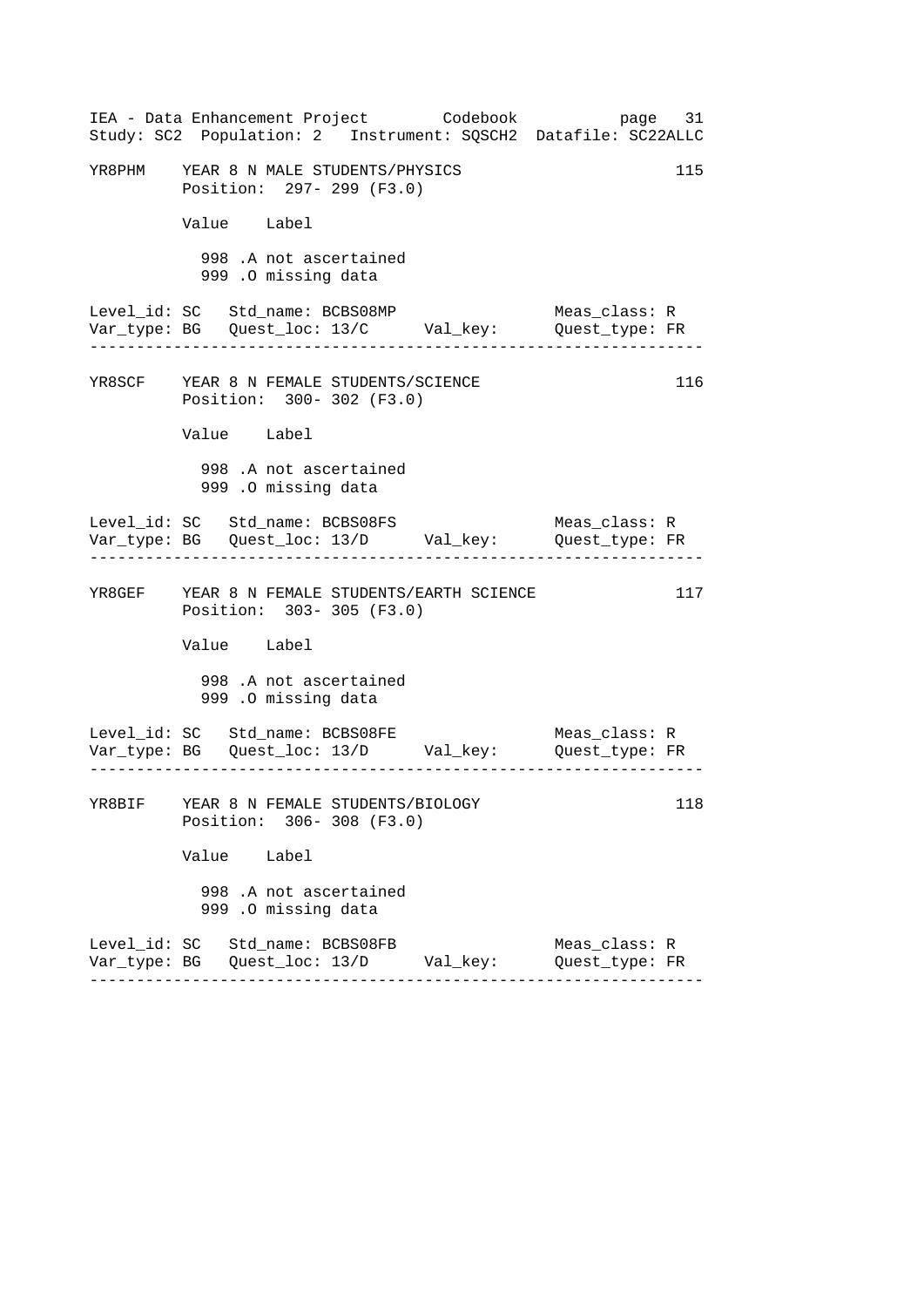|                                           |             |                     |                           | IEA - Data Enhancement Project Codebook     | page 32<br>Study: SC2 Population: 2 Instrument: SQSCH2 Datafile: SC22ALLC                                         |     |
|-------------------------------------------|-------------|---------------------|---------------------------|---------------------------------------------|-------------------------------------------------------------------------------------------------------------------|-----|
| YR8CHF YEAR 8 N FEMALE STUDENTS/CHEMISTRY |             |                     | Position: 309-311 (F3.0)  |                                             |                                                                                                                   | 119 |
|                                           | Value Label |                     |                           |                                             |                                                                                                                   |     |
|                                           |             | 999 .O missing data | 998 .A not ascertained    |                                             |                                                                                                                   |     |
| Level_id: SC Std_name: BCBS08FC           |             |                     |                           |                                             | Meas_class: R<br>Var_type: BG    Quest_loc: 13/D    Val_key:    Quest_type: FR                                    |     |
| YR8PHF YEAR 8 N FEMALE STUDENTS/PHYSICS   |             |                     | Position: 312- 314 (F3.0) |                                             |                                                                                                                   | 120 |
|                                           | Value Label |                     |                           |                                             |                                                                                                                   |     |
|                                           |             | 999 .O missing data | 998 .A not ascertained    |                                             |                                                                                                                   |     |
| Level_id: SC Std_name: BCBS08FP           |             |                     |                           |                                             | Meas_class: R<br>Var_type: BG    Quest_loc: 13/D    Val_key:    Quest_type: FR<br>. _ _ _ _ _ _ _ _ _ _ _ _ _ _ _ |     |
| YR9SCM YEAR 9 N MALE STUDENTS/SCIENCE     |             |                     | Position: 315- 317 (F3.0) |                                             |                                                                                                                   | 121 |
|                                           | Value Label |                     |                           |                                             |                                                                                                                   |     |
|                                           |             | 999 .O missing data | 998 .A not ascertained    |                                             |                                                                                                                   |     |
| Level_id: SC Std_name: BCBS09MS           |             |                     |                           |                                             | Meas_class: R                                                                                                     |     |
|                                           |             |                     | Position: 318- 320 (F3.0) | YR9GEM YEAR 9 N MALE STUDENTS/EARTH SCIENCE |                                                                                                                   | 122 |
|                                           | Value Label |                     |                           |                                             |                                                                                                                   |     |
|                                           |             | 999 .O missing data | 998 .A not ascertained    |                                             |                                                                                                                   |     |
| Level_id: SC Std_name: BCBS09ME           |             |                     |                           |                                             | Meas_class: R<br>Quest_type: FR                                                                                   |     |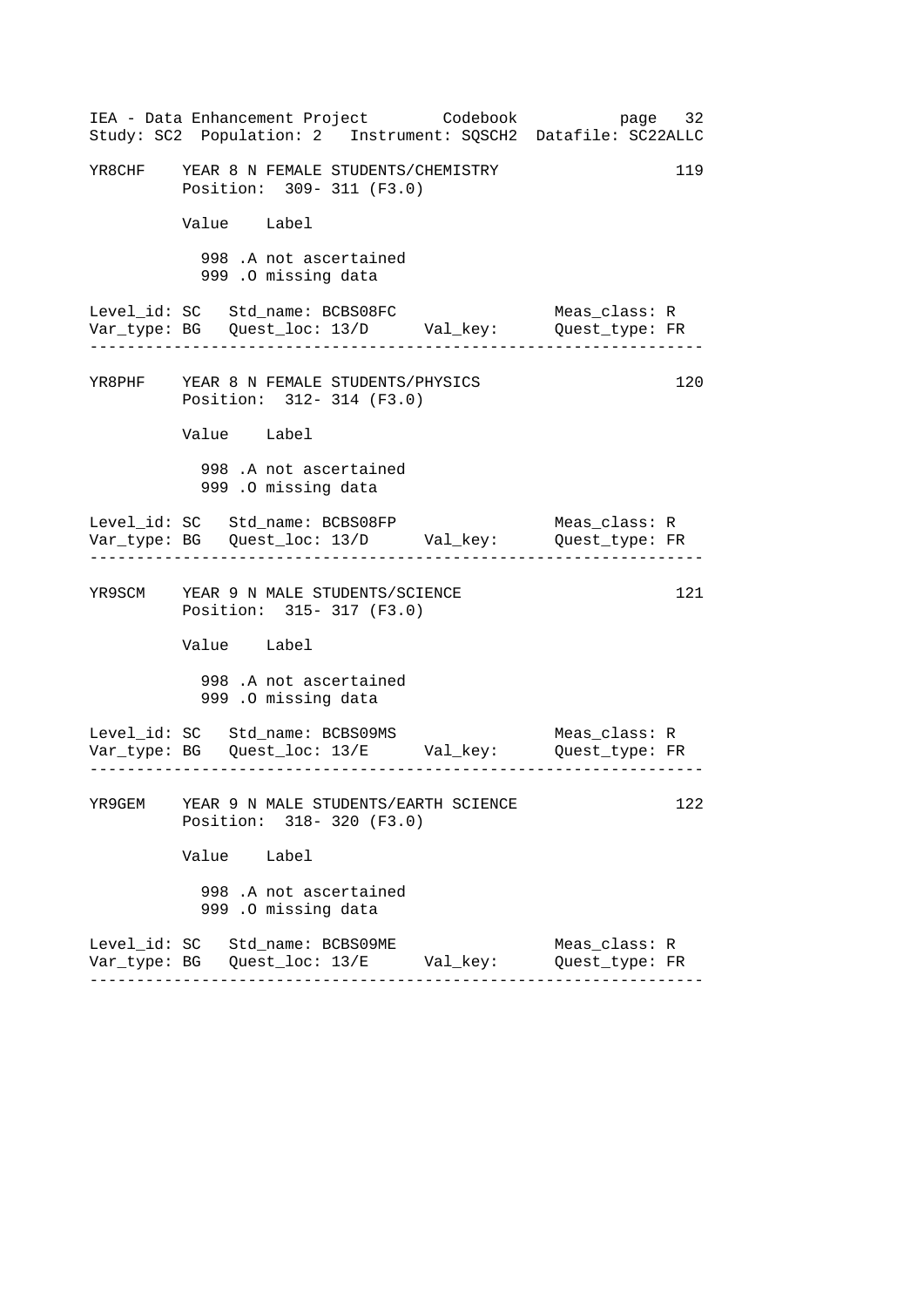|        | IEA - Data Enhancement Project Codebook<br>Study: SC2 Population: 2 Instrument: SQSCH2 Datafile: SC22ALLC | page 33                         |
|--------|-----------------------------------------------------------------------------------------------------------|---------------------------------|
|        | YR9BIM YEAR 9 N MALE STUDENTS/BIOLOGY<br>Position: 321- 323 (F3.0)                                        | 123                             |
|        | Value Label                                                                                               |                                 |
|        | 998 .A not ascertained<br>999 .O missing data                                                             |                                 |
|        | Level_id: SC Std_name: BCBS09MB<br>Var_type: BG    Quest_loc: 13/E    Val_key:    Quest_type: FR          | Meas_class: R                   |
|        | YR9CHM YEAR 9 N MALE STUDENTS/CHEMISTRY<br>Position: 324-326 (F3.0)                                       | 124                             |
|        | Value Label                                                                                               |                                 |
|        | 998 .A not ascertained<br>999 .O missing data                                                             |                                 |
|        | Level_id: SC Std_name: BCBS09MC<br>Var_type: BG    Quest_loc: 13/E    Val_key:    Quest_type: FR          | Meas_class: R                   |
|        | YR9PHM YEAR 9 N MALE STUDENTS/PHYSICS<br>Position: 327- 329 (F3.0)                                        | 125                             |
|        | Value Label                                                                                               |                                 |
|        | 998 .A not ascertained<br>999 .O missing data                                                             |                                 |
|        | Level_id: SC Std_name: BCBS09MP<br>Var_type: BG Quest_loc: 13/E    Val_key:    Quest_type: FR             | Meas_class: R                   |
| YR9SCF | YEAR 9 N FEMALE STUDENTS/SCIENCE<br>Position: 330- 332 (F3.0)                                             | 126                             |
|        | Value Label                                                                                               |                                 |
|        | 998 .A not ascertained<br>999 .O missing data                                                             |                                 |
|        | Level_id: SC Std_name: BCBS09FS<br>Var_type: BG    Quest_loc: 13/F        Val_key:                        | Meas_class: R<br>Quest_type: FR |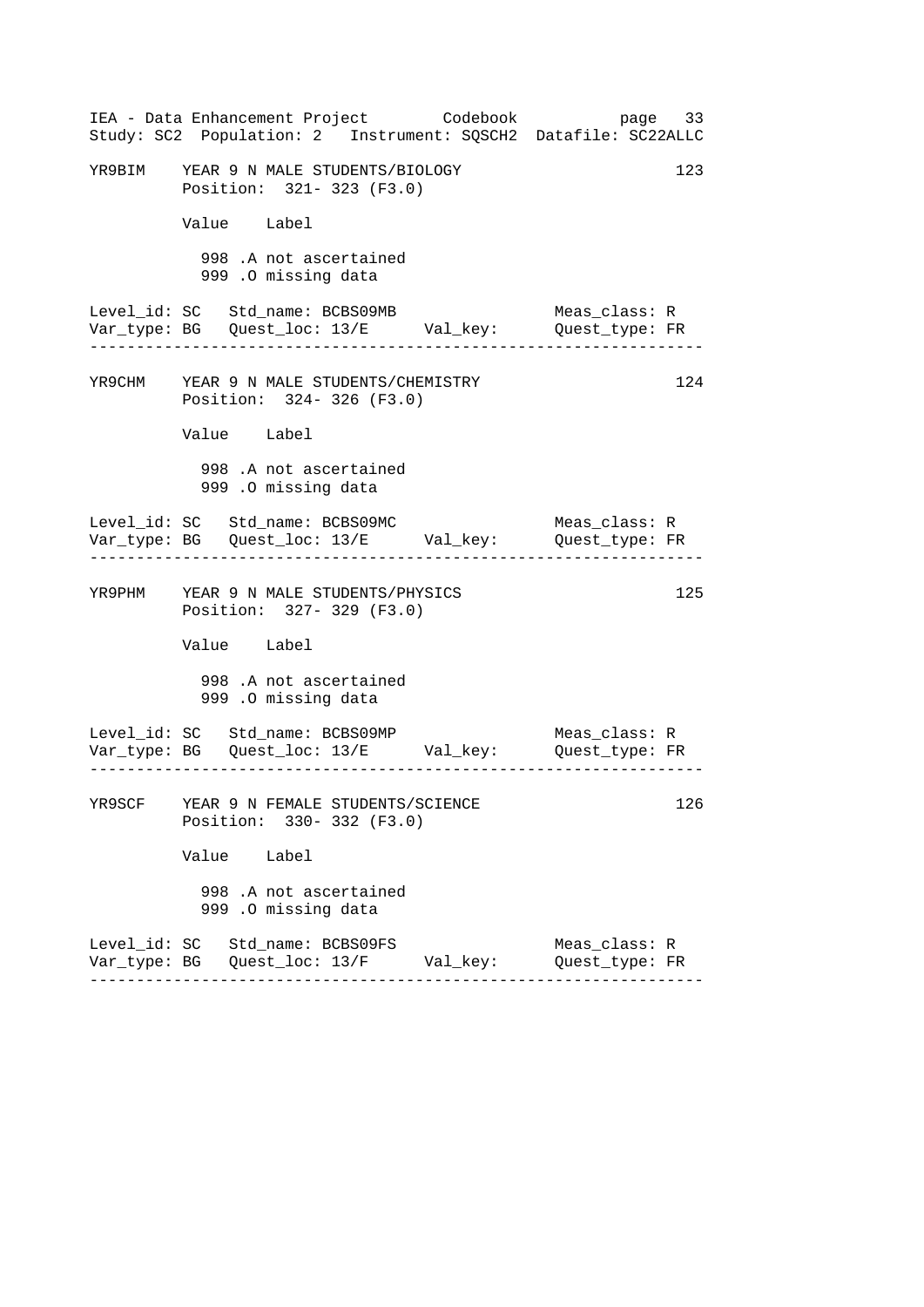| IEA - Data Enhancement Project Codebook<br>Study: SC2 Population: 2 Instrument: SQSCH2 Datafile: SC22ALLC | page 34                         |
|-----------------------------------------------------------------------------------------------------------|---------------------------------|
| YR9GEF YEAR 9 N FEMALE STUDENTS/EARTH SCIENCE<br>Position: 333-335 (F3.0)                                 | 127                             |
| Value Label                                                                                               |                                 |
| 998 .A not ascertained<br>999 .0 missing data                                                             |                                 |
| Level_id: SC Std_name: BCBS09FE<br>Var_type: BG    Quest_loc: 13/F    Val_key:    Quest_type: FR          | Meas_class: R                   |
| YR9BIF YEAR 9 N FEMALE STUDENTS/BIOLOGY<br>Position: 336-338 (F3.0)                                       | 128                             |
| Value Label                                                                                               |                                 |
| 998 .A not ascertained<br>999 .O missing data                                                             |                                 |
| Level_id: SC Std_name: BCBS09FB                                                                           | Meas_class: R                   |
| YR9CHF YEAR 9 N FEMALE STUDENTS/CHEMISTRY<br>Position: 339-341 (F3.0)                                     | 129                             |
| Value Label                                                                                               |                                 |
| 998 .A not ascertained<br>999 .O missing data                                                             |                                 |
| Level_id: SC Std_name: BCBS09FC                                                                           | Meas_class: R                   |
| YR9PHF YEAR 9 N FEMALE STUDENTS/PHYSICS<br>Position: 342- 344 (F3.0)                                      | 130                             |
| Value Label                                                                                               |                                 |
| 998 .A not ascertained<br>999 .O missing data                                                             |                                 |
| Level_id: SC Std_name: BCBS09FP<br>Var_type: BG   Quest_loc: 13/F        Val_key:                         | Meas_class: R<br>Quest_type: FR |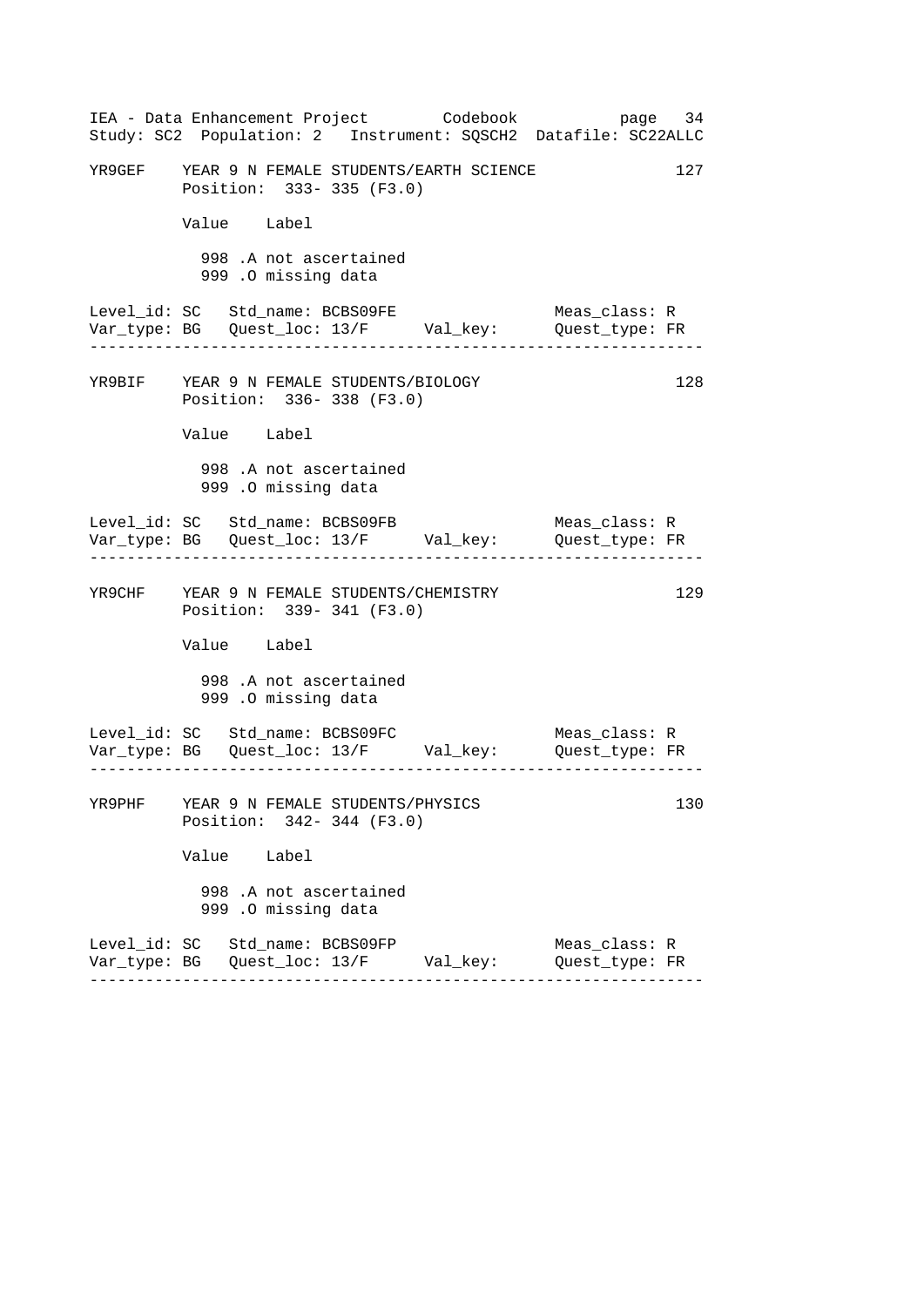|  | IEA - Data Enhancement Project Codebook<br>Study: SC2 Population: 2 Instrument: SQSCH2 Datafile: SC22ALLC |  |                                 | page 35 |  |
|--|-----------------------------------------------------------------------------------------------------------|--|---------------------------------|---------|--|
|  | YR10SCM YEAR 10 N MALE STUDENTS/SCIENCE<br>Position: 345- 347 (F3.0)                                      |  |                                 | 131     |  |
|  | Value Label                                                                                               |  |                                 |         |  |
|  | 998 .A not ascertained<br>999 .O missing data                                                             |  |                                 |         |  |
|  | Level_id: SC Std_name: BCBS10MS                                                                           |  | Meas_class: R                   |         |  |
|  | YR10GEM YEAR 10 N MALE STUDENTS/EARTH SCIENCE<br>Position: 348- 350 (F3.0)                                |  |                                 | 132     |  |
|  | Value Label                                                                                               |  |                                 |         |  |
|  | 998 .A not ascertained<br>999 .O missing data                                                             |  |                                 |         |  |
|  | Level_id: SC Std_name: BCBS10ME                                                                           |  | Meas_class: R                   |         |  |
|  | YR10BIM YEAR 10 N MALE STUDENTS/BIOLOGY<br>Position: 351-353 (F3.0)                                       |  |                                 | 133     |  |
|  | Value Label                                                                                               |  |                                 |         |  |
|  | 998 .A not ascertained<br>999 .O missing data                                                             |  |                                 |         |  |
|  | Level_id: SC Std_name: BCBS10MB                                                                           |  | Meas_class: R                   |         |  |
|  | YR10CHM YEAR 10 N MALE STUDENTS/CHEMISTRY<br>Position: 354-356 (F3.0)                                     |  |                                 | 134     |  |
|  | Value Label                                                                                               |  |                                 |         |  |
|  | 998 .A not ascertained<br>999 .O missing data                                                             |  |                                 |         |  |
|  | Level_id: SC Std_name: BCBS10MC<br>Var_type: BG   Quest_loc: 13/G        Val_key:                         |  | Meas class: R<br>Quest_type: FR |         |  |
|  |                                                                                                           |  |                                 |         |  |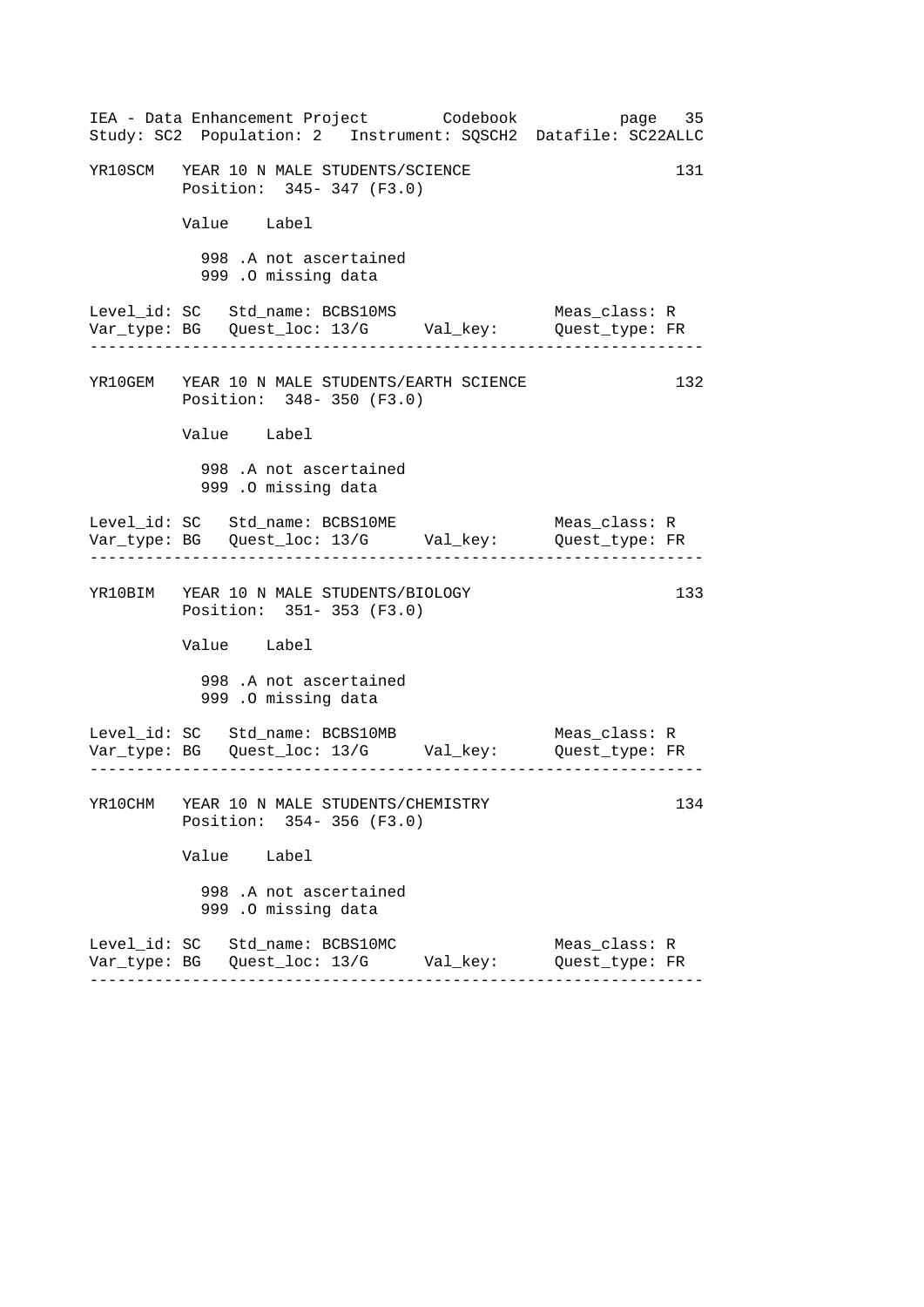|  | IEA - Data Enhancement Project Codebook<br>Study: SC2 Population: 2 Instrument: SQSCH2 Datafile: SC22ALLC |  |                                 | page 36 |
|--|-----------------------------------------------------------------------------------------------------------|--|---------------------------------|---------|
|  | YR10PHM YEAR 10 N MALE STUDENTS/PHYSICS<br>Position: 357- 359 (F3.0)                                      |  |                                 | 135     |
|  | Value Label                                                                                               |  |                                 |         |
|  | 998 .A not ascertained<br>999 .O missing data                                                             |  |                                 |         |
|  | Level_id: SC Std_name: BCBS10MP                                                                           |  | Meas_class: R                   |         |
|  | YR10SCF YEAR 10 N FEMALE STUDENTS/SCIENCE<br>Position: 360-362 (F3.0)                                     |  |                                 | 136     |
|  | Value Label                                                                                               |  |                                 |         |
|  | 998 .A not ascertained<br>999 .O missing data                                                             |  |                                 |         |
|  | Level_id: SC Std_name: BCBS10FS                                                                           |  | Meas_class: R                   |         |
|  | YR10GEF YEAR 10 N FEMALE STUDENTS/EARTH SCIENCE<br>Position: 363-365 (F3.0)                               |  |                                 | 137     |
|  | Value Label                                                                                               |  |                                 |         |
|  | 998 .A not ascertained<br>999 .O missing data                                                             |  |                                 |         |
|  | Level_id: SC Std_name: BCBS10FE                                                                           |  | Meas_class: R                   |         |
|  | YR10BIF YEAR 10 N FEMALE STUDENTS/BIOLOGY<br>Position: 366-368 (F3.0)                                     |  |                                 | 138     |
|  | Value Label                                                                                               |  |                                 |         |
|  | 998 .A not ascertained<br>999 .O missing data                                                             |  |                                 |         |
|  | Level_id: SC Std_name: BCBS10FB<br>Var_type: BG   Quest_loc: 13/H       Val_key:                          |  | Meas_class: R<br>Quest_type: FR |         |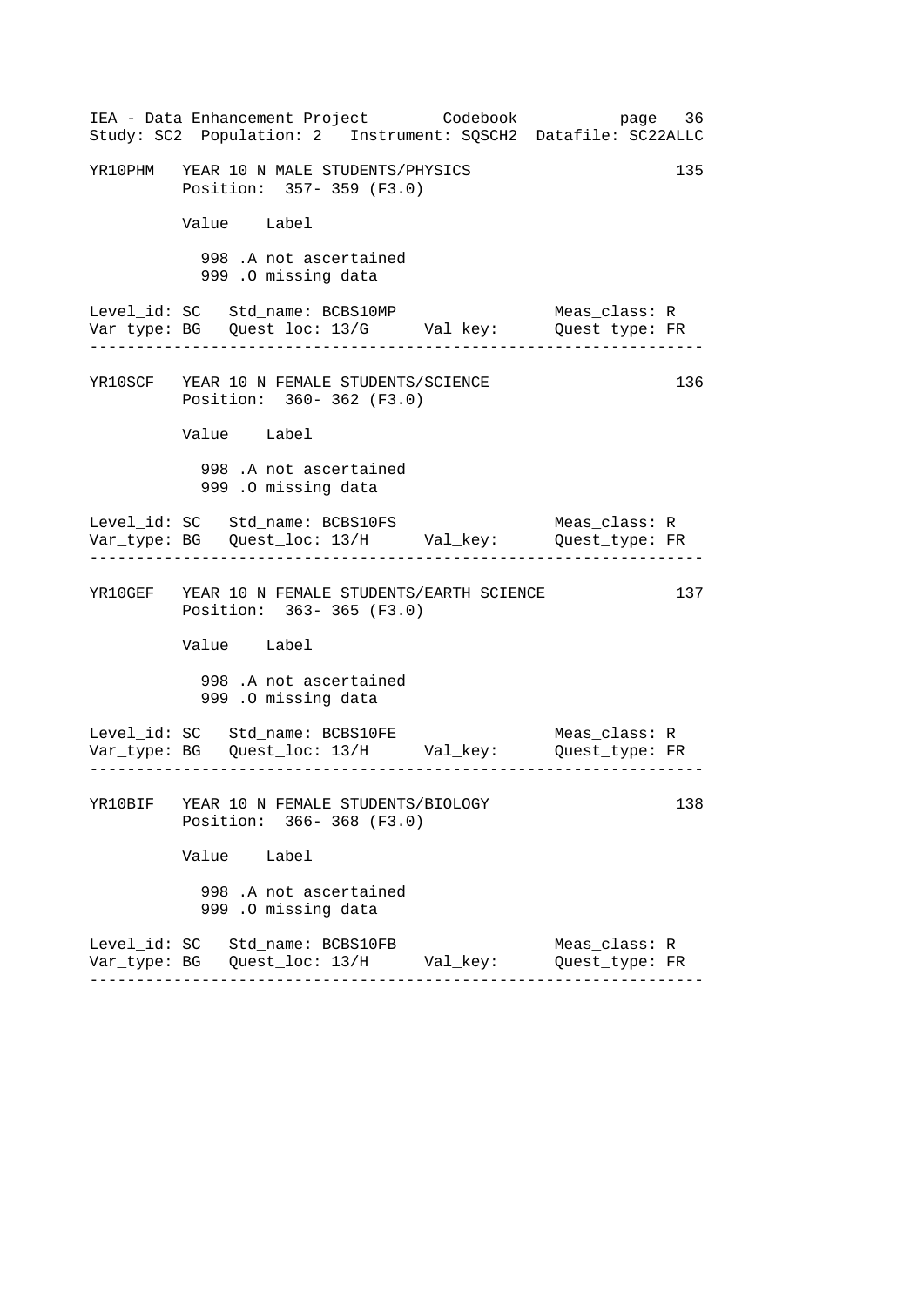|  |                                                                          | IEA - Data Enhancement Project Codebook       | page 37<br>Study: SC2 Population: 2 Instrument: SQSCH2 Datafile: SC22ALLC      |     |
|--|--------------------------------------------------------------------------|-----------------------------------------------|--------------------------------------------------------------------------------|-----|
|  | YR10CHF YEAR 10 N FEMALE STUDENTS/CHEMISTRY<br>Position: 369- 371 (F3.0) |                                               |                                                                                | 139 |
|  | Value Label                                                              |                                               |                                                                                |     |
|  | 998 .A not ascertained<br>999 .O missing data                            |                                               |                                                                                |     |
|  | Level_id: SC Std_name: BCBS10FC                                          |                                               | Meas_class: R<br>Var_type: BG    Quest_loc: 13/H    Val_key:    Quest_type: FR |     |
|  | YR10PHF YEAR 10 N FEMALE STUDENTS/PHYSICS<br>Position: 372- 374 (F3.0)   |                                               |                                                                                | 140 |
|  | Value Label                                                              |                                               |                                                                                |     |
|  | 998 .A not ascertained<br>999 .0 missing data                            |                                               |                                                                                |     |
|  | Level_id: SC Std_name: BCBS10FP                                          |                                               | Meas_class: R<br>. Le celes de la celes de la c                                |     |
|  | YR11SCM YEAR 11 N MALE STUDENTS/SCIENCE<br>Position: 375- 377 (F3.0)     |                                               |                                                                                | 141 |
|  | Value Label                                                              |                                               |                                                                                |     |
|  | 998 .A not ascertained<br>999 .O missing data                            |                                               |                                                                                |     |
|  | Level_id: SC Std_name: BCBS11MS                                          |                                               | Meas_class: R                                                                  |     |
|  | Position: 378- 380 (F3.0)                                                | YR11GEM YEAR 11 N MALE STUDENTS/EARTH SCIENCE |                                                                                | 142 |
|  | Value Label                                                              |                                               |                                                                                |     |
|  | 998 .A not ascertained<br>999 .O missing data                            |                                               |                                                                                |     |
|  | Level_id: SC Std_name: BCBS11ME                                          |                                               | Meas_class: R<br>Quest_type: FR                                                |     |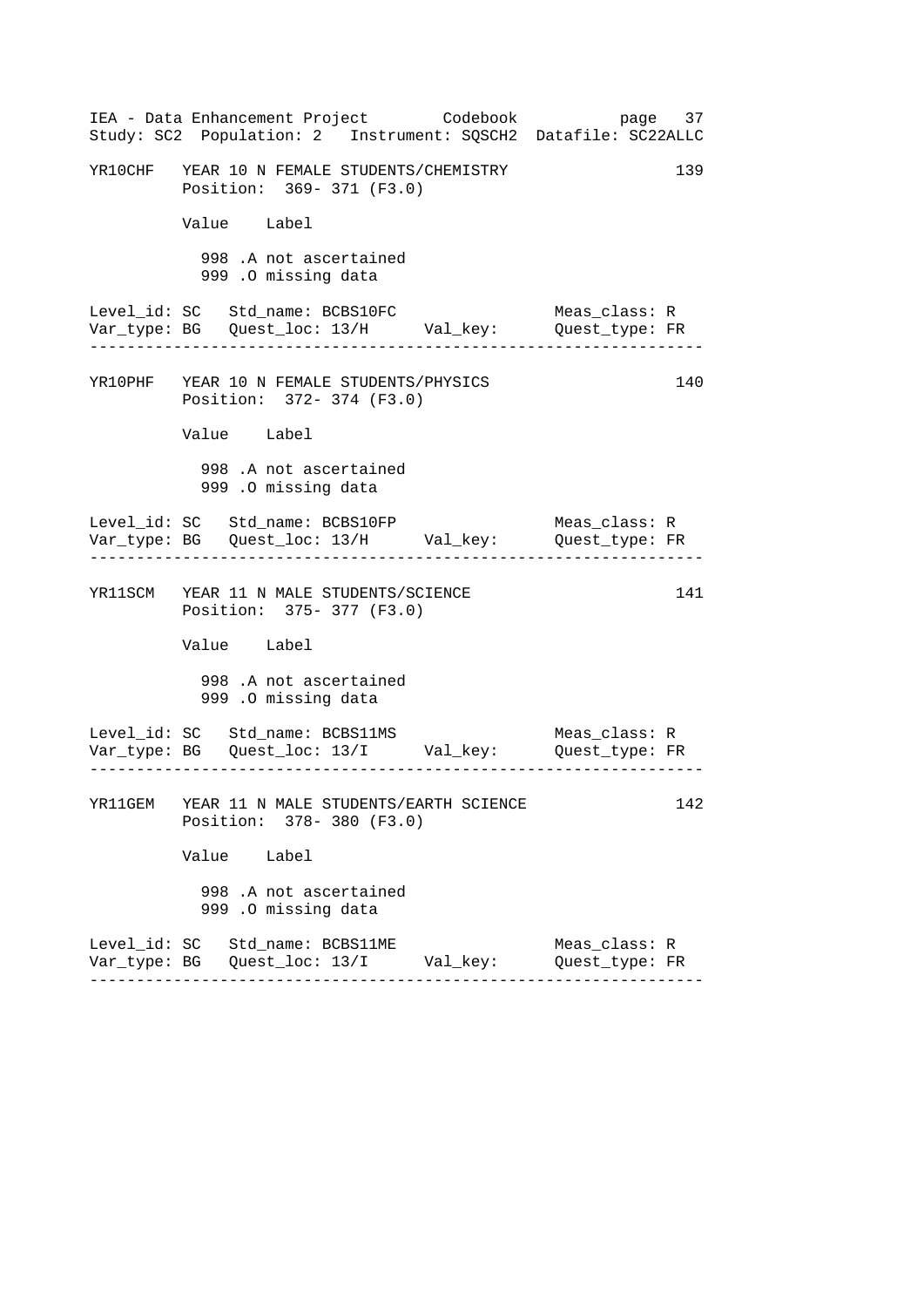|  | IEA - Data Enhancement Project Codebook<br>Study: SC2 Population: 2 Instrument: SQSCH2 Datafile: SC22ALLC |  |                                 | page 38 |     |
|--|-----------------------------------------------------------------------------------------------------------|--|---------------------------------|---------|-----|
|  | YR11BIM YEAR 11 N MALE STUDENTS/BIOLOGY<br>Position: 381- 383 (F3.0)                                      |  |                                 |         | 143 |
|  | Value Label                                                                                               |  |                                 |         |     |
|  | 998 .A not ascertained<br>999 .O missing data                                                             |  |                                 |         |     |
|  | Level_id: SC Std_name: BCBS11MB<br>Var_type: BG    Quest_loc: 13/I    Val_key:    Quest_type: FR          |  | Meas_class: R                   |         |     |
|  | YR11CHM YEAR 11 N MALE STUDENTS/CHEMISTRY<br>Position: 384-386 (F3.0)                                     |  |                                 |         | 144 |
|  | Value Label                                                                                               |  |                                 |         |     |
|  | 998 .A not ascertained<br>999 .0 missing data                                                             |  |                                 |         |     |
|  | Level_id: SC Std_name: BCBS11MC                                                                           |  | Meas_class: R                   |         |     |
|  | YR11PHM YEAR 11 N MALE STUDENTS/PHYSICS<br>Position: 387- 389 (F3.0)                                      |  |                                 |         | 145 |
|  | Value Label                                                                                               |  |                                 |         |     |
|  | 998 .A not ascertained<br>999 .O missing data                                                             |  |                                 |         |     |
|  | Level_id: SC Std_name: BCBS11MP<br>Var_type: BG Quest_loc: 13/I Val_key: Quest_type: FR                   |  | Meas_class: R                   |         |     |
|  | YR11SCF YEAR 11 N FEMALE STUDENTS/SCIENCE<br>Position: 390- 392 (F3.0)                                    |  |                                 |         | 146 |
|  | Value Label                                                                                               |  |                                 |         |     |
|  | 998 .A not ascertained<br>999 .O missing data                                                             |  |                                 |         |     |
|  | Level_id: SC Std_name: BCBS11FS<br>Var_type: BG   Quest_loc: 13/J      Val_key:                           |  | Meas_class: R<br>Quest_type: FR |         |     |
|  |                                                                                                           |  |                                 |         |     |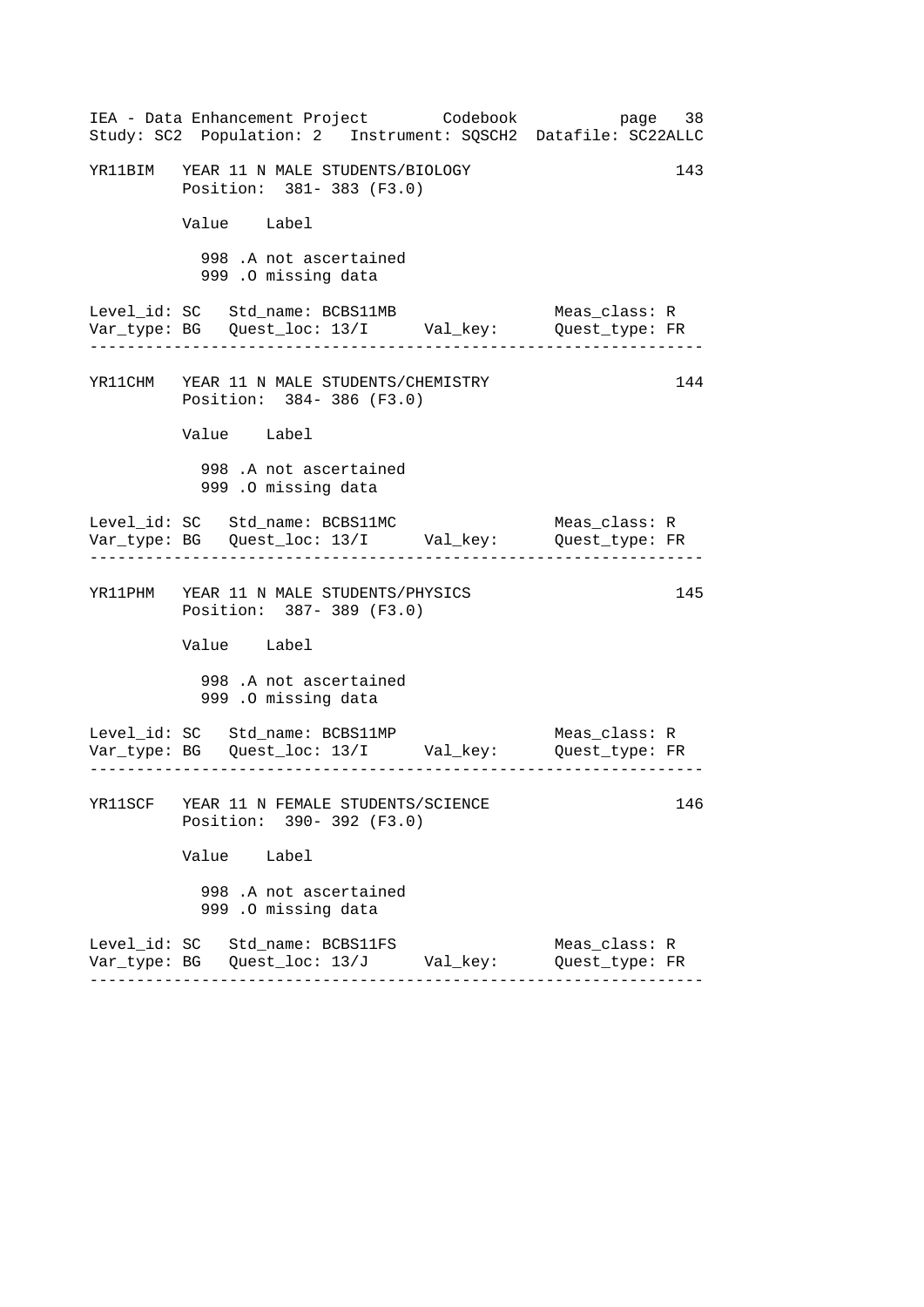|  |                                                                          | IEA - Data Enhancement Project       Codebook   | Study: SC2 Population: 2 Instrument: SQSCH2 Datafile: SC22ALLC | page 39 |
|--|--------------------------------------------------------------------------|-------------------------------------------------|----------------------------------------------------------------|---------|
|  | Position: 393- 395 (F3.0)                                                | YR11GEF YEAR 11 N FEMALE STUDENTS/EARTH SCIENCE |                                                                | 147     |
|  | Value Label                                                              |                                                 |                                                                |         |
|  | 998 .A not ascertained<br>999 .O missing data                            |                                                 |                                                                |         |
|  | Level_id: SC   Std_name: BCBS11FE                                        |                                                 | Meas_class: R                                                  |         |
|  | YR11BIF YEAR 11 N FEMALE STUDENTS/BIOLOGY<br>Position: 396-398 (F3.0)    |                                                 |                                                                | 148     |
|  | Value Label                                                              |                                                 |                                                                |         |
|  | 998 .A not ascertained<br>999 .O missing data                            |                                                 |                                                                |         |
|  |                                                                          |                                                 | Meas_class: R                                                  |         |
|  | YR11CHF YEAR 11 N FEMALE STUDENTS/CHEMISTRY<br>Position: 399- 401 (F3.0) |                                                 |                                                                | 149     |
|  | Value Label                                                              |                                                 |                                                                |         |
|  | 998 .A not ascertained<br>999 .O missing data                            |                                                 |                                                                |         |
|  |                                                                          |                                                 | Meas_class: R                                                  |         |
|  | YR11PHF YEAR 11 N FEMALE STUDENTS/PHYSICS<br>Position: 402- 404 (F3.0)   |                                                 |                                                                | 150     |
|  | Value Label                                                              |                                                 |                                                                |         |
|  | 998 .A not ascertained<br>999 .O missing data                            |                                                 |                                                                |         |
|  | Level_id: SC Std_name: BCBS11FP                                          | Var_type: BG   Quest_loc: 13/J        Val_key:  | Meas_class: R<br>Quest_type: FR                                |         |
|  |                                                                          |                                                 |                                                                |         |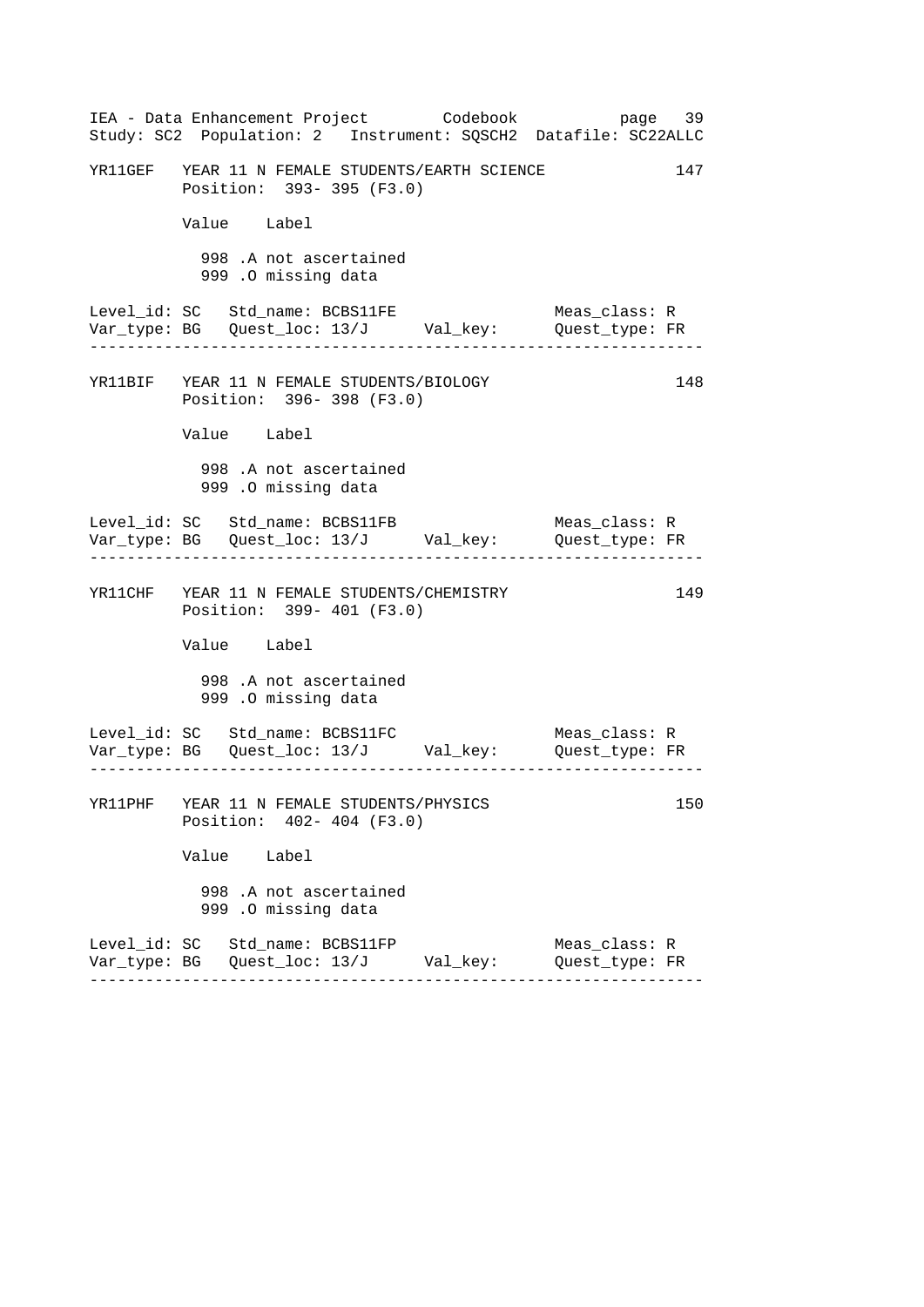|  | IEA - Data Enhancement Project Codebook<br>Study: SC2 Population: 2 Instrument: SQSCH2 Datafile: SC22ALLC |  |                                 | page 40 |     |
|--|-----------------------------------------------------------------------------------------------------------|--|---------------------------------|---------|-----|
|  | YR12SCM YEAR 12 N MALE STUDENTS/SCIENCE<br>Position: 405- 407 (F3.0)                                      |  |                                 |         | 151 |
|  | Value Label                                                                                               |  |                                 |         |     |
|  | 998 .A not ascertained<br>999 .O missing data                                                             |  |                                 |         |     |
|  | Level_id: SC Std_name: BCBS12MS                                                                           |  | Meas_class: R                   |         |     |
|  | YR12GEM YEAR 12 N MALE STUDENTS/EARTH SCIENCE<br>Position: 408- 410 (F3.0)                                |  |                                 |         | 152 |
|  | Value Label                                                                                               |  |                                 |         |     |
|  | 998 .A not ascertained<br>999 .O missing data                                                             |  |                                 |         |     |
|  | Level_id: SC Std_name: BCBS12ME                                                                           |  | Meas_class: R                   |         |     |
|  | YR12BIM YEAR 12 N MALE STUDENTS/BIOLOGY<br>Position: 411- 413 (F3.0)                                      |  |                                 |         | 153 |
|  | Value Label                                                                                               |  |                                 |         |     |
|  | 998 .A not ascertained<br>999 .O missing data                                                             |  |                                 |         |     |
|  | Level_id: SC Std_name: BCBS12MB                                                                           |  | Meas_class: R                   |         |     |
|  | YR12CHM YEAR 12 N MALE STUDENTS/CHEMISTRY<br>Position: 414-416 (F3.0)                                     |  |                                 |         | 154 |
|  | Value Label                                                                                               |  |                                 |         |     |
|  | 998 .A not ascertained<br>999 .O missing data                                                             |  |                                 |         |     |
|  | Level_id: SC Std_name: BCBS12MC<br>Var_type: BG   Quest_loc: 13/K      Val_key:                           |  | Meas_class: R<br>Quest_type: FR |         |     |
|  |                                                                                                           |  |                                 |         |     |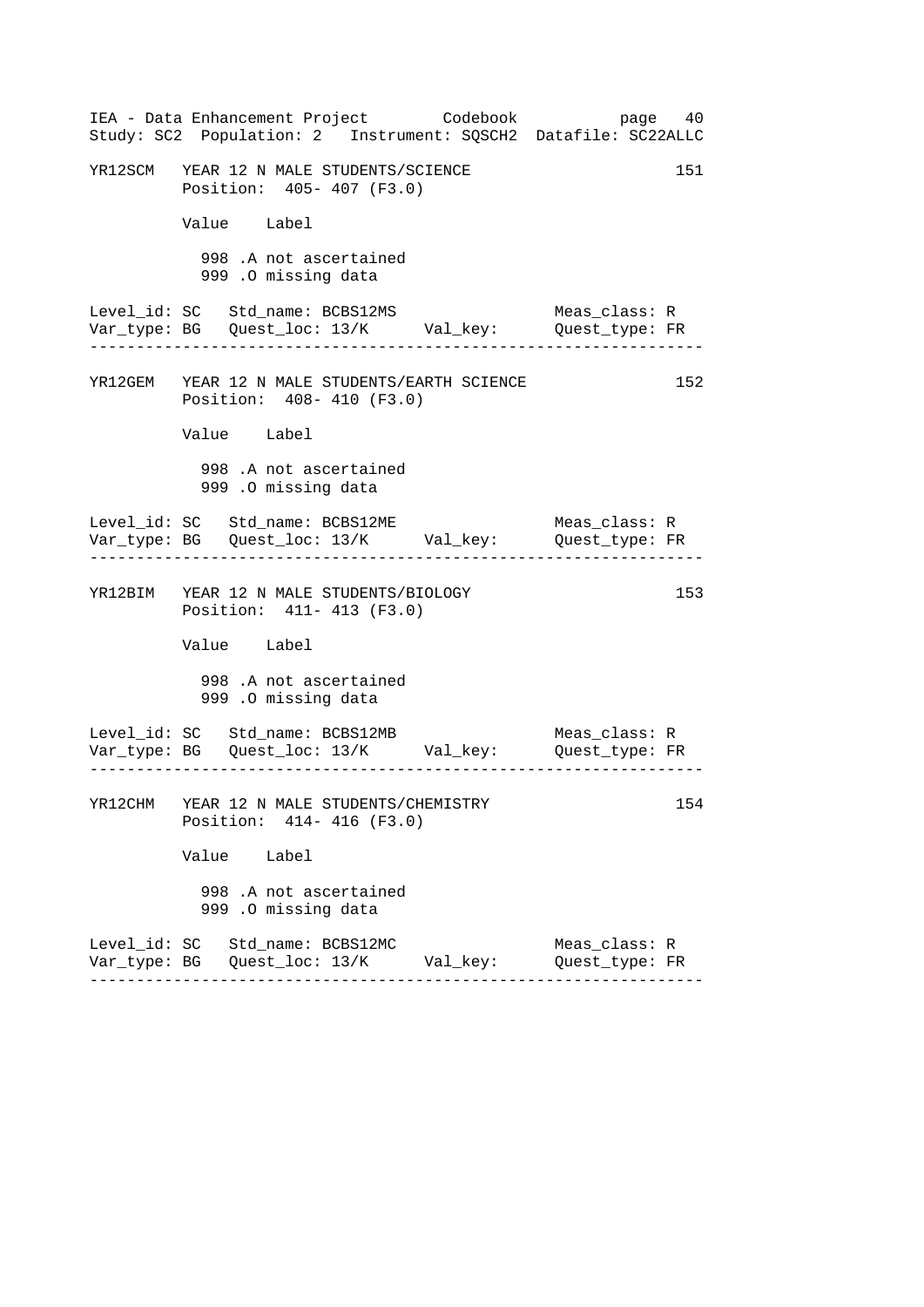|  | IEA - Data Enhancement Project Codebook                                         |  | page 41<br>Study: SC2 Population: 2 Instrument: SQSCH2 Datafile: SC22ALLC |     |
|--|---------------------------------------------------------------------------------|--|---------------------------------------------------------------------------|-----|
|  | YR12PHM YEAR 12 N MALE STUDENTS/PHYSICS<br>Position: 417- 419 (F3.0)            |  |                                                                           | 155 |
|  | Value Label                                                                     |  |                                                                           |     |
|  | 998 .A not ascertained<br>999 .O missing data                                   |  |                                                                           |     |
|  | Level_id: SC Std_name: BCBS12MP                                                 |  | Meas class: R                                                             |     |
|  | YR12SCF YEAR 12 N FEMALE STUDENTS/SCIENCE<br>Position: 420- 422 (F3.0)          |  |                                                                           | 156 |
|  | Value Label                                                                     |  |                                                                           |     |
|  | 998 .A not ascertained<br>999 .O missing data                                   |  |                                                                           |     |
|  | Level_id: SC Std_name: BCBS12FS                                                 |  | Meas_class: R                                                             |     |
|  | YR12GEF YEAR 12 N FEMALE STUDENTS/EARTH SCIENCE<br>Position: 423- 425 (F3.0)    |  |                                                                           | 157 |
|  | Value Label                                                                     |  |                                                                           |     |
|  | 998 .A not ascertained<br>999 .O missing data                                   |  |                                                                           |     |
|  | Level_id: SC Std_name: BCBS12FE                                                 |  | Meas_class: R                                                             |     |
|  | YR12BIF YEAR 12 N FEMALE STUDENTS/BIOLOGY<br>Position: 426- 428 (F3.0)          |  |                                                                           | 158 |
|  | Value Label                                                                     |  |                                                                           |     |
|  | 998 .A not ascertained<br>999 .O missing data                                   |  |                                                                           |     |
|  | Level_id: SC Std_name: BCBS12FB<br>Var_type: BG   Quest_loc: 13/L      Val_key: |  | Meas_class: R<br>Quest_type: FR                                           |     |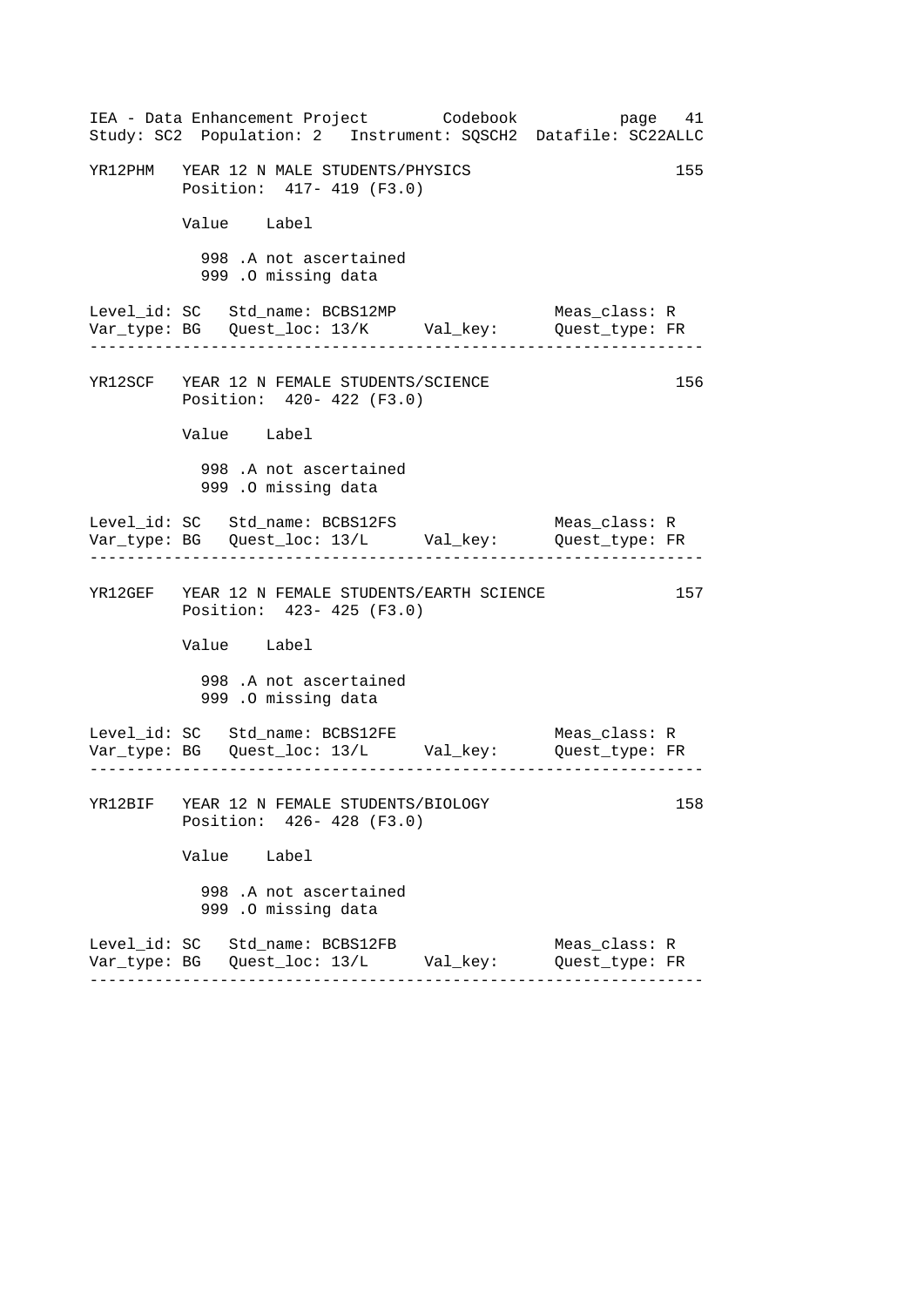|  |                                                                          | IEA - Data Enhancement Project Codebook       | page 42<br>Study: SC2 Population: 2 Instrument: SQSCH2 Datafile: SC22ALLC      |     |
|--|--------------------------------------------------------------------------|-----------------------------------------------|--------------------------------------------------------------------------------|-----|
|  | YR12CHF YEAR 12 N FEMALE STUDENTS/CHEMISTRY<br>Position: 429- 431 (F3.0) |                                               |                                                                                | 159 |
|  | Value Label                                                              |                                               |                                                                                |     |
|  | 998 .A not ascertained<br>999 .O missing data                            |                                               |                                                                                |     |
|  | Level_id: SC Std_name: BCBS12FC                                          |                                               | Meas_class: R<br>Var_type: BG    Quest_loc: 13/L    Val_key:    Quest_type: FR |     |
|  | YR12PHF YEAR 12 N FEMALE STUDENTS/PHYSICS<br>Position: 432- 434 (F3.0)   |                                               |                                                                                | 160 |
|  | Value Label                                                              |                                               |                                                                                |     |
|  | 998 .A not ascertained<br>999 .O missing data                            |                                               |                                                                                |     |
|  | Level_id: SC Std_name: BCBS12FP                                          |                                               | Meas_class: R<br>. Lie die Liede Liede Liede                                   |     |
|  | YR13SCM YEAR 13 N MALE STUDENTS/SCIENCE<br>Position: 435- 437 (F3.0)     |                                               |                                                                                | 161 |
|  | Value Label                                                              |                                               |                                                                                |     |
|  | 998 .A not ascertained<br>999 .O missing data                            |                                               |                                                                                |     |
|  | Level_id: SC Std_name: BCBS13MS                                          |                                               | Meas_class: R                                                                  |     |
|  | Position: 438- 440 (F3.0)                                                | YR13GEM YEAR 13 N MALE STUDENTS/EARTH SCIENCE |                                                                                | 162 |
|  | Value Label                                                              |                                               |                                                                                |     |
|  | 998 .A not ascertained<br>999 .O missing data                            |                                               |                                                                                |     |
|  | Level_id: SC Std_name: BCBS13ME                                          |                                               | Meas_class: R<br>Quest_type: FR                                                |     |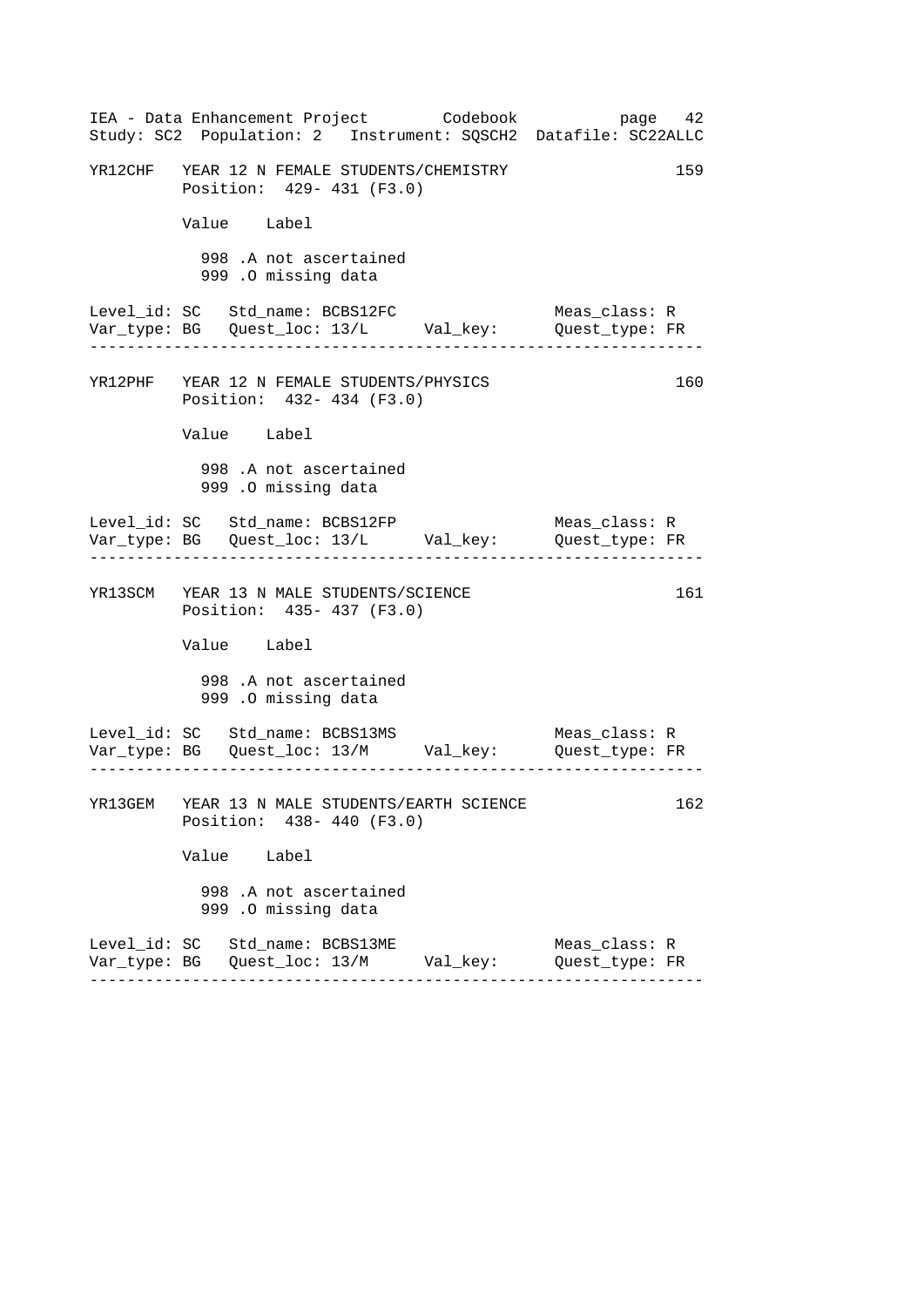|  | IEA - Data Enhancement Project Codebook<br>Study: SC2 Population: 2 Instrument: SQSCH2 Datafile: SC22ALLC |  |                                 | page 43 |
|--|-----------------------------------------------------------------------------------------------------------|--|---------------------------------|---------|
|  | YR13BIM YEAR 13 N MALE STUDENTS/BIOLOGY<br>Position: 441- 443 (F3.0)                                      |  |                                 | 163     |
|  | Value Label                                                                                               |  |                                 |         |
|  | 998 .A not ascertained<br>999 .O missing data                                                             |  |                                 |         |
|  | Level_id: SC Std_name: BCBS13MB                                                                           |  | Meas class: R                   |         |
|  | YR13CHM YEAR 13 N MALE STUDENTS/CHEMISTRY<br>Position: 444- 446 (F3.0)                                    |  |                                 | 164     |
|  | Value Label                                                                                               |  |                                 |         |
|  | 998 .A not ascertained<br>999 .O missing data                                                             |  |                                 |         |
|  | Level_id: SC Std_name: BCBS13MC                                                                           |  | Meas_class: R                   |         |
|  | YR13PHM YEAR 13 N MALE STUDENTS/PHYSICS<br>Position: 447- 449 (F3.0)                                      |  |                                 | 165     |
|  | Value Label                                                                                               |  |                                 |         |
|  | 998 .A not ascertained<br>999 .O missing data                                                             |  |                                 |         |
|  | Level_id: SC Std_name: BCBS13MP                                                                           |  | Meas_class: R                   |         |
|  | YR13SCF YEAR 13 N FEMALE STUDENTS/SCIENCE<br>Position: 450- 452 (F3.0)                                    |  |                                 | 166     |
|  | Value Label                                                                                               |  |                                 |         |
|  | 998 .A not ascertained<br>999 .O missing data                                                             |  |                                 |         |
|  | Level_id: SC Std_name: BCBS13FS<br>Var_type: BG   Quest_loc: 13/N        Val_key:                         |  | Meas class: R<br>Quest_type: FR |         |
|  |                                                                                                           |  |                                 |         |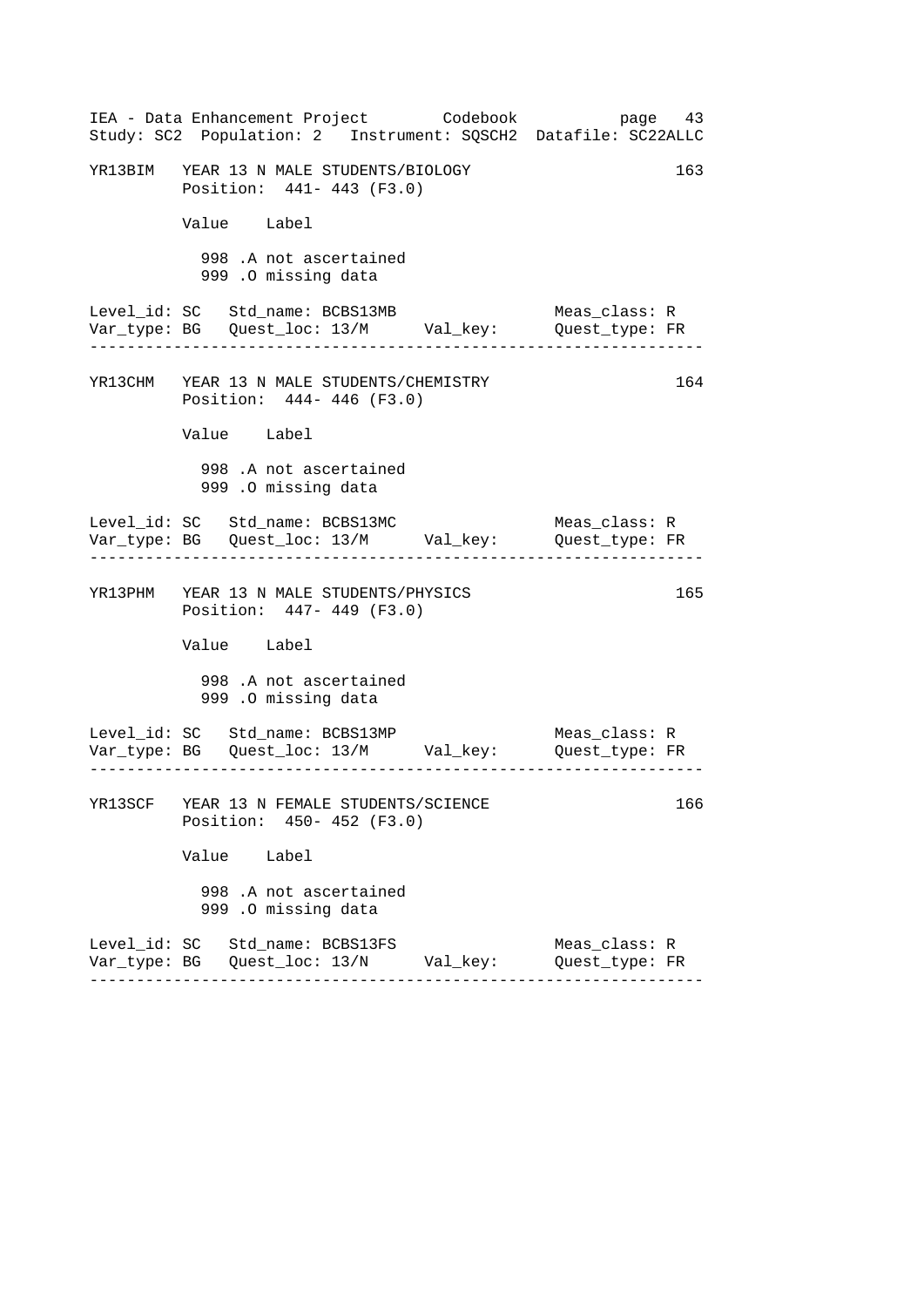|  |                                                                          | IEA - Data Enhancement Project       Codebook   | Study: SC2 Population: 2 Instrument: SQSCH2 Datafile: SC22ALLC | page 44 |
|--|--------------------------------------------------------------------------|-------------------------------------------------|----------------------------------------------------------------|---------|
|  | Position: 453- 455 (F3.0)                                                | YR13GEF YEAR 13 N FEMALE STUDENTS/EARTH SCIENCE |                                                                | 167     |
|  | Value Label                                                              |                                                 |                                                                |         |
|  | 998 .A not ascertained<br>999 .O missing data                            |                                                 |                                                                |         |
|  | Level_id: SC   Std_name: BCBS13FE                                        |                                                 | Meas_class: R                                                  |         |
|  | YR13BIF YEAR 13 N FEMALE STUDENTS/BIOLOGY<br>Position: 456-458 (F3.0)    |                                                 |                                                                | 168     |
|  | Value Label                                                              |                                                 |                                                                |         |
|  | 998 .A not ascertained<br>999 .O missing data                            |                                                 |                                                                |         |
|  |                                                                          |                                                 | Meas_class: R                                                  |         |
|  | YR13CHF YEAR 13 N FEMALE STUDENTS/CHEMISTRY<br>Position: 459- 461 (F3.0) |                                                 |                                                                | 169     |
|  | Value Label                                                              |                                                 |                                                                |         |
|  | 998 .A not ascertained<br>999 .O missing data                            |                                                 |                                                                |         |
|  | Level_id: SC   Std_name: BCBS13FC                                        |                                                 | Meas_class: R                                                  |         |
|  | YR13PHF YEAR 13 N FEMALE STUDENTS/PHYSICS<br>Position: 462- 464 (F3.0)   |                                                 |                                                                | 170     |
|  | Value Label                                                              |                                                 |                                                                |         |
|  | 998 .A not ascertained<br>999 .O missing data                            |                                                 |                                                                |         |
|  | Level_id: SC Std_name: BCBS13FP                                          | Var_type: BG   Quest_loc: 13/N        Val_key:  | Meas_class: R<br>Quest_type: FR                                |         |
|  |                                                                          |                                                 |                                                                |         |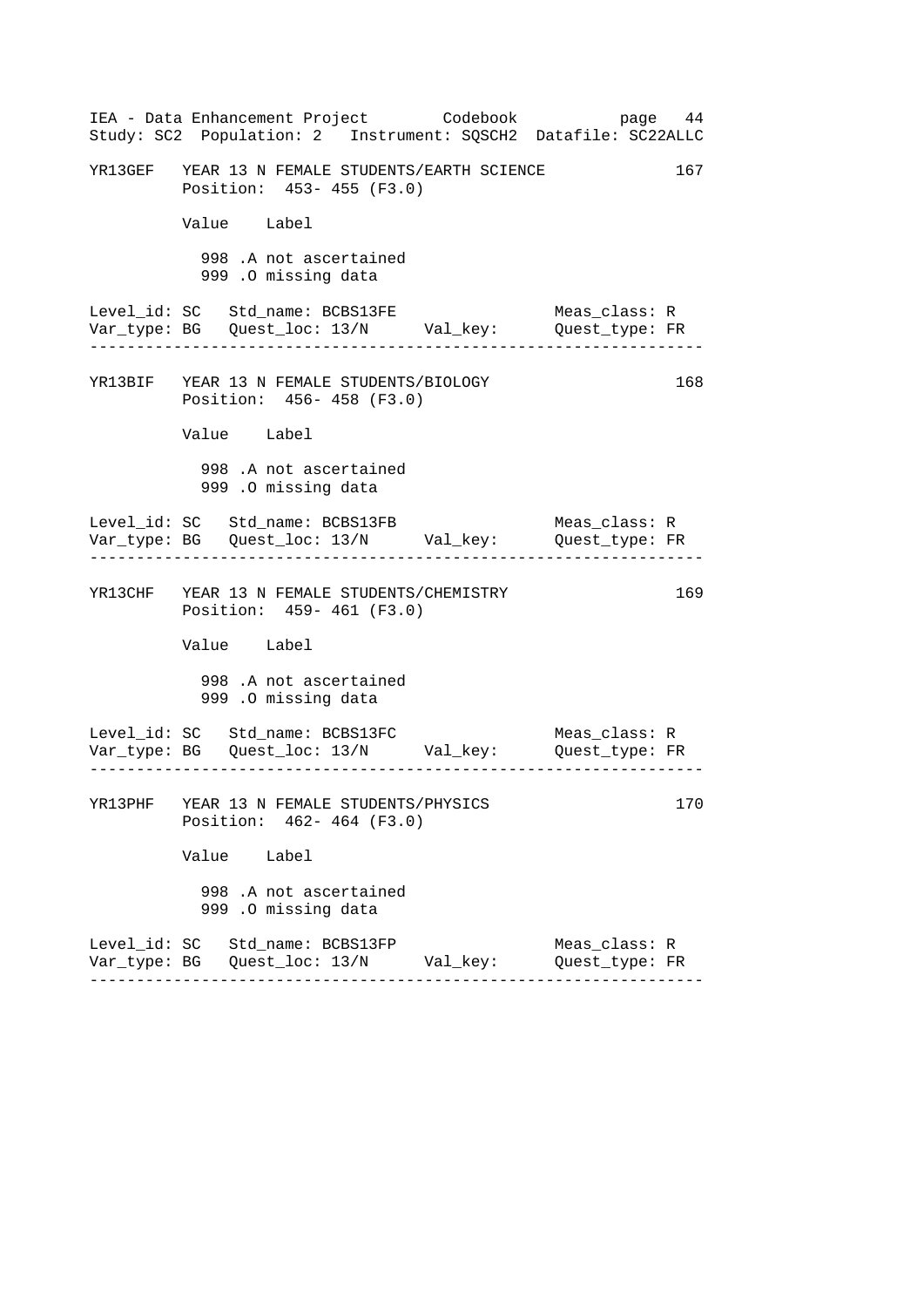|      | IEA - Data Enhancement Project Codebook<br>Study: SC2 Population: 2 Instrument: SQSCH2 Datafile: SC22ALLC                                                     | page 45                            |
|------|---------------------------------------------------------------------------------------------------------------------------------------------------------------|------------------------------------|
| LABS | NUMBER OF LABORATORIES<br>Position: 465- 466 (F2.0)                                                                                                           | 171                                |
|      | Value Label                                                                                                                                                   |                                    |
|      | 98 .A not ascertained<br>99.0 missing data                                                                                                                    |                                    |
|      |                                                                                                                                                               |                                    |
|      | LABUSE PERCENT OF WEEK LABS USED<br>Position: 467- 467 (F1.0)                                                                                                 | 172                                |
|      | Value Label                                                                                                                                                   |                                    |
|      | $1 \times 40$ % of the week<br>$2 40 - 60$ <sup>§</sup><br>3 60 - 80%<br>4 > 80% of the week<br>5 no science rooms<br>8.A not ascertained<br>9.0 missing data |                                    |
|      | Level_id: SC Std_name: BCBLABUS<br>Var_type: BG    Quest_loc: 15    Val_key:    Quest_type: MC                                                                | Meas_class: N                      |
|      | LABASST NUMBER OF LAB ASSISTANTS<br>Position: 468-469 (F2.0)                                                                                                  | 173                                |
|      | Value Label                                                                                                                                                   |                                    |
|      | 98 .A not ascertained<br>99 .0 missing data                                                                                                                   |                                    |
|      | Level_id: SC Std_name: BCBLABAS<br>Var_type: BG    Quest_loc: 16    Val_key:    Quest_type: FR                                                                | Meas_class: R<br>_________________ |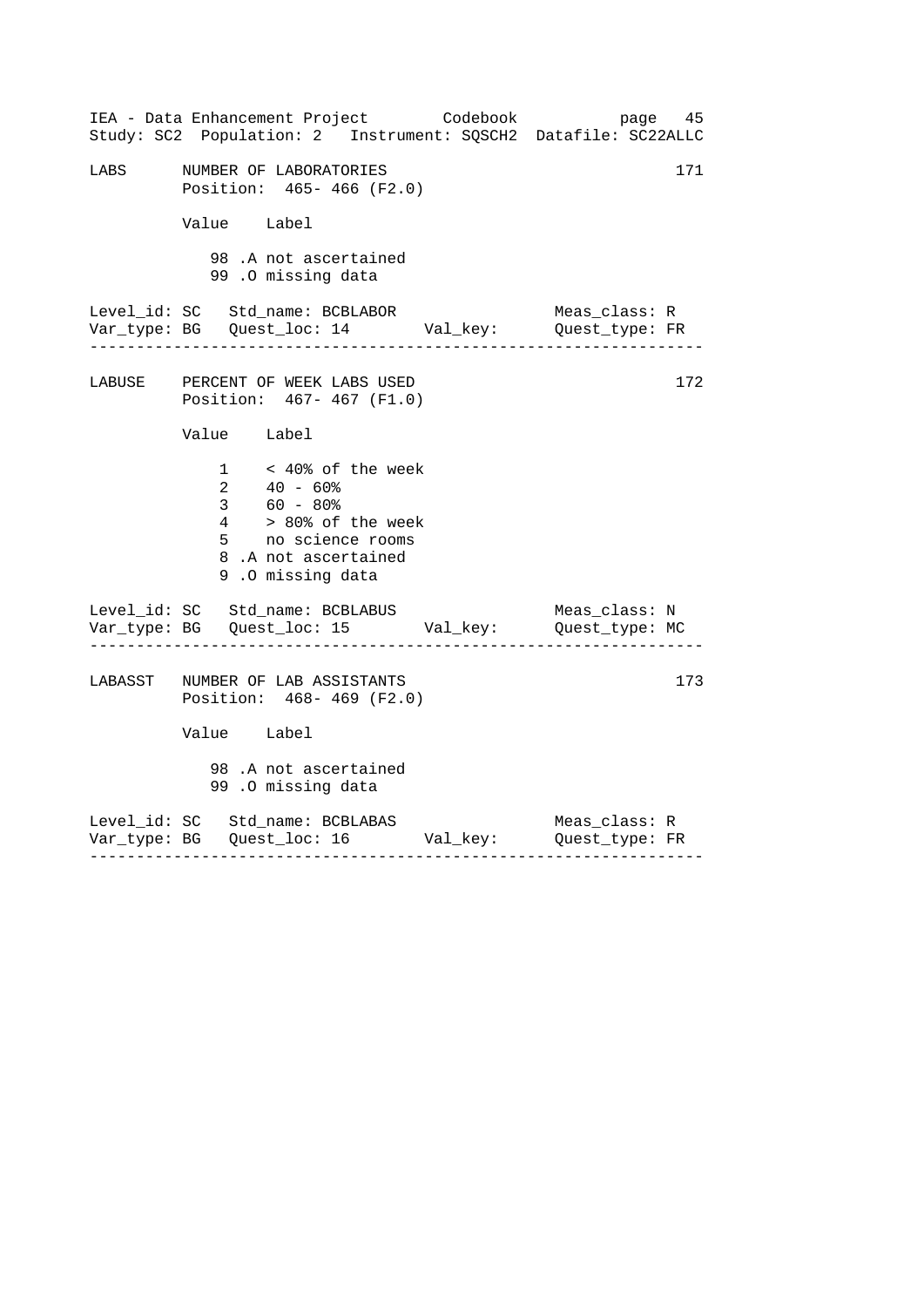|       | IEA - Data Enhancement Project Codebook<br>Study: SC2 Population: 2 Instrument: SQSCH2 Datafile: SC22ALLC                                                                                                                       | 46<br>page                      |
|-------|---------------------------------------------------------------------------------------------------------------------------------------------------------------------------------------------------------------------------------|---------------------------------|
| RANGE | DECISIONS/RANGE SCIENCE<br>Position: 470- 470 (F1.0)                                                                                                                                                                            | 174                             |
|       | Value Label                                                                                                                                                                                                                     |                                 |
|       | 1 central authority<br>$2^{\circ}$<br>school council<br>school<br>teachers<br>thers<br>thers<br>3 <sup>7</sup><br>school principal<br>$\overline{4}$<br>5 others<br>6 does not apply<br>8.A not ascertained<br>9.0 missing data |                                 |
|       | Level_id: SC Std_name: BCBAUT01<br>Var_type: BG    Quest_loc: 17/A    Val_key:    Quest_type: MC                                                                                                                                | Meas_class: N                   |
|       | CONTENT DECISIONS/CONTENT SCIENCE<br>Position: 471- 471 (F1.0)                                                                                                                                                                  | 175                             |
|       | Value Label                                                                                                                                                                                                                     |                                 |
|       | 1 central authority<br>$\overline{2}$<br>school count.<br>school principal<br>teachers<br>3 <sup>7</sup><br>$\overline{4}$<br>5 others<br>6 does not apply<br>8.A not ascertained<br>9.0 missing data                           |                                 |
|       | Level_id: SC Std_name: BCBAUT02<br>Var_type: BG    Quest_loc: 17/B    Val_key:    Quest_type: MC                                                                                                                                | Meas_class: N                   |
| TEXTS | DECISIONS/TEXTBOOKS SCIENCE<br>Position: 472- 472 (F1.0)                                                                                                                                                                        | 176                             |
|       | Value Label                                                                                                                                                                                                                     |                                 |
|       | 1<br>central authority<br>school council<br>$^{2}$<br>3 <sup>7</sup><br>school principal<br>4<br>teachers<br>others<br>5<br>does not apply<br>6<br>8.A not ascertained<br>9.0 missing data                                      |                                 |
|       | Level_id: SC Std_name: BCBAUT03                                                                                                                                                                                                 | Meas_class: N<br>Quest_type: MC |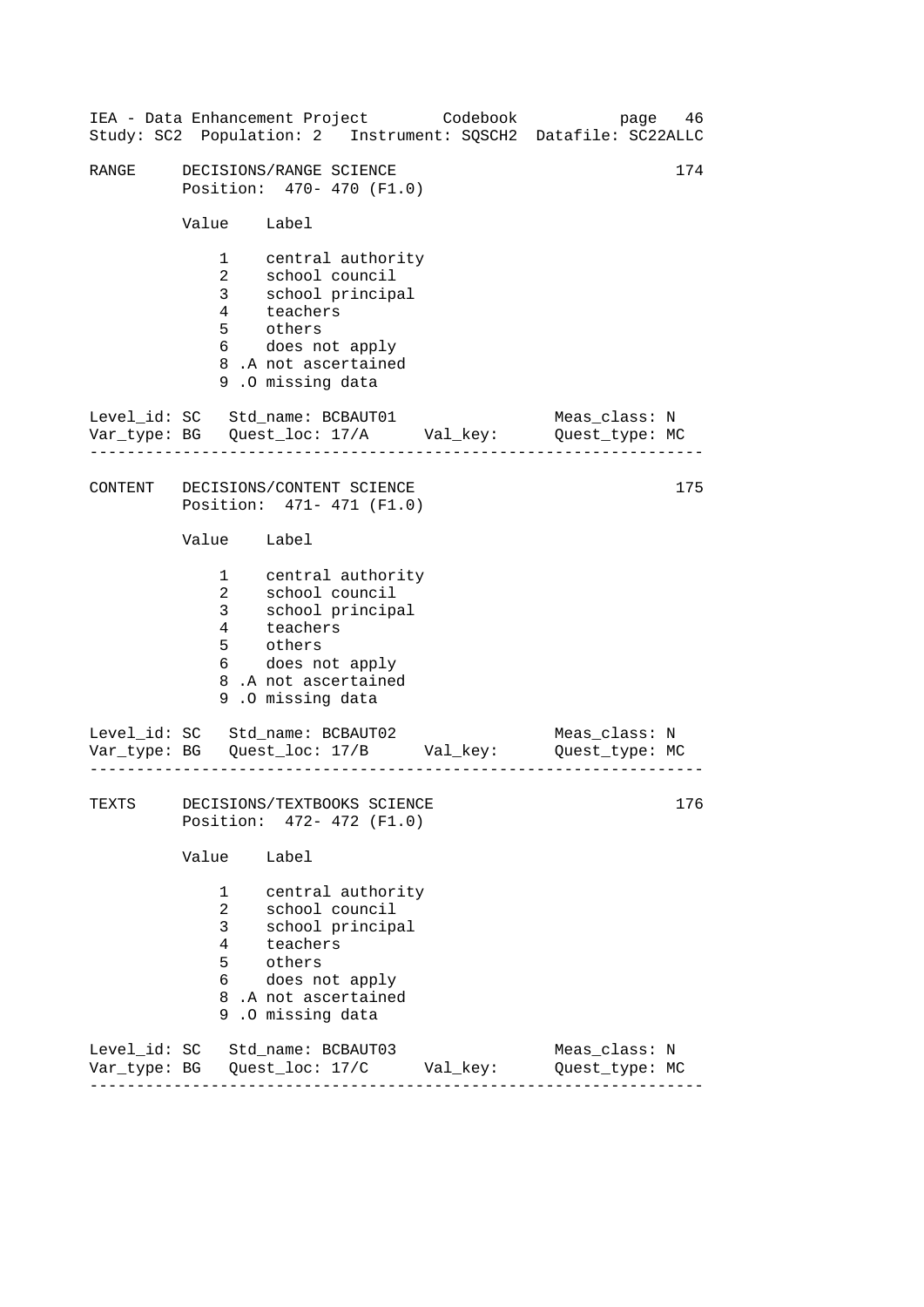| IEA - Data Enhancement Project Codebook |                                                               |                                                                                                                                                        |  | Study: SC2 Population: 2 Instrument: SQSCH2 Datafile: SC22ALLC                 | page 47 |
|-----------------------------------------|---------------------------------------------------------------|--------------------------------------------------------------------------------------------------------------------------------------------------------|--|--------------------------------------------------------------------------------|---------|
| EQPT                                    |                                                               | DECISIONS/SCIENCE EQUIPMENT<br>Position: 473- 473 (F1.0)                                                                                               |  |                                                                                | 177     |
|                                         | Value Label                                                   |                                                                                                                                                        |  |                                                                                |         |
|                                         |                                                               | 1 central authority<br>2 school council<br>3 school principal<br>4 teachers<br>5 others<br>6 does not apply<br>8.A not ascertained<br>9.0 missing data |  |                                                                                |         |
| Level_id: SC Std_name: BCBAUT04         | .                                                             |                                                                                                                                                        |  | Meas_class: N<br>Var_type: BG    Quest_loc: 17/D    Val_key:    Quest_type: MC |         |
| ENTRANCE DECISIONS/STUDENT ENTRANCE     |                                                               | Position: 474- 474 (F1.0)                                                                                                                              |  |                                                                                | 178     |
|                                         | Value Label                                                   |                                                                                                                                                        |  |                                                                                |         |
|                                         | $\overline{a}$<br>5                                           | 1 central authority<br>school council<br>3 school principal<br>4 teachers<br>others<br>6 does not apply<br>8.A not ascertained<br>9.0 missing data     |  |                                                                                |         |
| Level_id: SC Std_name: BCBAUT05         |                                                               |                                                                                                                                                        |  | Meas_class: N<br>Var_type: BG    Quest_loc: 17/E    Val_key:    Quest_type: MC |         |
| FEES DECISIONS/STUDENT FEES             |                                                               | Position: 475- 475 (F1.0)                                                                                                                              |  |                                                                                | 179     |
|                                         | Value                                                         | Label                                                                                                                                                  |  |                                                                                |         |
|                                         | $\mathbf{1}$<br>$\overline{a}$<br>$\mathbf{3}$<br>4<br>5<br>6 | central authority<br>school council<br>school principal<br>teachers<br>others<br>does not apply<br>8.A not ascertained<br>9.0 missing data             |  |                                                                                |         |
| Level_id: SC Std_name: BCBAUT06         |                                                               |                                                                                                                                                        |  | Meas_class: N<br>Quest_type: MC                                                |         |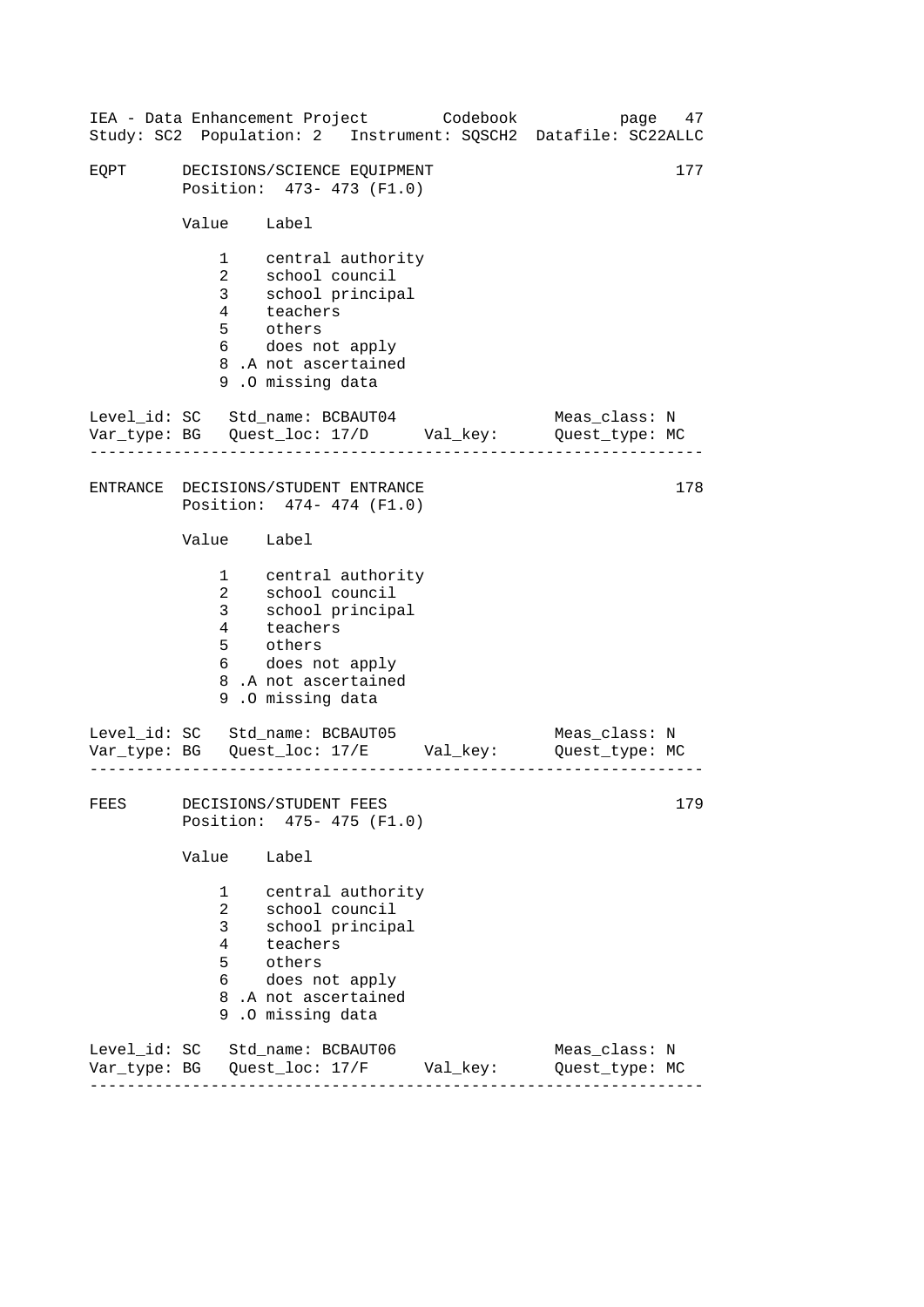|        |                                                                               | IEA - Data Enhancement Project Codebook                                                                                                                         |  | page<br>Study: SC2 Population: 2 Instrument: SQSCH2 Datafile: SC22ALLC         | 48  |
|--------|-------------------------------------------------------------------------------|-----------------------------------------------------------------------------------------------------------------------------------------------------------------|--|--------------------------------------------------------------------------------|-----|
| EXPEND |                                                                               | DECISIONS/MAJOR EXPENDITURE<br>Position: 476- 476 (F1.0)                                                                                                        |  |                                                                                | 180 |
|        | Value Label                                                                   |                                                                                                                                                                 |  |                                                                                |     |
|        | $\overline{a}$<br>5                                                           | 1 central authority<br>school council<br>3 school pi<br>4 teachers<br>school principal<br>others<br>6 does not apply<br>8.A not ascertained<br>9.0 missing data |  |                                                                                |     |
|        | <u> Liberalis Liberalis Libe</u>                                              | Level_id: SC Std_name: BCBAUT07                                                                                                                                 |  | Meas_class: N<br>Var_type: BG    Quest_loc: 17/G    Val_key:    Quest_type: MC |     |
|        |                                                                               | CONDITNS DECISIONS/TEACHER CONDITIONS<br>Position: 477- 477 (F1.0)                                                                                              |  |                                                                                | 181 |
|        | Value Label                                                                   |                                                                                                                                                                 |  |                                                                                |     |
|        | 5                                                                             | 1 central authority<br>2 school council<br>3 school principal<br>4 teachers<br>others<br>6 does not apply<br>8.A not ascertained<br>9.0 missing data            |  |                                                                                |     |
|        |                                                                               | Level_id: SC Std_name: BCBAUT08                                                                                                                                 |  | Meas_class: N<br>Var_type: BG    Quest_loc: 17/H    Val_key:    Quest_type: MC |     |
|        |                                                                               | SELTCHR DECISIONS/SELECT TEACHERS<br>Position: 478- 478 (F1.0)                                                                                                  |  |                                                                                | 182 |
|        | Value                                                                         | Label                                                                                                                                                           |  |                                                                                |     |
|        | $\mathbf{1}$<br>$\overline{a}$<br>3 <sup>7</sup><br>$4\overline{ }$<br>5<br>6 | central authority<br>school council<br>school principal<br>teachers<br>others<br>does not apply<br>8.A not ascertained<br>9.0 missing data                      |  |                                                                                |     |
|        |                                                                               | Level_id: SC Std_name: BCBAUT09                                                                                                                                 |  | Meas_class: N<br>Var_type: BG    Quest_loc: 17/I    Val_key:    Quest_type: MC |     |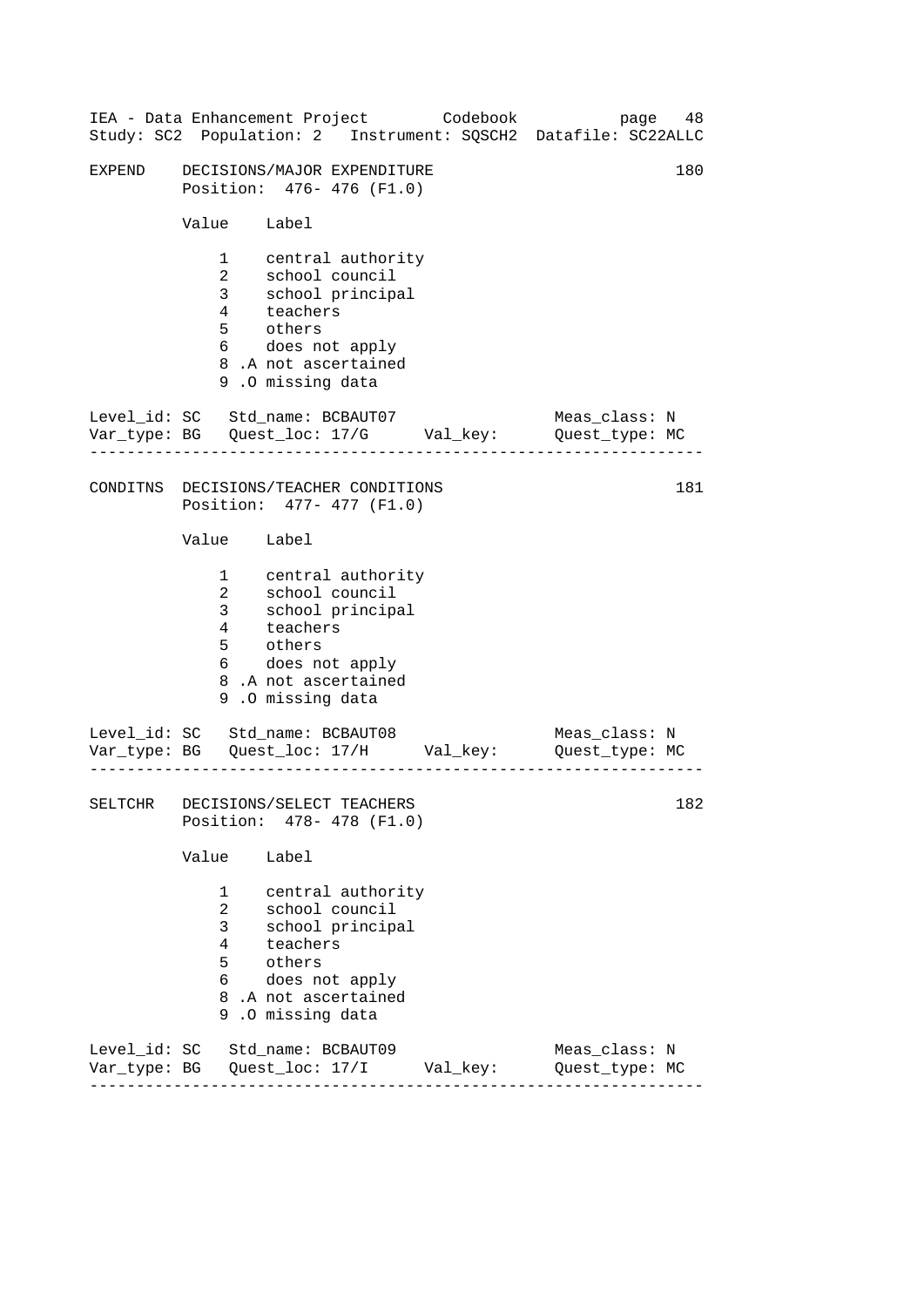|       |                            | IEA - Data Enhancement Project Codebook<br>Study: SC2 Population: 2 Instrument: SQSCH2 Datafile: SC22ALLC                                  | page 49                         |     |
|-------|----------------------------|--------------------------------------------------------------------------------------------------------------------------------------------|---------------------------------|-----|
|       |                            | SELPRINC DECISIONS/SELECT PRINCIPAL<br>Position: 479- 479 (F1.0)                                                                           |                                 | 183 |
|       | Value Label                |                                                                                                                                            |                                 |     |
|       | 5 others                   | 1 central authority<br>2 school council<br>3 school principal<br>4 teachers<br>6 does not apply<br>8.A not ascertained<br>9.0 missing data |                                 |     |
|       |                            | Level_id: SC Std_name: BCBAUT10<br>Var_type: BG    Quest_loc: 17/J    Val_key:    Quest_type: MC                                           | Meas_class: N                   |     |
| RULES |                            | DECISIONS/SCHOOL RULES<br>Position: 480- 480 (F1.0)                                                                                        |                                 | 184 |
|       | Value Label                |                                                                                                                                            |                                 |     |
|       | 3 <sup>7</sup><br>5 others | 1 central authority<br>2 school council<br>school principal<br>4 teachers<br>6 does not apply<br>8.A not ascertained<br>9.0 missing data   |                                 |     |
|       |                            | Level_id: SC Std_name: BCBAUT11<br>Var_type: BG    Quest_loc: 17/K    Val_key:    Quest_type: MC                                           | Meas_class: N                   |     |
|       |                            | PTCTEE PARENT TEACHER ASSOCIATION<br>Position: 481- 481 (F1.0)                                                                             |                                 | 185 |
|       | Value                      | Label                                                                                                                                      |                                 |     |
|       | 1<br>$\overline{2}$<br>no  | yes<br>8.A not ascertained<br>9.0 missing data                                                                                             |                                 |     |
|       |                            | Level_id: SC Std_name: BCBPTA                                                                                                              | Meas class: N<br>Quest_type: MC |     |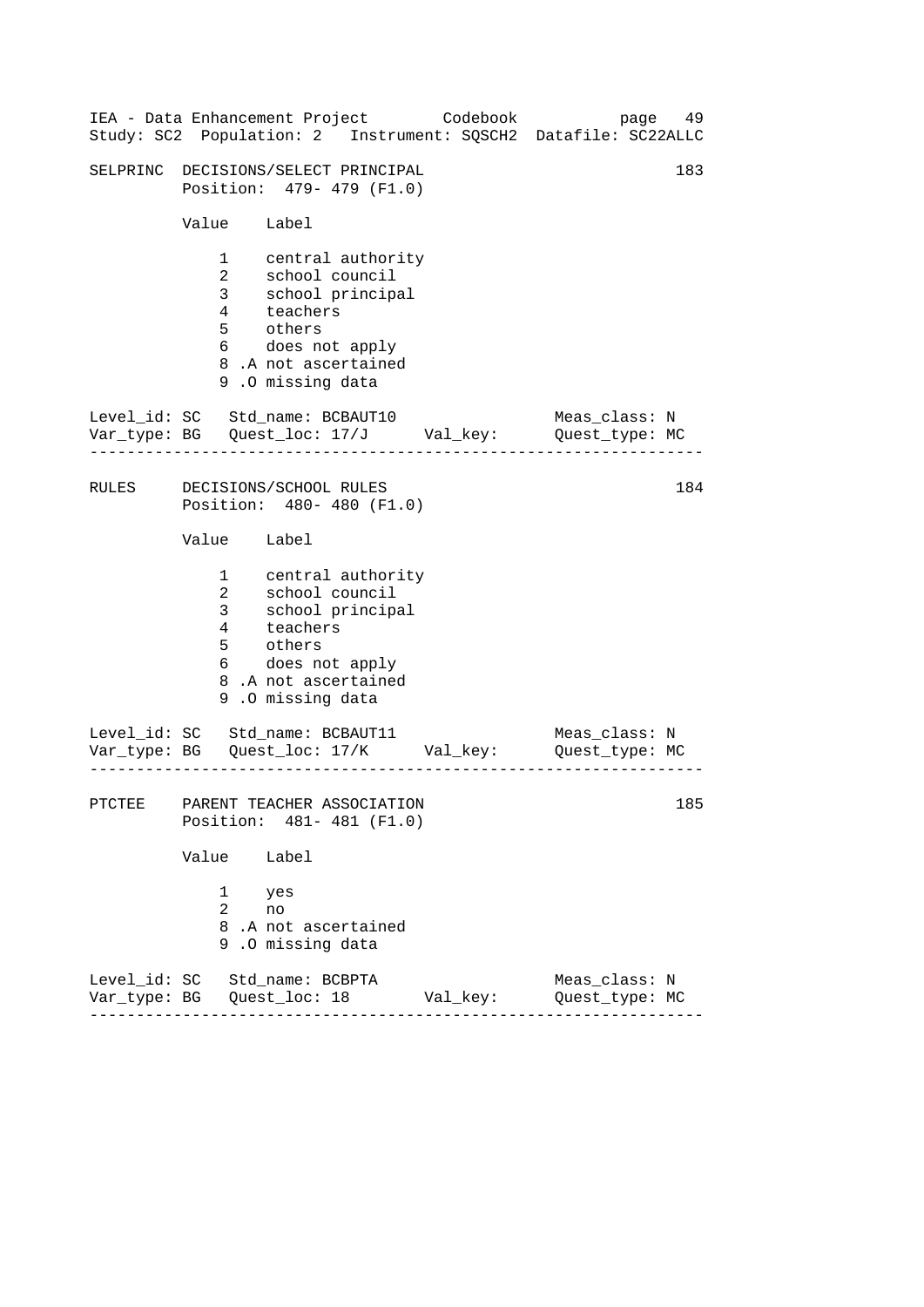------------------------------------------------------------------ ------------------------------------------------------------------ ------------------------------------------------------------------ ------------------------------------------------------------------ IEA - Data Enhancement Project Codebook page 50 Study: SC2 Population: 2 Instrument: SQSCH2 Datafile: SC22ALLC SOCIAL ACTIVITIES PTA/SOCIAL WORK 186 Position: 482- 482 (F1.0) Value Label 1 yes 2 no 8 .A not ascertained 9 .O missing data Level\_id: SC Std\_name: BCBPTA01 Meas\_class: N Var\_type: BG Quest\_loc: 19/A Val\_key: Quest\_type: MC CULTURE ACTIVITIES PTA/SOCIAL OR CULTURAL ACTS 187 Position: 483- 483 (F1.0) Value Label 1 yes 2 no 8 .A not ascertained 9 .O missing data Level\_id: SC Std\_name: BCBPTA02 Meas\_class: N Var\_type: BG Quest\_loc: 19/B Val\_key: Quest\_type: MC MONEY ACTIVITIES PTA/RAISE MONEY 188 Position: 484- 484 (F1.0) Value Label 1 yes 2 no 8 .A not ascertained 9 .O missing data Level id: SC Std name: BCBPTA03 Meas class: N Var\_type: BG Quest\_loc: 19/C Val\_key: Quest\_type: MC INSTRN ACTIVITIES PTA/DISCUSS STUDENT PROBLEMS 189 Position: 485- 485 (F1.0) Value Label 1 yes 2 no 8 .A not ascertained 9 .O missing data Level\_id: SC Std\_name: BCBPTA04 Meas\_class: N Var\_type: BG Quest\_loc: 19/D Val\_key: Quest\_type: MC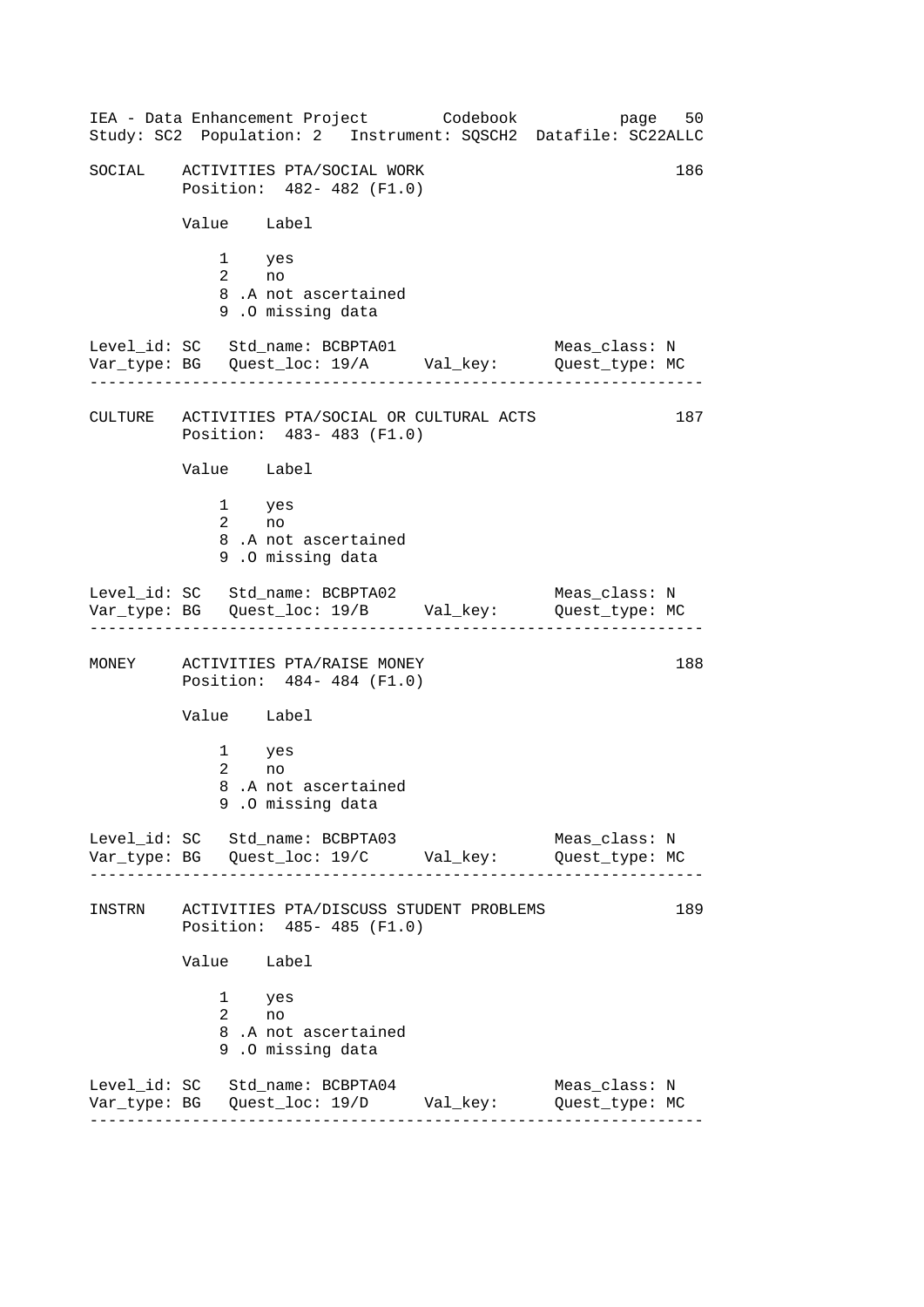------------------------------------------------------------------ ------------------------------------------------------------------ ------------------------------------------------------------------ ------------------------------------------------------------------ IEA - Data Enhancement Project Codebook page 51 Study: SC2 Population: 2 Instrument: SQSCH2 Datafile: SC22ALLC POLICY ACTIVITIES PTA/DISCUSS CURRICULUM 190 Position: 486- 486 (F1.0) Value Label 1 yes 2 no 8 .A not ascertained 9 .O missing data Level\_id: SC Std\_name: BCBPTA05 Meas\_class: N Var\_type: BG Quest\_loc: 19/E Val\_key: Quest\_type: MC PARENTED ACTIVITIES PTA/PARENT EDUCATION 191 Position: 487- 487 (F1.0) Value Label 1 yes 2 no 8 .A not ascertained 9 .O missing data Level\_id: SC Std\_name: BCBPTA06 Meas\_class: N Var\_type: BG Quest\_loc: 19/F Val\_key: Quest\_type: MC SELSTAFF ACTIVITIES PTA/SELECT STAFF 192 Position: 488- 488 (F1.0) Value Label 1 yes 2 no 8 .A not ascertained 9 .O missing data Level id: SC Std name: BCBPTA07 Meas class: N Var\_type: BG Quest\_loc: 19/G Val\_key: Quest\_type: MC BUDGET ACTIVITIES PTA/APPROVE BUDGET 193 Position: 489- 489 (F1.0) Value Label 1 yes 2 no 8 .A not ascertained 9 .O missing data Level\_id: SC Std\_name: BCBPTA08 Meas\_class: N Var\_type: BG Quest\_loc: 19/H Val\_key: Quest\_type: MC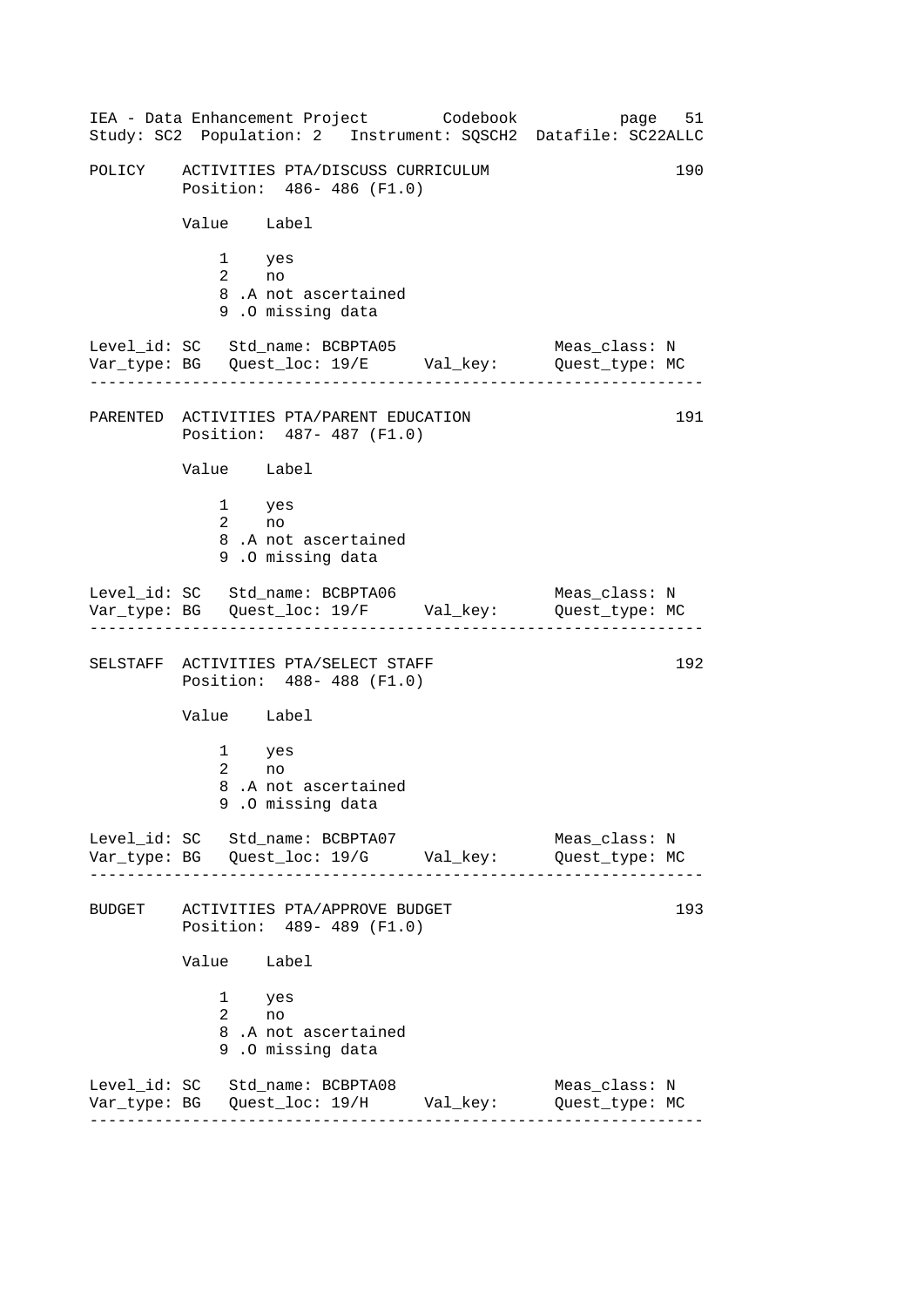------------------------------------------------------------------ ------------------------------------------------------------------ ------------------------------------------------------------------ ------------------------------------------------------------------ IEA - Data Enhancement Project Codebook page 52 Study: SC2 Population: 2 Instrument: SQSCH2 Datafile: SC22ALLC SCACTIVS ACTIVITIES PTA/SCIENCE ACTIVITIES 194 Position: 490- 490 (F1.0) Value Label 1 yes 2 no 8 .A not ascertained 9 .O missing data Level\_id: SC Std\_name: BCBPTA09 Meas\_class: N Var\_type: BG Quest\_loc: 19/I Val\_key: Quest\_type: MC OPCOST TYPE OF SCHOOL/SOURCE OPERATIVE COSTS Position: 491- 491 (F1.0) Value Label 1 government 2 part government 3 private 8 .A not ascertained 9 .O missing data Level\_id: SC Std\_name: BCBTYSCH Meas\_class: N Var\_type: BG Quest\_loc: 20 Val\_key: Quest\_type: MC SALTCHR ANNUAL EXPENDITURE/SALARIES TEACHERS 196 Position: 492- 494 (F3.0) Value Label 998 .A not ascertained 999 .O missing data Level\_id: SC Std\_name: BCBANEX1 Meas\_class: R Var\_type: BG Quest\_loc: 21/A Val\_key: Quest\_type: FR SALNON ANNUAL EXPENDITURE/SALARIES NON-TEACHERS 197 Position: 495- 497 (F3.0) Value Label 998 .A not ascertained 999 .O missing data Level\_id: SC Std\_name: BCBANEX2 Meas\_class: R Var\_type: BG Quest\_loc: 21/B Val\_key: Quest\_type: FR 195